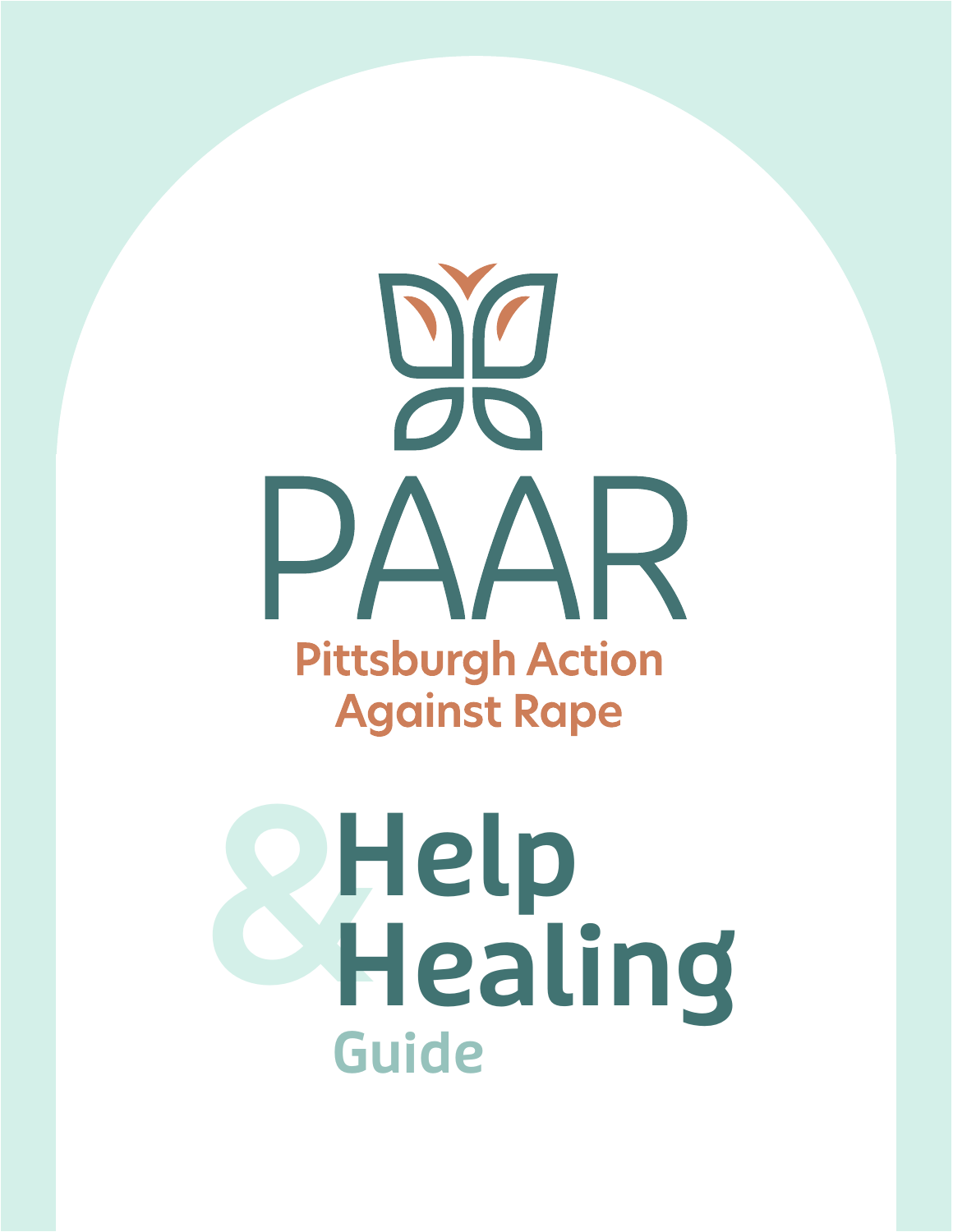

**81 South 19th Street Pittsburgh, PA 15203 (412) 431-5665 24-HOUR HELPLINE: 1-866-END-RAPE 1-866-363-7273 www.paar.net**

### **Sexual violence can affect anyone.**

**If you are the victim of sexual assault, abuse or exploitation, or want to help someone who has been, Pittsburgh Action Against Rape (PAAR) is here to help. Our experienced counselors and advocates provide in-person and confidential services.**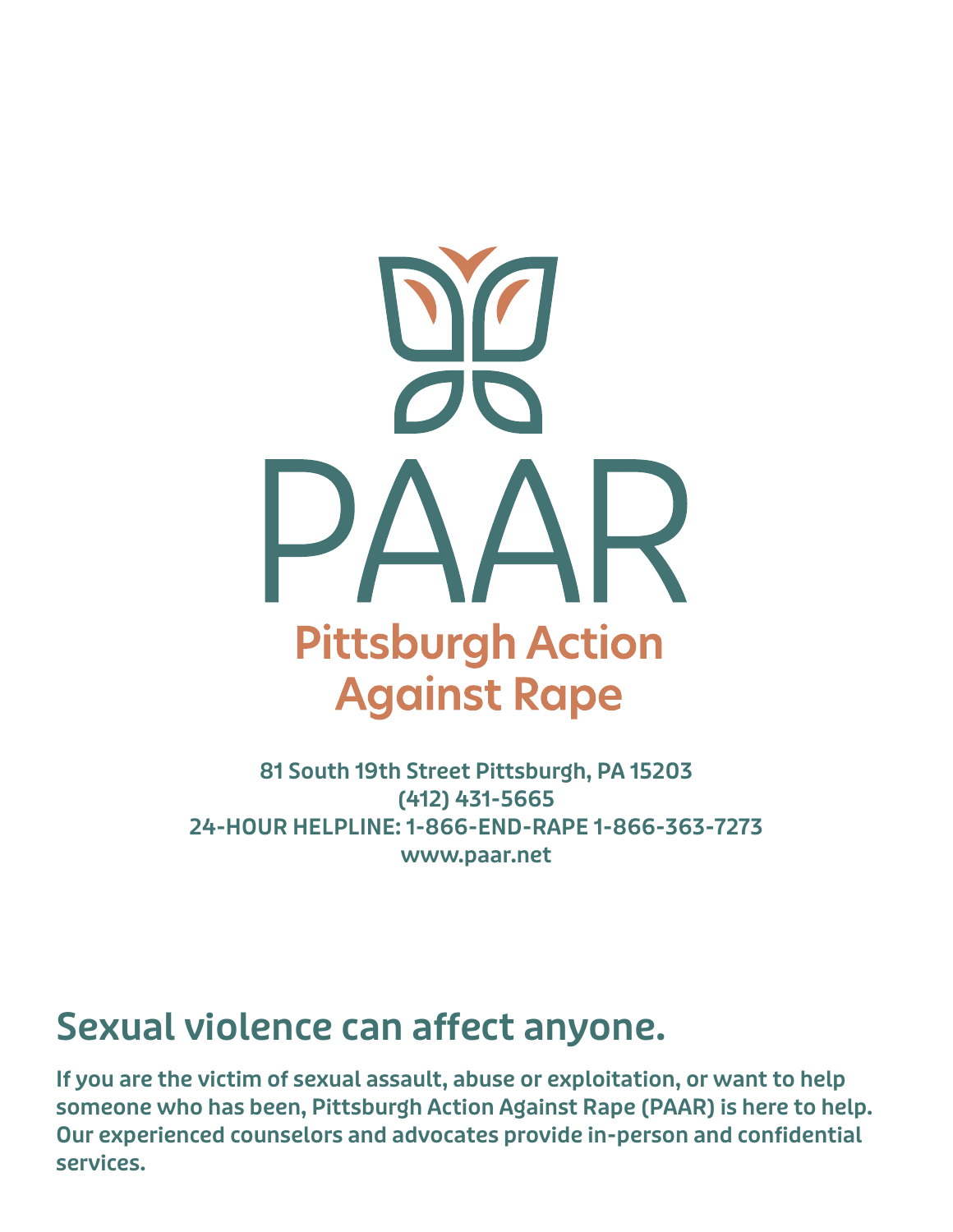# **CONTENTS**

## **PAAR Services**

### **Information For You**

- **common reactions**
- **coping skills**
- **civil and criminal legal systems jail notification**
- **protection orders**
- **victims rights**
- **financial assistance**

### **Information For Clients**

**For Your Friends and Family**

**Information About Children**

### **Resources**

**Version 04.2022**

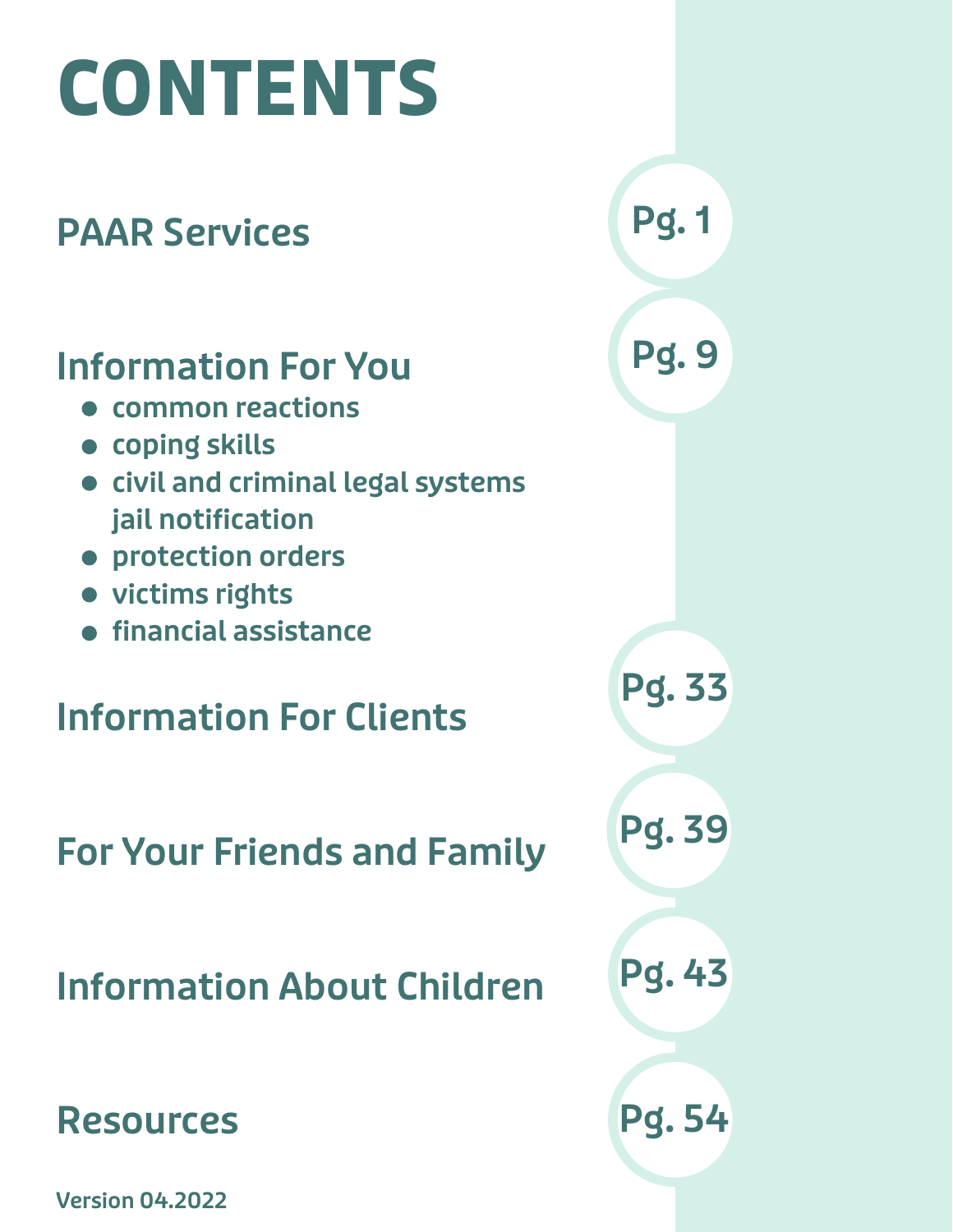# **PAAR SERVICES**

## **24-HOUR HELPLINE**

**PAAR provides confidential support and information, 24 hours a day via the Helpline. Helpline counselors and staff are available to talk with survivors, their families and friends, and providers about sexual violence.** 

**There are (3) ways to connect with the Helpline:**

- **Place a phone call, 24/7**
- **Send a text message to the Helpline #**
- **Join an online chat at www.paar.net**

### **1-866-END-RAPE 1-866-363-7273**

## **COUNSELING SERVICES**

## **Child and Family Counseling Center**

**The Child and Family Counseling Center at PAAR has provided specialized trauma treatment services to child and adolescent survivors of sexual abuse and their families for 50 years. Our clients range from 3- 18 years of age.**

**The Child and Family Counseling Center at PAAR provides trauma- informed and evidence-based treatment to children and adolescents. Our short-term and weekly therapy utilizes modalities and interventions that are both engaging to the child and individualized to therapeutic needs. PAAR believes that parents and guardians play an active role in a child's healing and should be included in the treatment process when appropriate.**

**To reach the Child and Family Counseling Center, contact PAAR's scheduling department at (412) 431-5665 x5.**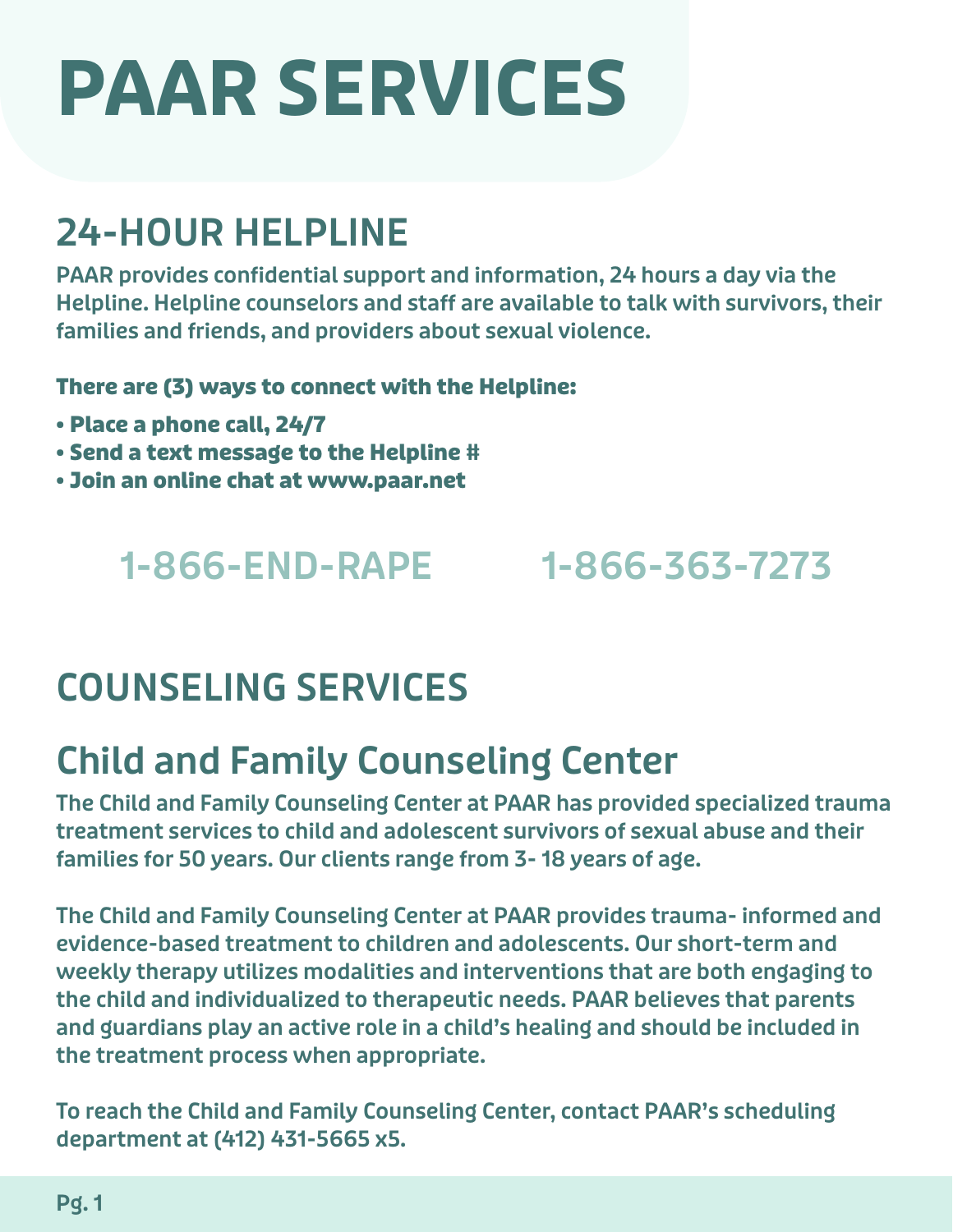### **Counseling services for adults**

**PAAR's therapists are professionally trained in all aspects of treatment of trauma and sexual abuse. Clinical services are held in the strictest of confidence and follow ethical and professional standards of practice.**

### **Therapy services we offer include:**

- **Individual counseling for adults**
- **Wellness Workshops for adults**
- **Group counseling for adults**
- **Men's Group**

**PAAR's therapists are professionally trained in a variety of trauma- informed and evidence-based treatment modalities. We believe in person-centered healing and understand that every survivor is on their own unique path toward selfactualization. Psychological trauma impacts the survivor mentally, physically, and emotionally. Therefore, we utilize treatment modalities that provide healing for the person as a whole.**

**PAAR therapists are trained in crisis intervention, trauma-informed supportive counseling, cognitive behavioral treatment modalities, mind-body modalities, creative arts modalities, and Eye Movement Desensitization and Reprocessing Therapy (EMDR). PAAR offers crisis intervention, individual therapy, a variety of group therapies, and wellness workshops.**

**To get started with therapy or counseling services, contact PAAR's scheduling department at (412) 431-5665 x5.**

### **Visit paar.net for more information about our services.**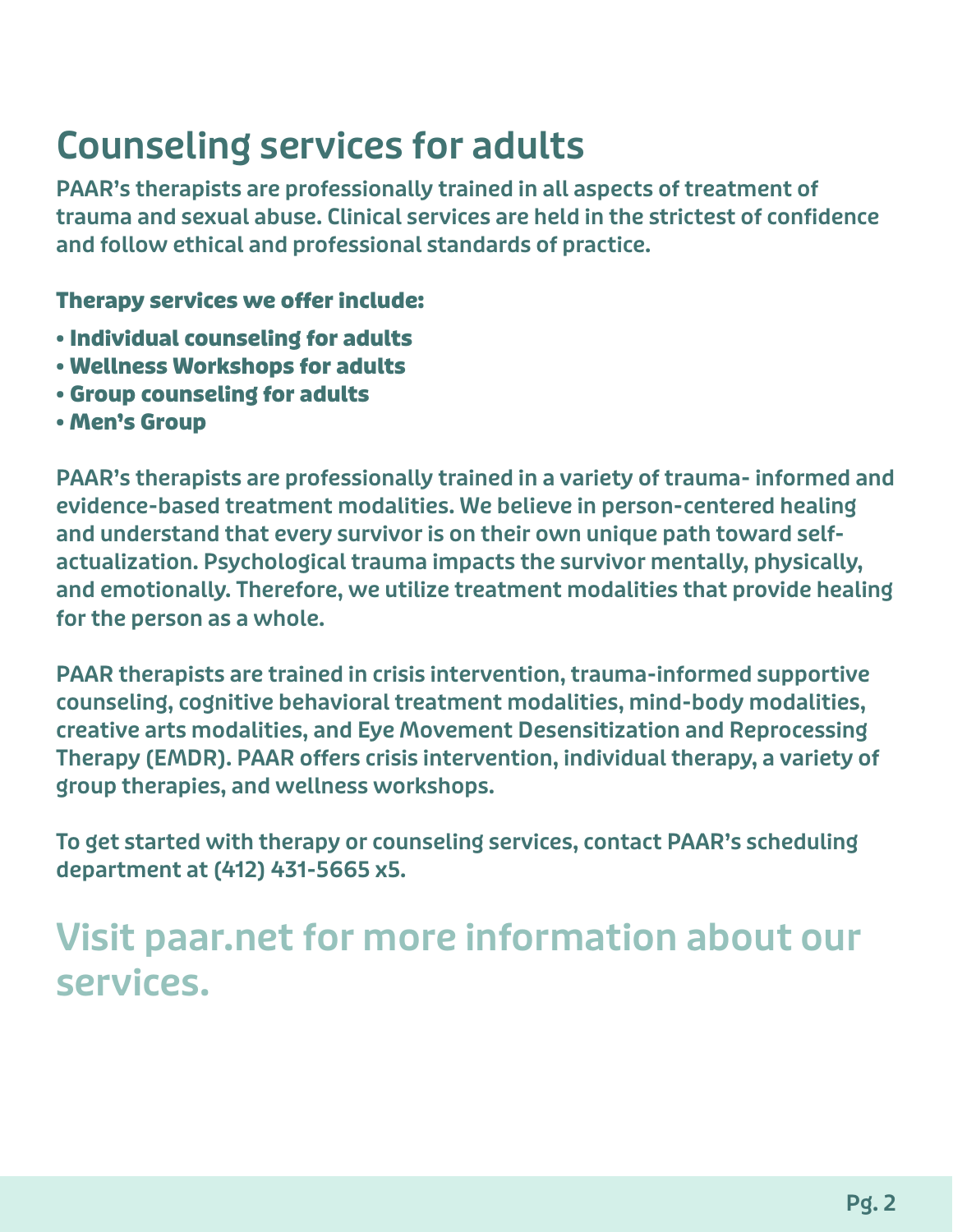# **PAAR SERVICES**

## **MEDICAL ADVOCACY AND SUPPORT:**

**PAAR is available 24/7 to respond to any emergency room in Allegheny County. Medical advocates provide in-person support and information as victims navigate the medical setting, including information about your rights in anonymous reporting and evidence collection. To request medical advocacy services, contact PAAR's Helpline.**

## **COURT ACCOMPANIMENT AND SUPPORT:**

**PAAR helps survivors understand their rights and options in the aftermath of sexual violence. PAAR will provide in-person support and accompaniment to victims as they navigate the judicial system or an investigation process. Accompaniment is available in the civil and criminal legal systems, including a campus investigation or hearing process.**

**For those in need of legal representation, PAAR will provide an appropriate legal resource. To request an advocacy appointment, contact PAAR at (412) 431-5665.**

# **VICTIMS COMPENSATION & NOTIFICATION:**

## **Victims Compensation**

**Compensation is available to victims and their families to help cover out -ofpocket expenses related to a crime. Contact PAAR at (412) 431-5665 to request an application and to receive assistance filing a claim.**

## **Victim Notification**

**In Pennsylvania, victims have access to free information that allows you to track and receive notifications about the status of offenders. To request assistance with PA SAVIN registration contact PAAR at (412) 431-5665.**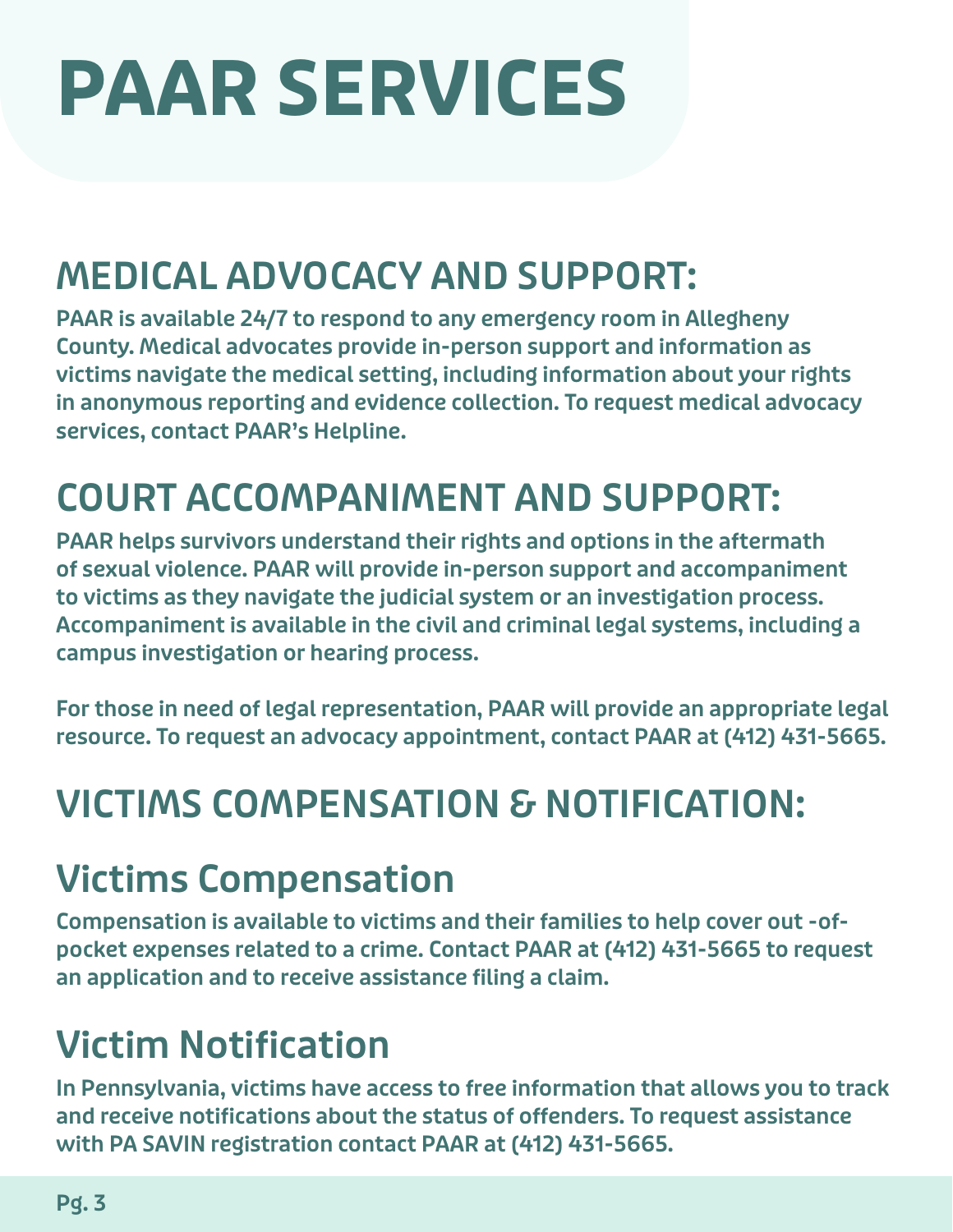## **PREVENTION & EDUCATION:**

**Prevention and training are the first steps to stopping sexual violence. PAAR's dedicated team serves individuals, communities, businesses, volunteers, schools, and more.**

**Prevention programs and training are provided to audiences including:**

- **Parents and guardians**
- **Community members**
- **School personnel/ Educators K-12**
- **Professionals working with youth and youth-serving agencies**
- **Service Providers**
- **Employer/Employee**
- **College Student Training and Professionals working with college students**

**PAAR's trainings are customizable for audience and time constraints. Training topics may be developed or combined upon request. To request additional information about prevention programs or training, contact PAAR at (412) 431- 5665.**

**More information at paar.net/educationprevention/trainings-programs/trainings**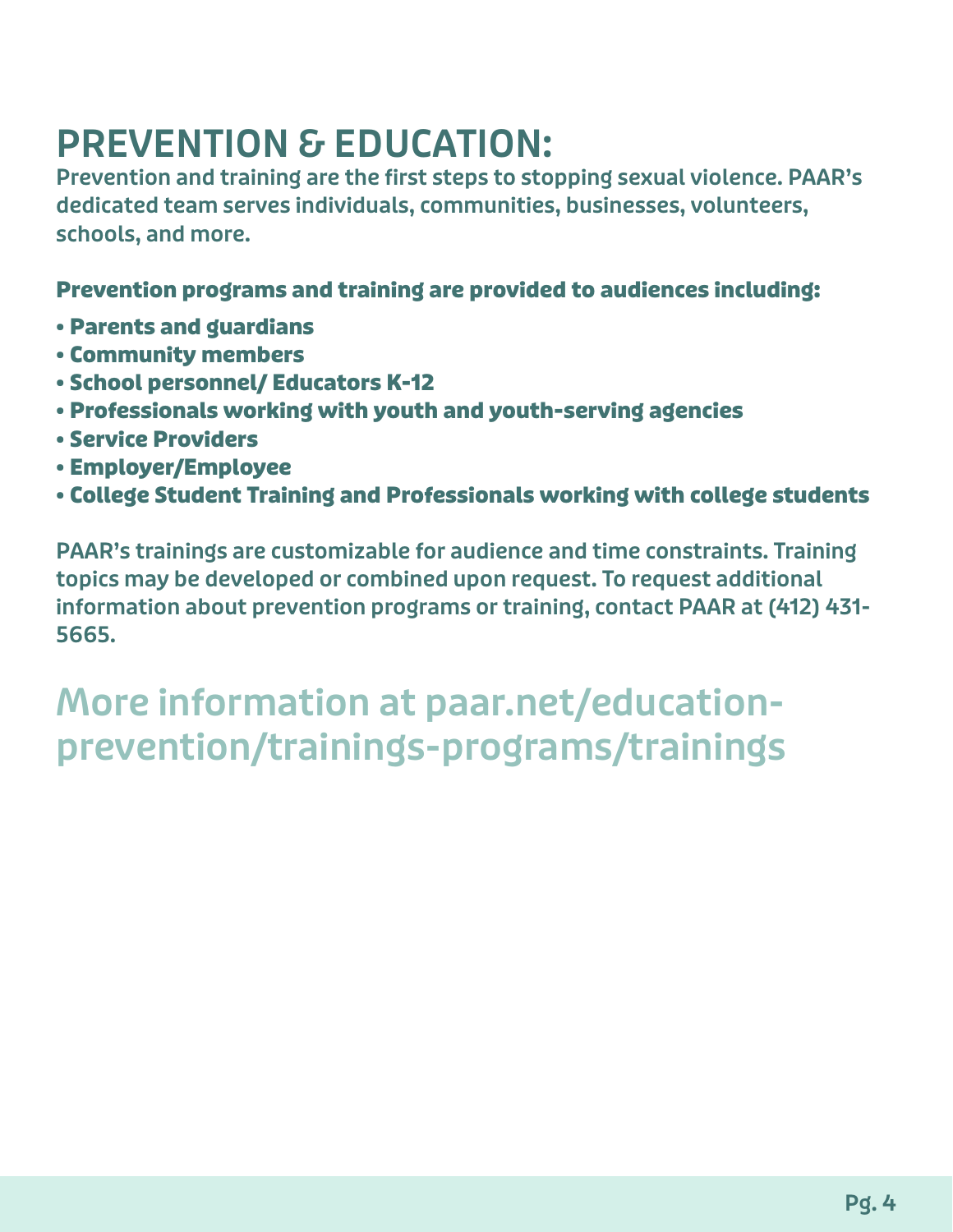# **PAAR SERVICES**

## **PROJECT RISE**

**Resilience. Independence. Strength. Empowerment.**



**At Project RISE, these are characteristics we embed in our programming and see in our clients. Project RISE addresses the unique and practical needs of people who experience commercial sexual exploitation or sex trafficking with services to help them move from surviving to thriving.**

**Sex trafficking is when someone has to perform commercial sex acts (exchange sex for something of value such as money, food, a place to stay, or drugs & alcohol) by force, fraud, or coercion or when the person performing the sex act is a minor.**

### **DROP-IN CENTER**

**Our drop-in center is a safe, secure place for youth and adults of all gender identities. Whether you want to simply talk about your situation, need support, or need to take action to remove yourself from a person or situation, we are here every step of the way.**

**We are located in the city of Pittsburgh and provides a safe and secure place to turn.**

**No appointments are needed to visit the center. Services are available in-person and via telehealth (virtual or phone).**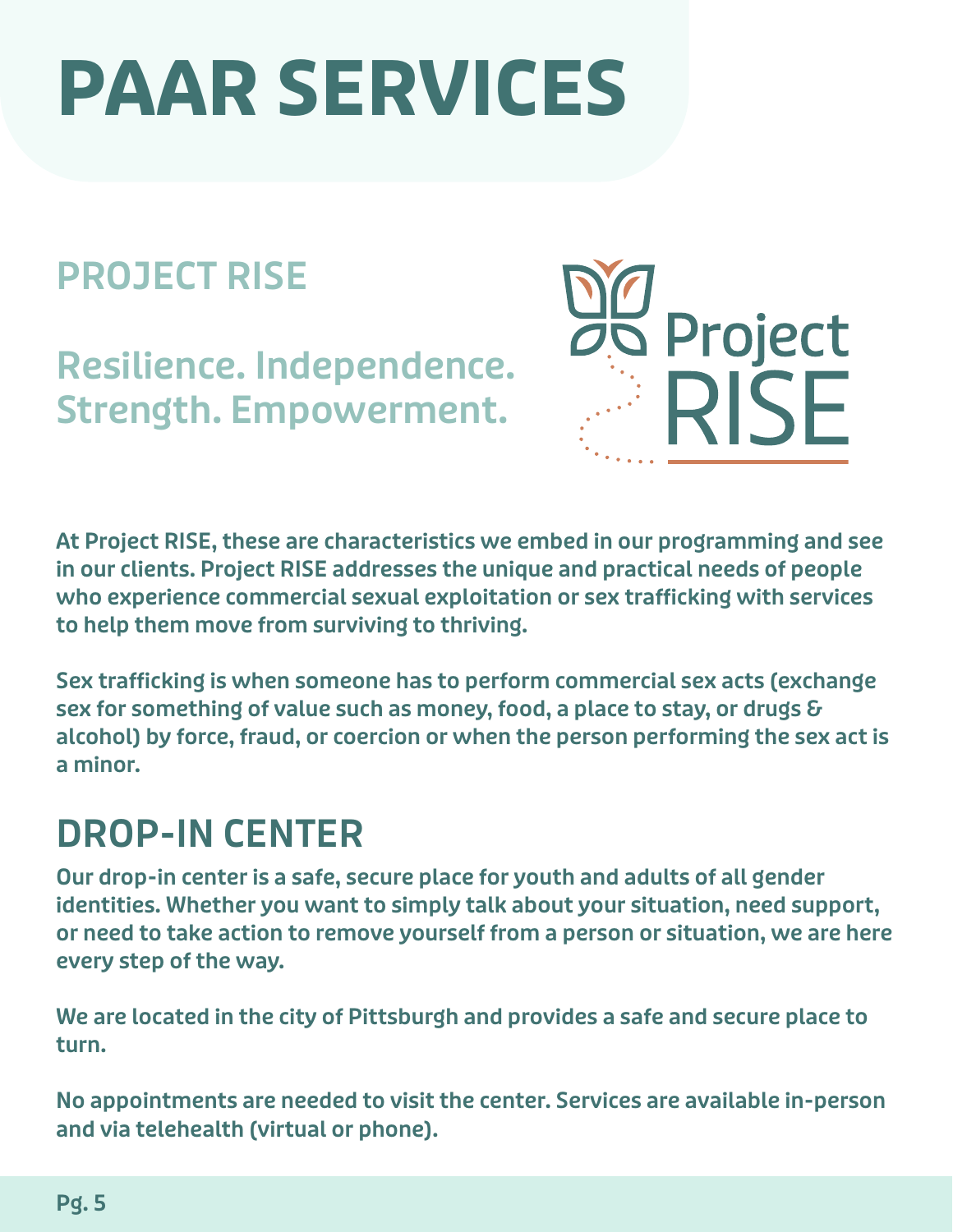**The Project RISE Drop-In Center provides:**

- **Crisis and Supportive Counseling**
- **Individualized Case Management**
- **Psychoeducational Groups**
- **Emergency Shelter Coordination**
- **Emergency Meals, Snacks, and Beverages**
- **Emergency Toiletries, Clothing, and Transportation**
- **Creative Arts, Crafts, Games, & Activities**
- **Computer Lab, Wi-Fi, & Phone Access**
- **Lockers**

## **CASE MANAGEMENT**

**Project RISE case managers provide survivor-centered case management services to support clients in addressing basic needs and work on their short– and long-term goals. Services are available in- person and via telehealth (virtual or phone).**

## **PSYCHOEDUCATIONAL GROUPS**

**Project RISE staff lead trauma-informed psychoeducational groups for youth and adults to help in their healing and as a method of prevention.** 

### **Groups focus on topics such as:**

- **Healthy Relationships**
- **Consent**
- **Boundaries**
- **Online Safety**
- **Health & Wellness**
- **Self-Care & Coping Skills**

**If you or someone you know is interested in connecting with the Project RISE Drop-In Center, please call us at (412) 431-5665 x1117.**

**Visit paar.net for more information about our services.**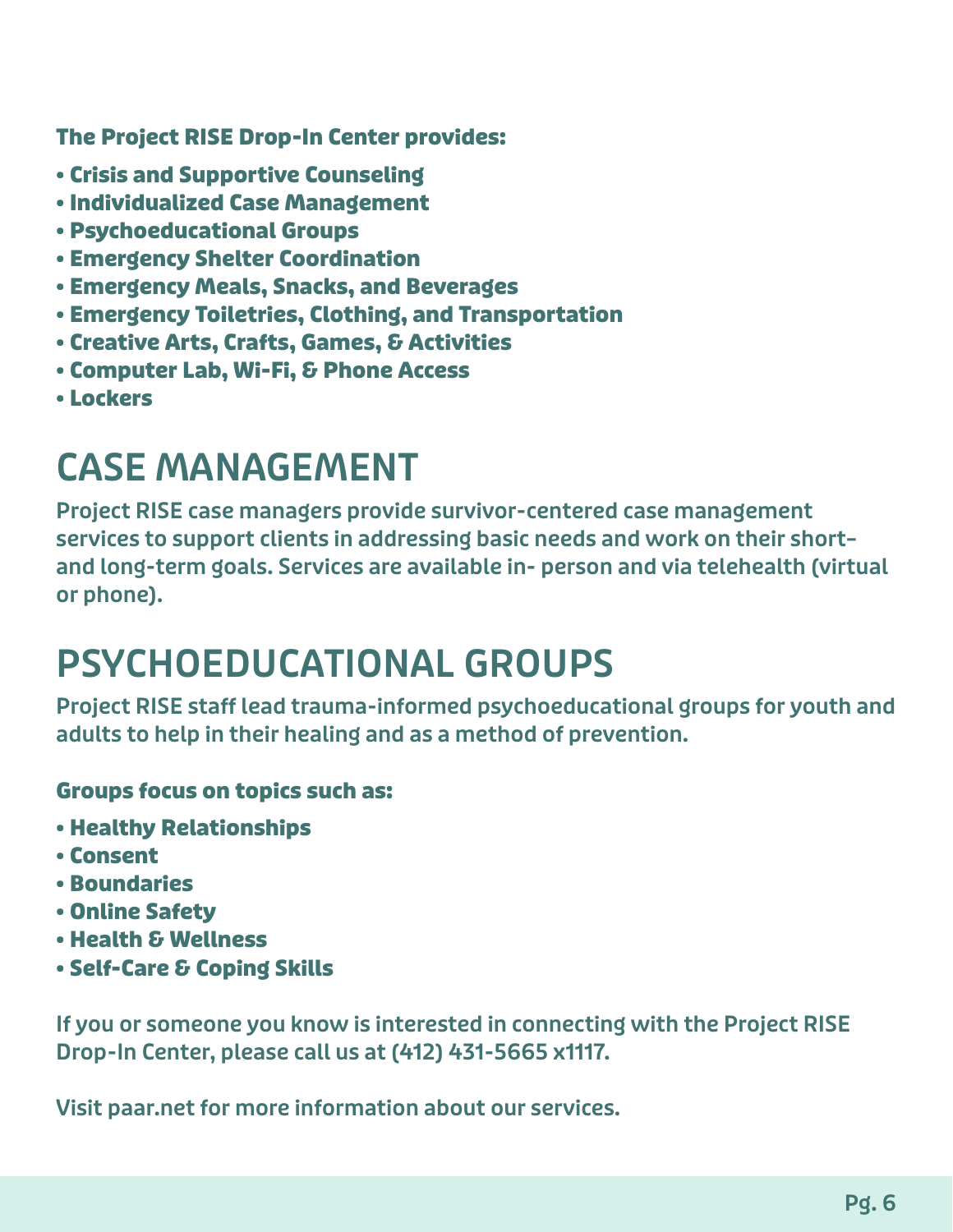### **COMMUNITY OUTREACH AND CASE CONSULTATION**

**For many, it may be surprising that sex trafficking—exploitation of people for the purpose of commercial sex—happens in Allegheny County. PAAR engages community members and providers to educate and bring awareness about human trafficking through webinars, trainings, presentations, conference workshops, and resource fairs.**

**Professional Trainings and Presentations offered by Project RISE:**

- **Understanding Human Trafficking**
- **How to Identify, Respond, and Care for Victims of Sex Trafficking**
- **Overview of Project RISE**
- **Overview of PAAR Services**

**Project RISE staff also provide case consultation services. If you know a person who may be experiencing trafficking or exploitation, we can help brainstorm intervention strategies, link them to resources, or offer safety planning tips.**

**If you or someone you know is interested in Project RISE services, please call us at (412) 431-5665 x1117.**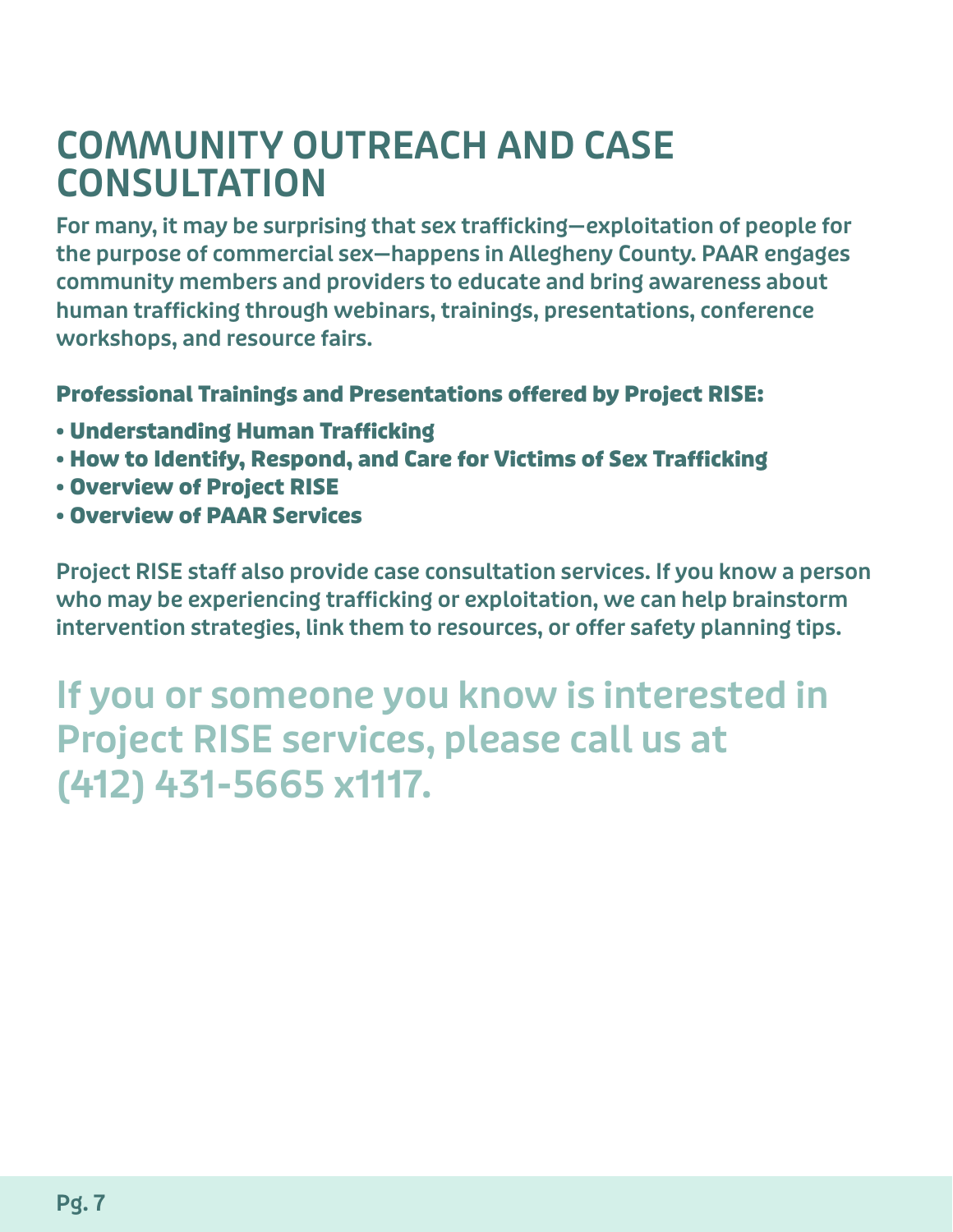### **Warning Signs of Human Trafficking KNOW THE SIGNS**

**• Showing signs of physical or sexual abuse (bruises, cuts, burns, scars)**

**• Unexplained absences from school/truancy**

**• Avoiding eye contact, social interaction, and authority figures/ law enforcement**

**• Seeming to adhere to coached, scripted, or rehearsed responses in social interactions**

**• Working excessive, long hours**

- **Living at place of employment**
- **New tattoos (often used by traffickers to brand or control victims)**
- **Untreated sexually transmitted diseases**
- **Frequent pregnancy concerns**
- **Small children serving in family restaurant**
- **Security measures that appear to keep people inside an establishment—barbed wire inside of a fence, bars covering the inside of windows**

**• Is not allowed or able to speak for themselves or a third party insists on being present and/or translating**

**• Not allowing people to go into public alone, or speak for themselves**

**• Not in control of their own identification documents, money, or bank**

**account**

**These warning signs are adapted from information provided by the Polaris Project, The National Human Trafficking Resource Center, and Innocents at Risk.**

### **If you or someone you know is experiencing exploitation or trafficking, please call PAAR at (412) 431-5665.**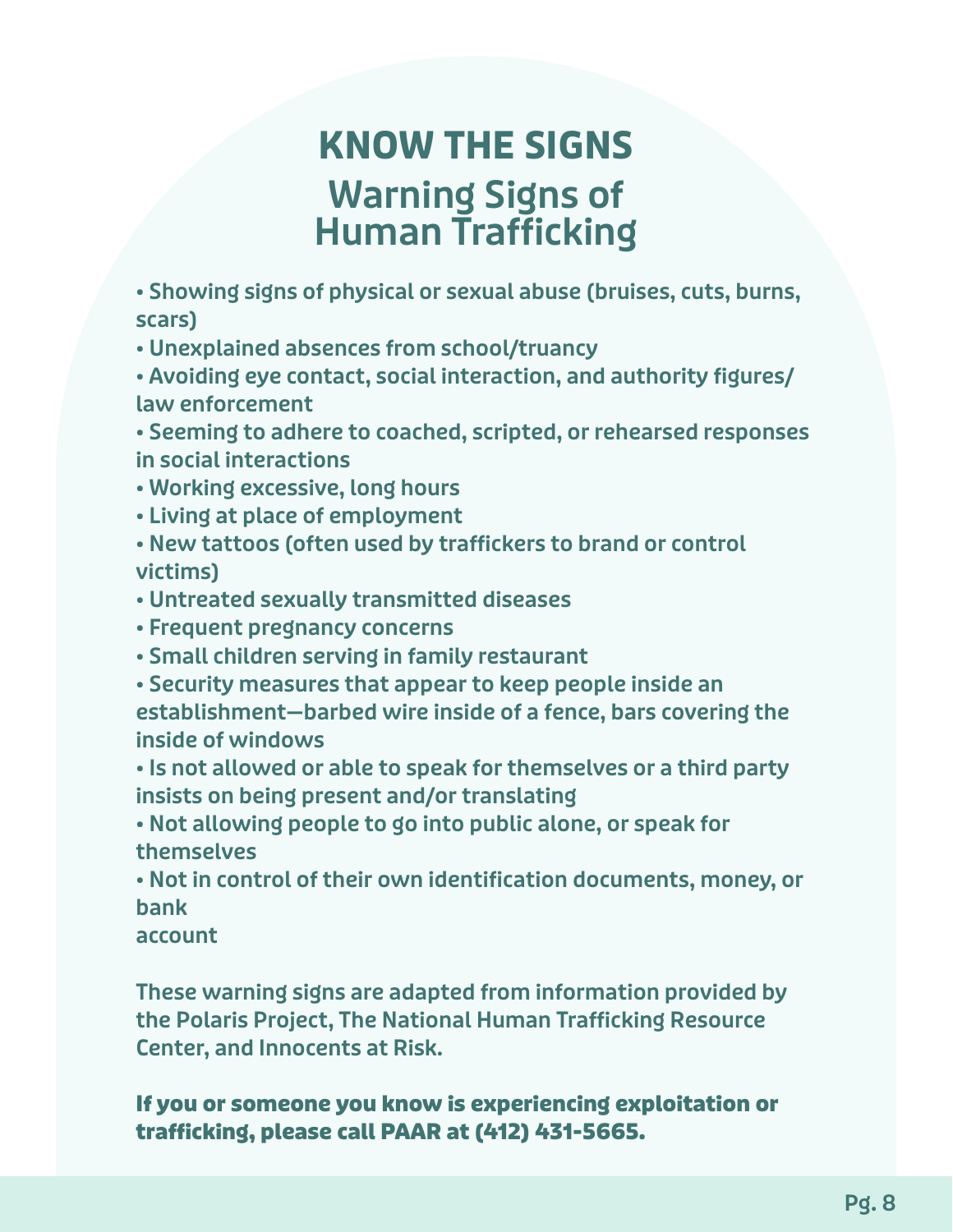# **COMMON REACTIONS**

**It can be difficult to think clearly if you or someone you know has been the victim of sexual violence and abuse. Whatever you are feeling is normal.**

### **THE HEALING PROCESS**

**Sexual violence and abuse can bring up uncomfortable feelings. These feelings are normal reactions, but you may feel as if you are alone. Knowing the stages of the healing process may help you better understand how and what you are feeling. While healing from sexual violence does not follow any certain time schedule or pattern, many victims experience similar reactions and feelings:**

### **STAGE I**

**Immediately after the assault you may feel: Immediately after the assault you may feel:**

- **shock: "I feel so numb, I can't cry." shock: "I feel so numb, I can't cry."**
- **disbelief: "Did this really happen to me?" disbelief: "Did this really happen to me?"**
- **shame: "I feel like it was my fault. I feel dirty." shame: "I feel like it was my fault. I feel dirty."**
- **guilt: "If only I had..." guilt: "If only I had..."**
- **anger: "I want to get even with him/her." anger: "I want to get even with him/her."**

### **STAGE II**

**After some time passes you may be returning to regular routines. You might start to think you should be "over the assault." You may have some of these feelings:**

- **depression: "I feel tired and hopeless."**  $\bullet$
- **powerless: "Will I ever have control again?"**  $\bullet$
- **re-triggering: "I keep having flashbacks and nightmares."**  $\bullet$
- **anxiety: "I'm a nervous wreck. I can't sleep."**  $\overline{\phantom{a}}$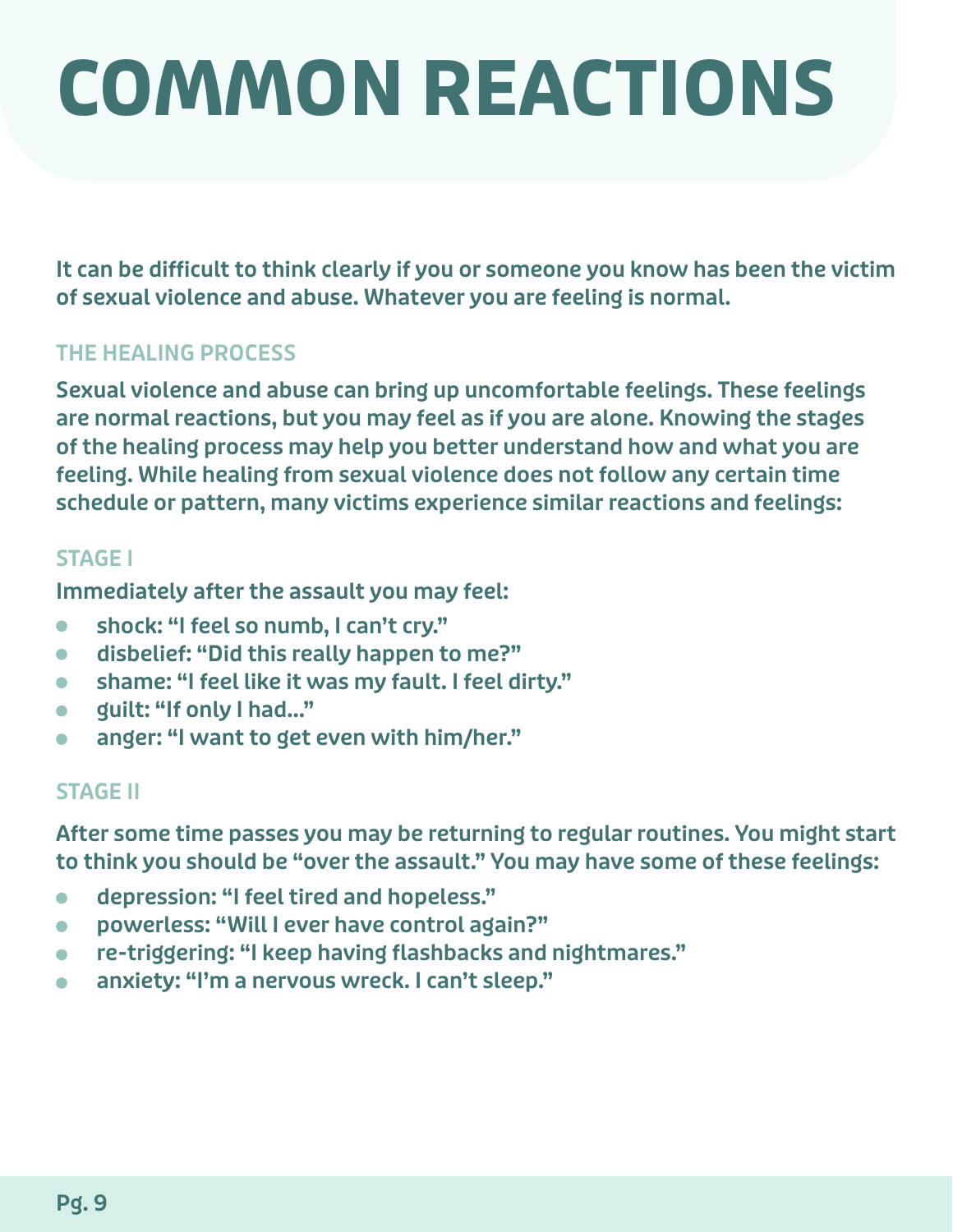### **STAGE III**

**You may begin to acknowledge your feelings and learn what you might need to resolve the assault. You may start to regain control and power and begin functioning again as you routinely did prior to the assault.**

### **TAKING CARE OF YOURSELF**

- $\bullet$ **Try not to make any major life decisions or major life changes right away.**
- $\bullet$ **This is not a time to put pressure on yourself. Concentrate on taking care of yourself.**
- **Ask a friend or family member to keep you company. Tell them you may not**   $\bullet$ **feel like talking, but it helps to be with someone who cares about you.**
- **Get plenty of rest when you are tired.**  $\bullet$
- **Allow yourself to cry, be angry, and express your feelings. There is**  $\bullet$ **no "wrong" feeling.**
- **Talk to your doctor if you are not feeling like yourself (Changes in eating,**   $\bullet$ **sleeping, waking, taking care of children, working, or substance use). He/she can help.**
- **Do things that feel good to you.**  $\bullet$
- **Remember, sexual violence or abuse is never your fault.**  $\bullet$

**Sometimes victims of sexual violence and abuse continue to experience difficulties with daily routines and getting connected back to life. Some victims may turn to alcohol and drugs to numb feelings and escape the pain of victimization. Working through your feelings can help you feel better and regain your life. It is not uncommon for some victims to also struggle with setting sexual limits and boundaries. Negotiating with your partner(s) about birth control and sexual activity can be difficult after sexual violence and abuse, but is an important part of your healing process. PAAR's therapists can help you work through the healing process.**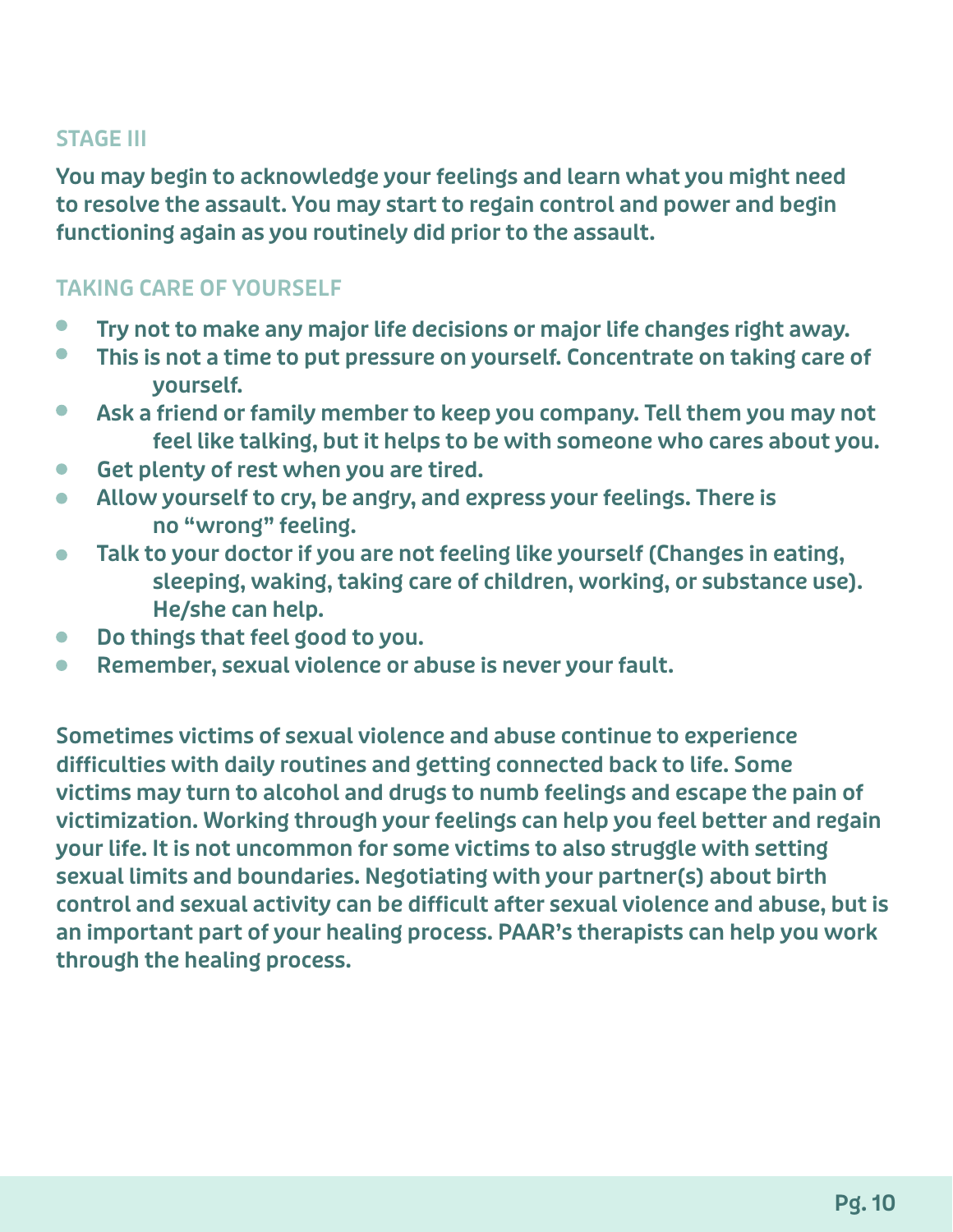## **FLASHBACKS: WHAT ARE THEY?**

**It is common for victims of sexual violence and abuse to experience flashbacks. Experiencing or witnessing a traumatic event can cause feelings of extreme fear, helplessness, and horror. A flashback is often how trauma is remembered.**

### **FLASHBACKS: WHAT ARE THEY?**

### **A FLASHBACK COULD BE:**

- **Things you see (Like a snapshot or a movie in your mind) Things you see (Like a snapshot or a movie in your mind)**
- **Sounds (Hearing voices or sounds from the event) Smells Sounds (Hearing voices or sounds from the event)**
- **•** Smells
- **Fealier 10 In 2018 10 In 2018 10 In 2018 10 In 2018 10:20 In 2018 10:20 In 2018 10:20 In 2018 10:20 In 2018 10:20 In 2019 10:20 In 2019 10:20 In 2019 10:20 In 2019 10:20 In 2019 10:20 In 2019 10:20 In 2019 10:20 In 2019 1**
- **terror) Feeling not connected to what is happening now (Anger, rage, hopelessness, terror)**

### **A FLASHBACK CAN:**

- **Fe Be unexpected**
- **•** Be frightening
- **Make your heart race, make it hard to breathe, or cause you to feel faint Feel like the event is happening all over again**
- **Feel out of control**  $\bullet$
- **Make your heart race, make it hard to breathe, or cause you to feel**   $\bullet$ **fainthopelessness, terror)**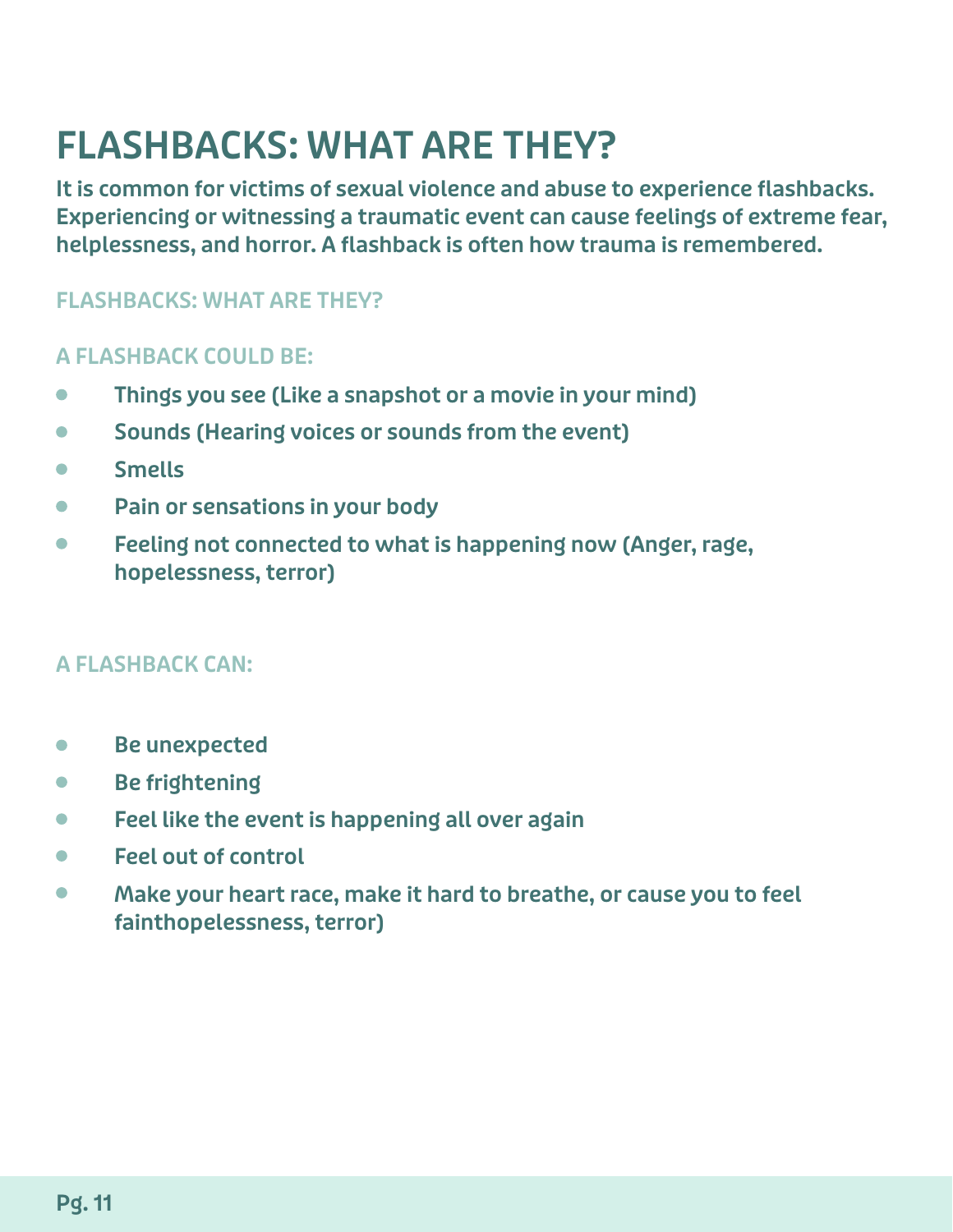# **HOW TO MANAGE FLASHBACKS**

**There are ways that you can manage a flashback. Flashbacks are common after rape or any type of unwanted sexual experience.**

**If you are experiencing flashbacks because of sexual violence, these are some ways you can get through it. It is a good idea to practice these skills when you are relaxed and not having a flashback. While in a flashback, it can be hard to remember what to do and what helps.**

**Read the following list and pick a few items to practice until you find something that works for you.**

- **Breathe deeply**  $\bullet$
- $\bullet$ **Open your eyes**
- **Put your feet flat on the ground or touch the ground with your hands to**   $\bullet$ **remind yourself that you are safe**
- **Look around the room and say out loud what you see**  $\bullet$
- **Name what is happening: "I'm having a flashback, this isn't**   $\bullet$ **happening now."**
- **Listen for present day sounds and say them out loud (Birds, cars, people**   $\bullet$ **talking) or say calming things to yourself**
- **Try a taste that is connected with being safe (Drink coffee, chew gum: Keep**   $\bullet$ **something with you that works)**
- **Use a smell that reminds you of the present (Hand lotion, coffee, mint,**   $\bullet$ **candles)**
- **Hold an object that feels comforting (Key chain, coins, a picture, rocks,**   $\bullet$ **beads)**
- **Say the current date out loud**  $\bullet$
- **Avoid doing things like staring, rocking, humming: They will take you**  $\bullet$ **further into the flashback**
- **Make a flashcard with messages: "I am safe now." "It is OK to ask for help."**  $\bullet$
- **Keep a list of people who are safe to call for help**  $\bullet$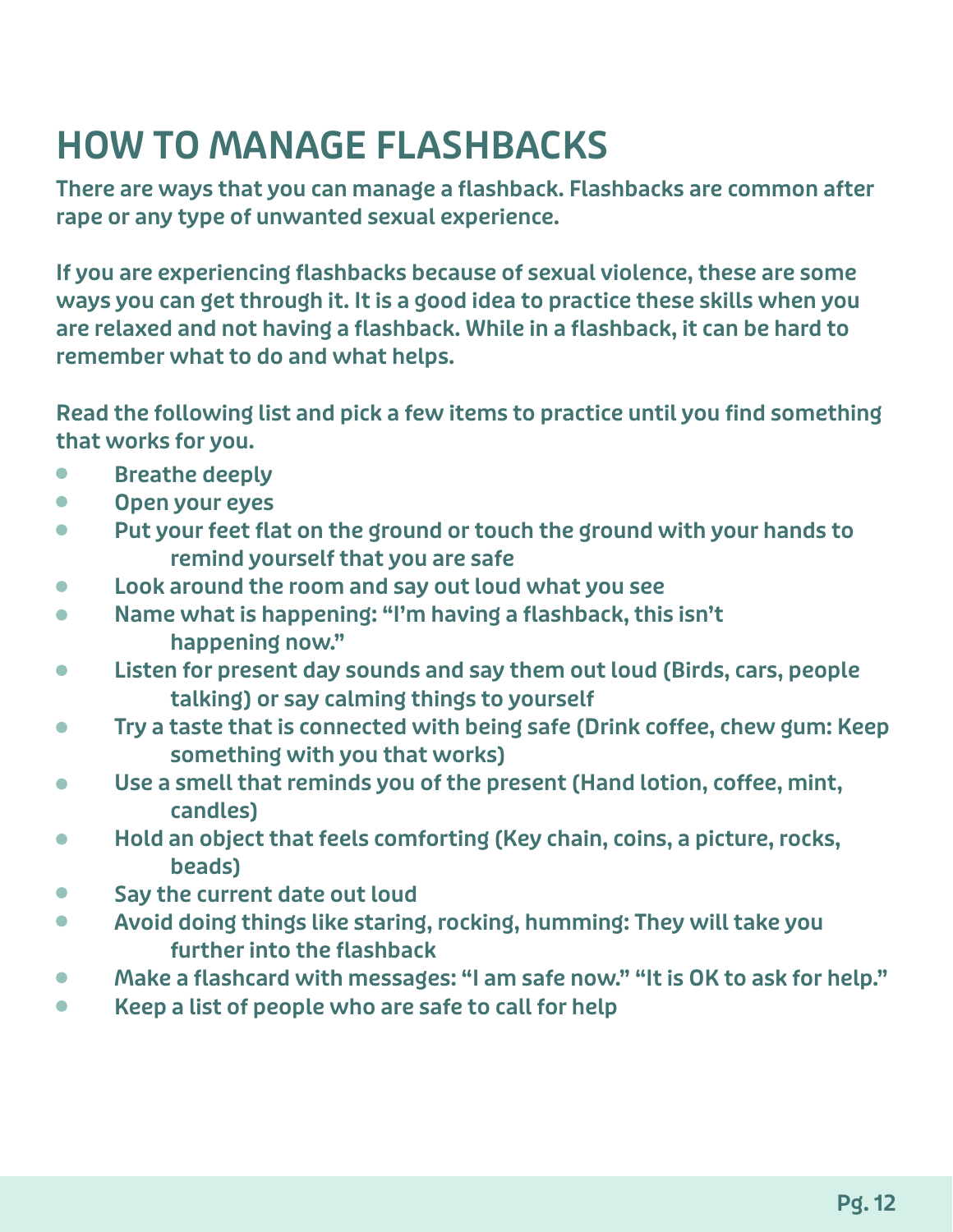# **POST-TRAUMATIC STRESS DISORDER**

**Post-traumatic stress disorder (PTSD) can occur after experiencing or witnessing life-threatening events. Some examples are rape, domestic violence, military combat, natural disasters, or terrorist incidents. It can also occur after experiencing physical or sexual abuse as a child.**

**PTSD can interfere with daily living and can interrupt the healing process. These symptoms can last for a short period of time, months, or even years. Symptoms could begin right after the event or can surface months or even years later.**

**People who suffer from PTSD often relive the experience through:**

- **Nightmares Nightmares**
- **Flashbacks Flashbacks**
- **Difficulty sleeping •** Difficulty sleeping
- **Feeling alone or different**  $\bullet$

**These symptoms can be severe enough and last long enough to cause problems in your life. Trauma can also affect your physical health.** 

## **Help is available.**

**Talk with your doctor about any symptoms you experience. Contact PAAR to learn more about healing from sexual violence.**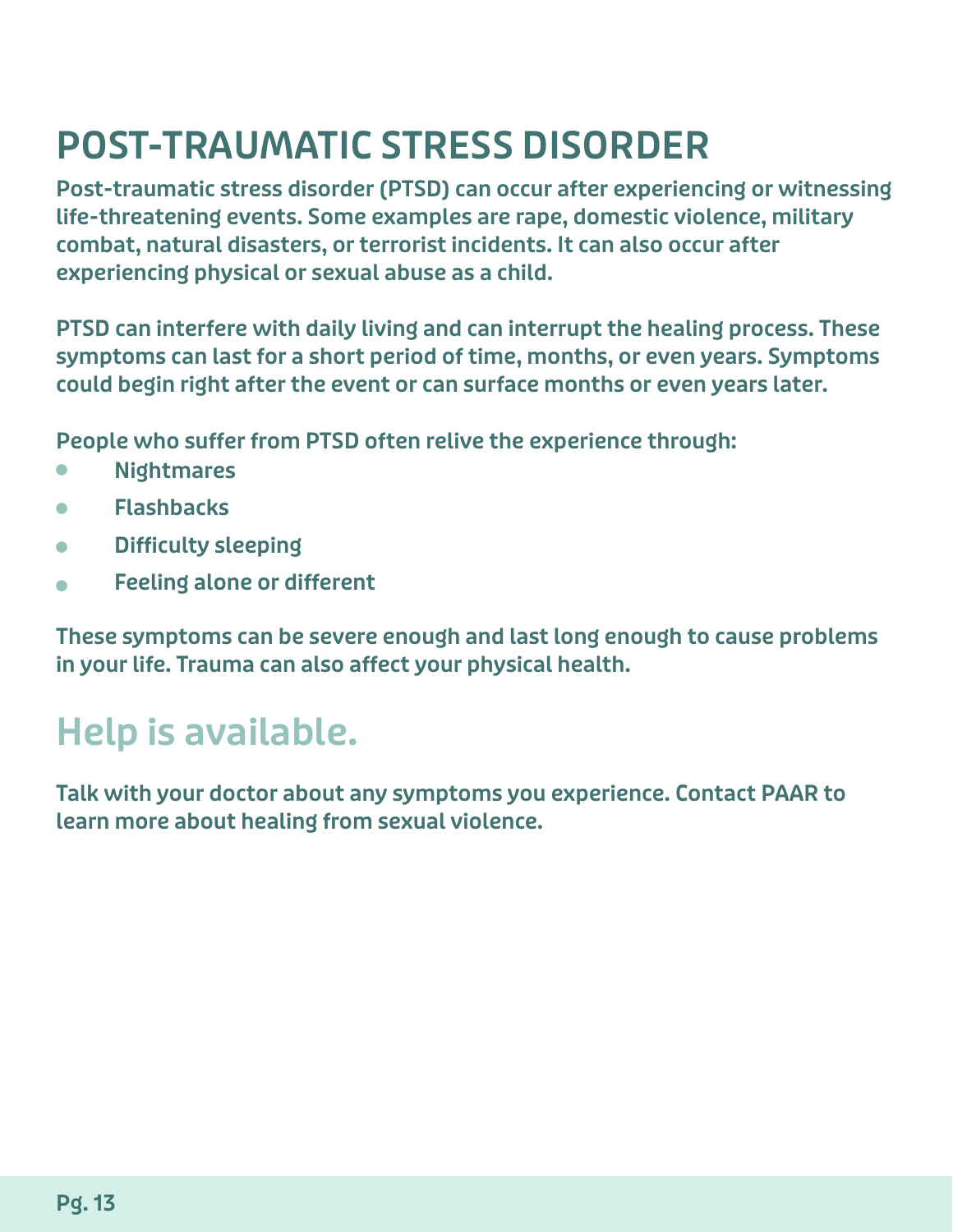## **The checklist on this page could be helpful in talking to your counselor if you have any of these symptoms related to a sexual assault:**

#### **I "RELIVE" THE TRAUMATIC EVENT BY:**

 **Having bad dreams or nightmares Behaving or feeling as if the event were actually happening again Having a lot of feelings when I am reminded of the event Having physical sensations when I am reminded of the event (Heart races or pounds, hard to breathe, feel faint, sweating)**

### **I AVOID REMINDERS OF THE TRAUMATIC EVENT BY:**

 **Avoiding thoughts, conversations, or feelings that remind me of the event Avoiding people, places, or activities that remind me of the event Having difficulty remembering some important part of the event**

### **I HAVE NOTICED THAT SINCE THE EVENT HAPPENED:**

 **I have lost interest in things that used to be important to me I feel "detached" from people. I find it hard to trust people I feel emotionally "numb" I have a hard time falling or staying asleep I have problems with anger I am "jumpy" and always on guard**

### **I HAVE THESE MEDICAL OR EMOTIONAL PROBLEMS:**

 **Stomach problems Gynecological problems Weight gain or loss Chronic pain (back, neck, pelvic area in women) Headaches Irritability Nightmares Depression Lack of energy Alcohol or substance abuse Anxiety attacks Other symptoms I have:**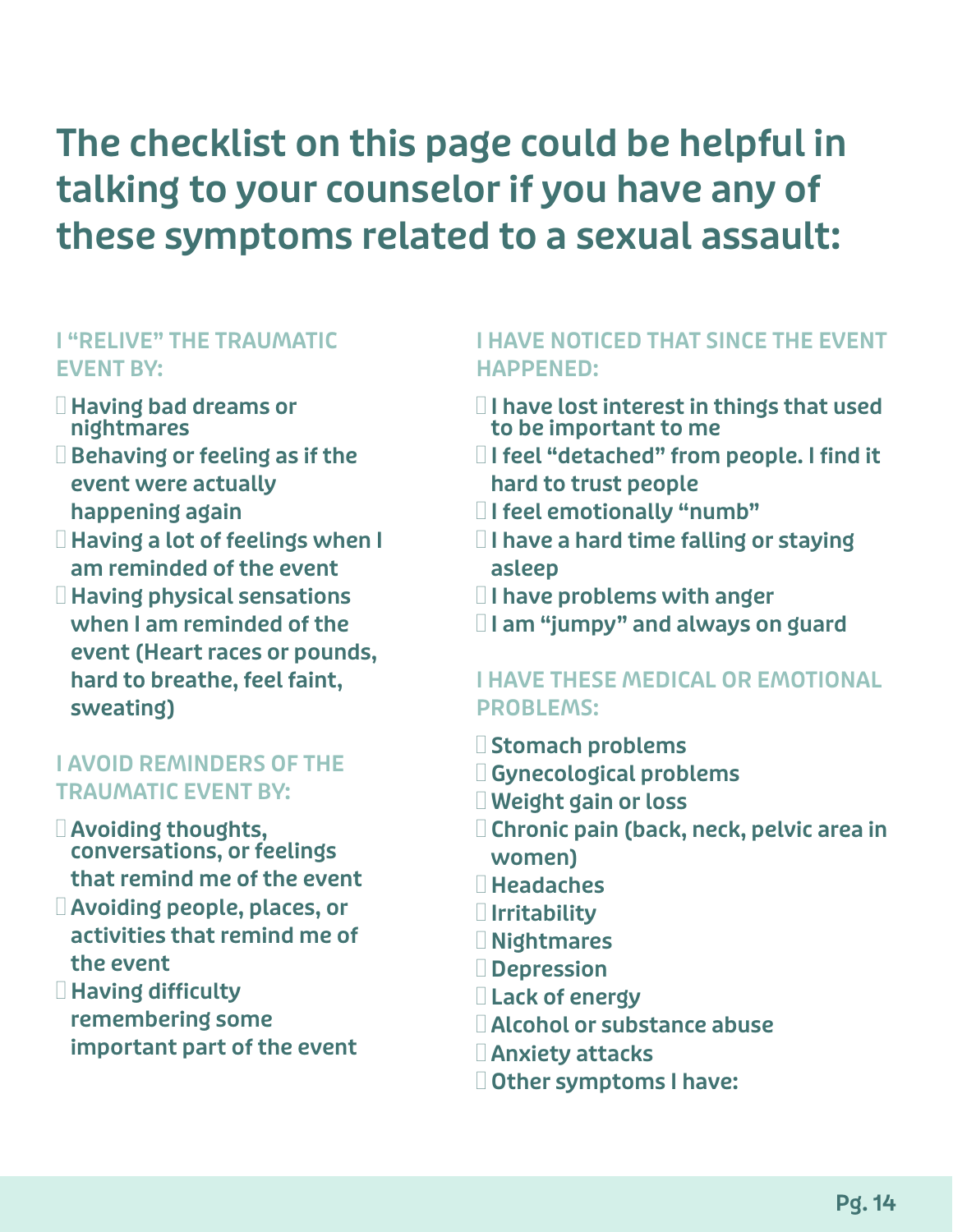# **TOOLS TO HELP**

# **COPING WITH YOUR FIVE SENSES**

# **SIGHT:**

Look around the room and name what you see. Notice safe people and objects.<br>

# $\bullet$  sound:  $\bullet$  sound:  $\bullet$  safe people and objects.

**SOUND:** Listen for sounds and name them.

## **TASTE:**

**coffee or tea. Eat a peppermint. Chew gum. Drink coffee or tea.**

## **SMELL: Use scented hand lotion or candles. SMELL:**

Use scented hand lotion or candles. Lavender and eucalyptus help to calm.

## $\blacksquare$  **TOUCH:**  $\blacksquare$

**the floor. Hold a safe object. Feel your feet on the floor.**

### **UTILIZE OBJECTS THAT REMIND YOU OF THE PRESENT**

**Choose an object that reminds you that you have control and choices— it could be a picture of safe people or a happy memory, or a tangible object like beads. Choose an object that reminds you of somewhere you feel safe, or a person you feel safe with.**

**Make a flashcard or note for yourself with positive, comforting messages like "IT IS OK TO ASK FOR HELP" or "I AM SAFE NOW."**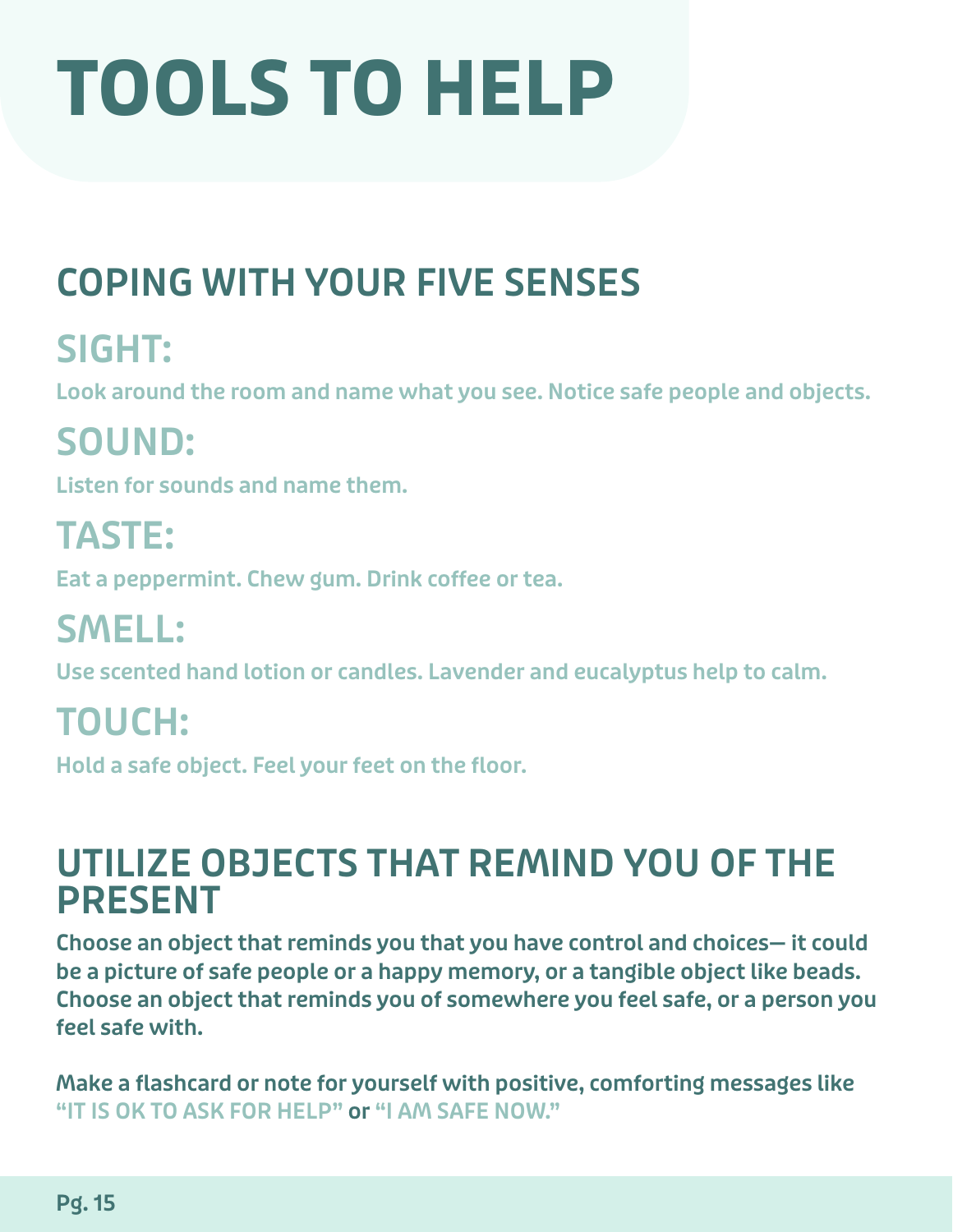## **HEALING TAKES TIME. Be Patient with Yourself.**



hopefulwarrior.com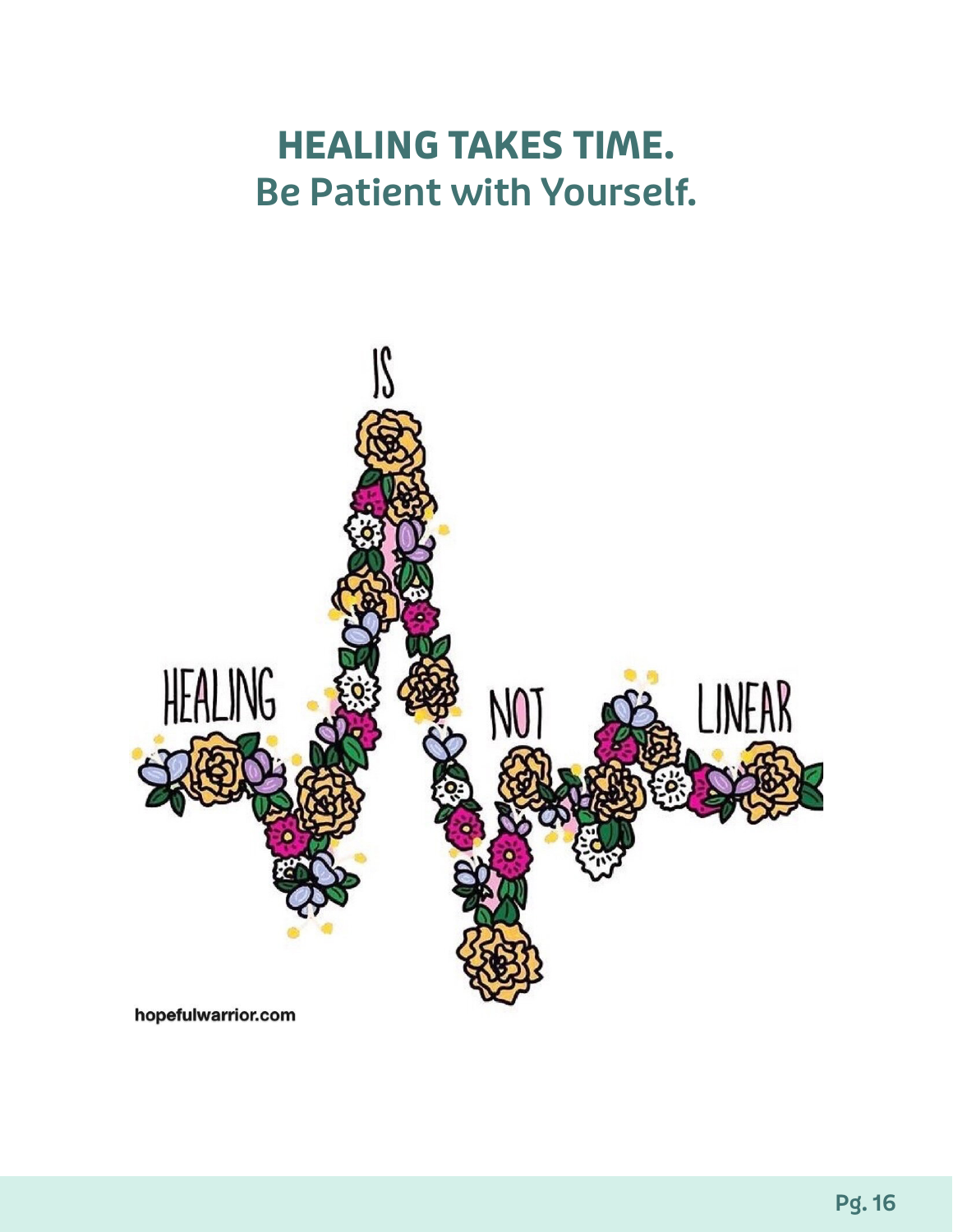# **BODY SCAN**

- **Begin by bringing your attention to your body. 1**
- **You can close your eyes if that's 2 comfortable for you.**
- **You can notice your body seated 3 wherever you are, feeling the weight of your body on the chair, on the floor, or on another space.**
- **Take a few deep breaths. 4**
- **As you take a deep breath, think 5 about brining in oxygen.**
- **As you exhale, think about relaxing 6 your body.**
- **You can notice your legs against the 7 chair and notice if you feel pressure from the chair, heaviness or lightness.**
- **Notice your back against the chair. 8**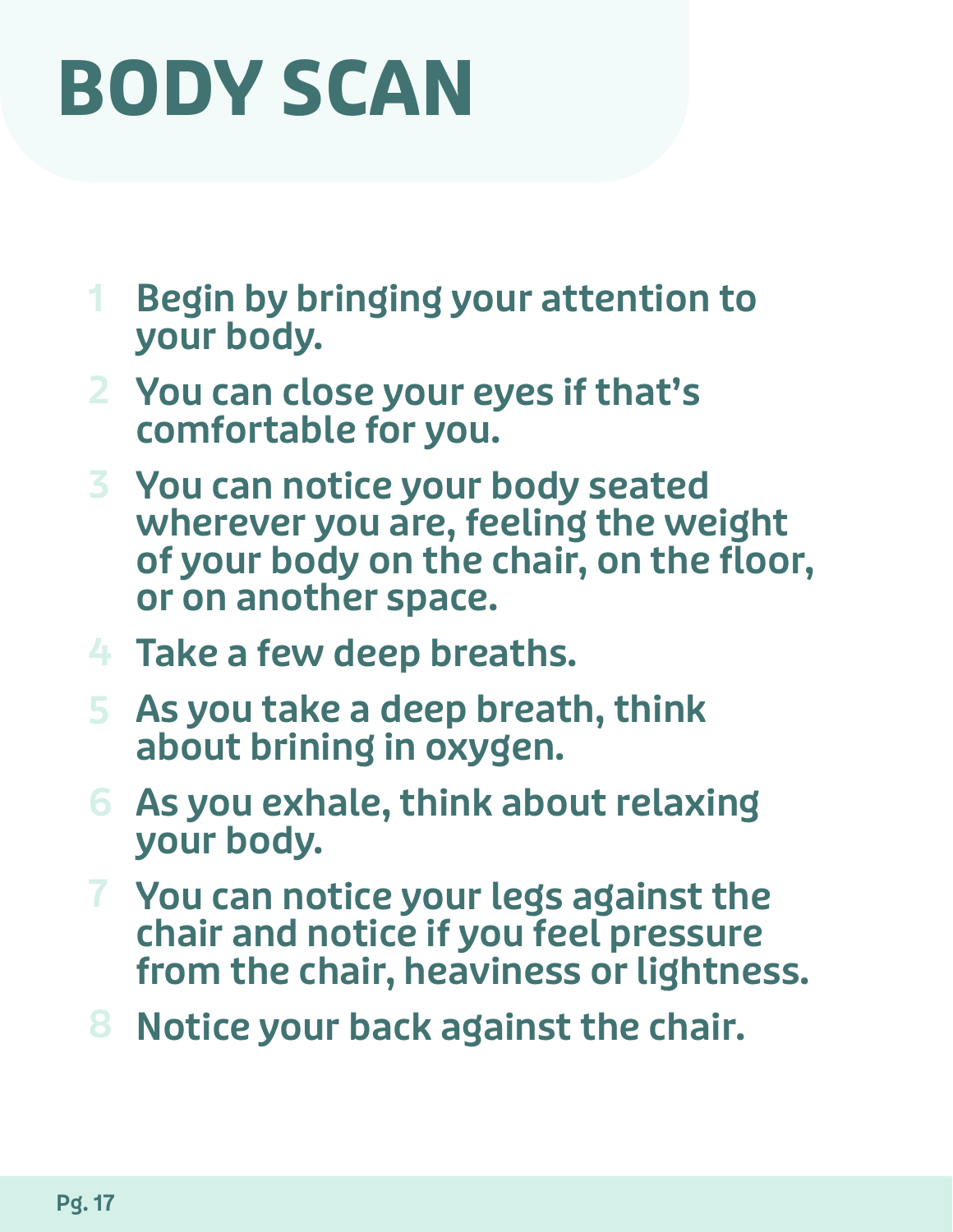# **MEDITATION**

- **9** Bring your attention into your **stomach area. If your stomach is tense or tight, let it soften. Take a breath.**
- **10 Notice your hands. Are you hands tense or tight? See if you can allow them to soften.**
- **11 Notice your arms. Feel any sensation in your arms. Let your shoulders be soft.**
- 12 Notice your neck and throat. Let them **be soft. Relax.**
- **13 Soften your jaw. Let your face and facial muscles be soft.**
- **Then notice your whole body be 14 present. Take one more breath.**
- **15 Be aware of your whole body as best you can. Take a breath. When you're ready, you can open your eyes.**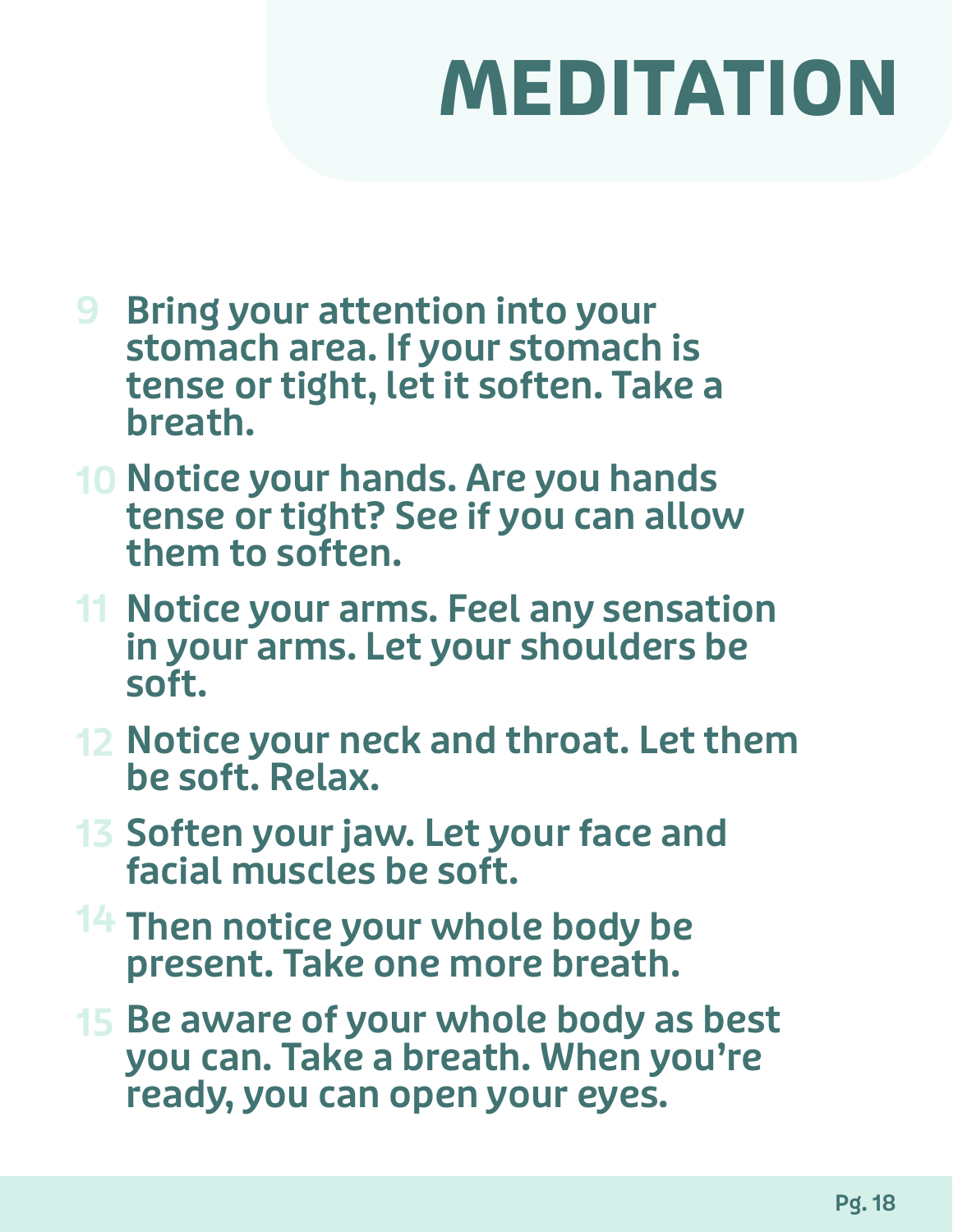# **THE LEGAL SYSTEM**

**In-person advocates are available to accompany and support victims and their families through all police and court proceedings. contact paar to request an advocate.**

## **CRIMINAL COURT**

**1. Police conduct an investigation. The alleged perpetrator will be arrested if probable cause can be determined.**

**In cases with a child victim, the interview is held at a Child Advocacy Center with the police (this is called a "Forensic Interview").**

**2. A Preliminary Hearing is held if charges are filed: You will be asked to testify in front of a local magistrate. You become a witness for the commonwealth and an Assistant District Attorney (ADA) is assigned to the case.**

**5. Cases approved at the preliminary level are sent to the Allegheny County Court and have a trial date set. About one month before the trial date, you will meet the ADA at a Pre-Trial Interview.**

**6. The case could have continuances and postponements, which lengthen the court process. The defendant has the option to choose a plea bargain or request a trial, which could be held with a jury or just the judge. You will testify in the case along with witnesses as needed. The defendant is found guilty or not guilty of all or some of the charges.**

**7. Sentencing: You have the option to read a Victim Impact Statement and to tell the judge how the crime has impacted your life.**

## **JUVENILE COURT**

**1. An alleged juvenile perpetrator might be sent to a detention facility until the hearing date or released to a parent or guardian with court supervision.**

**2. Juvenile Court cases are held in front of a judge, with no jury. The defendant is adjudicated delinquent or found not delinquent of all or some of the charges.**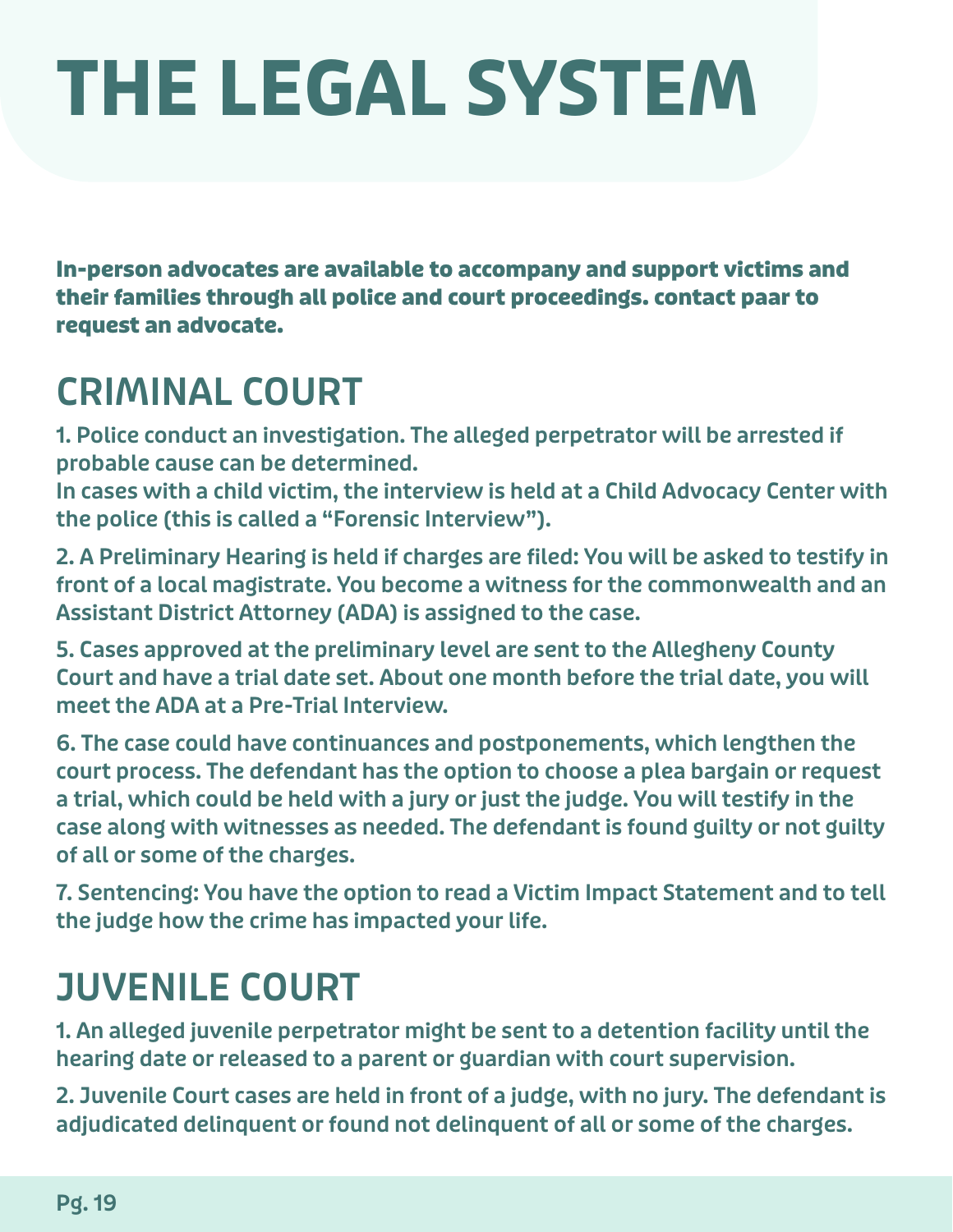## **THE CRIMINAL COURT PROCESS**

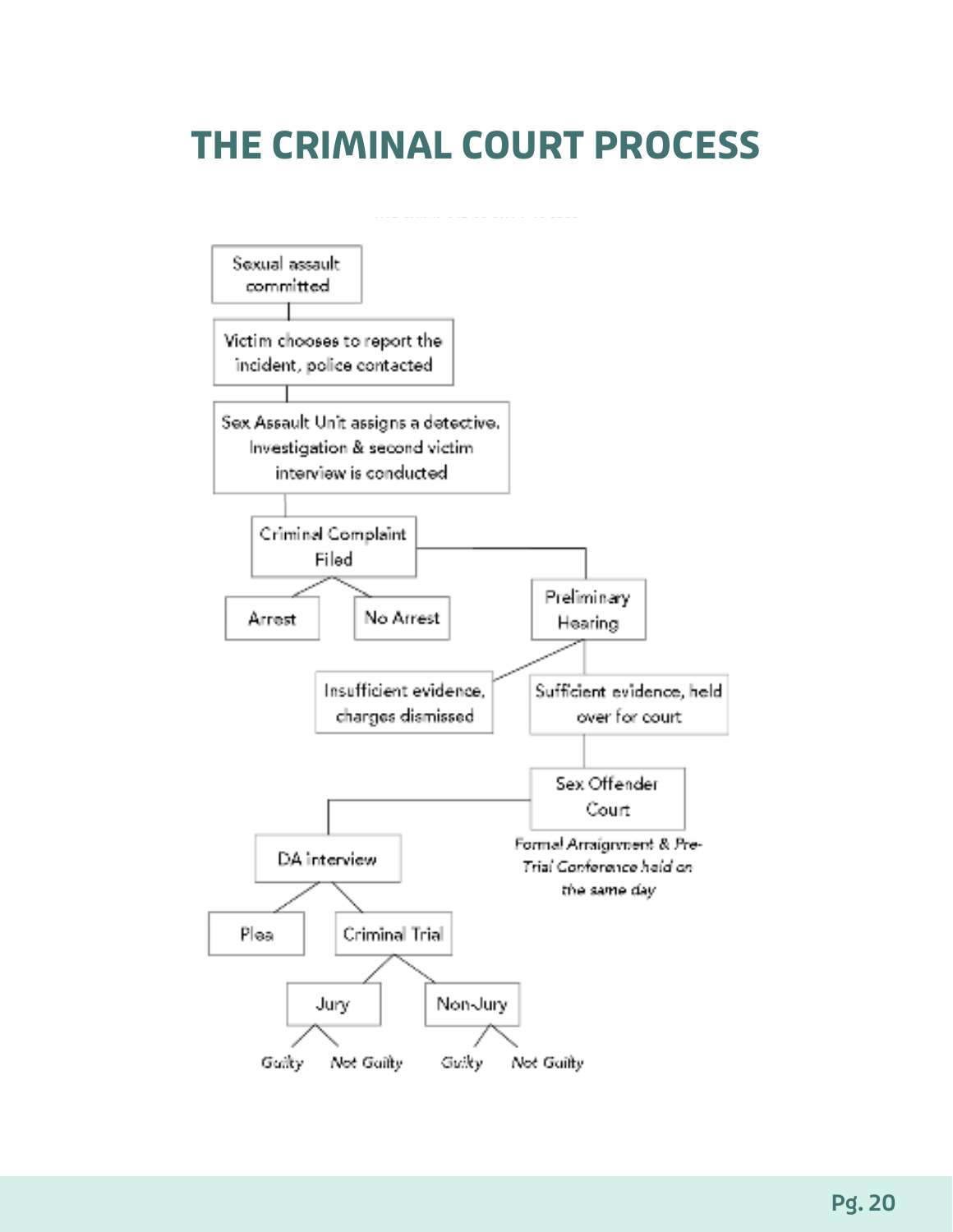## **THE JUVENILE COURT PROCESS**

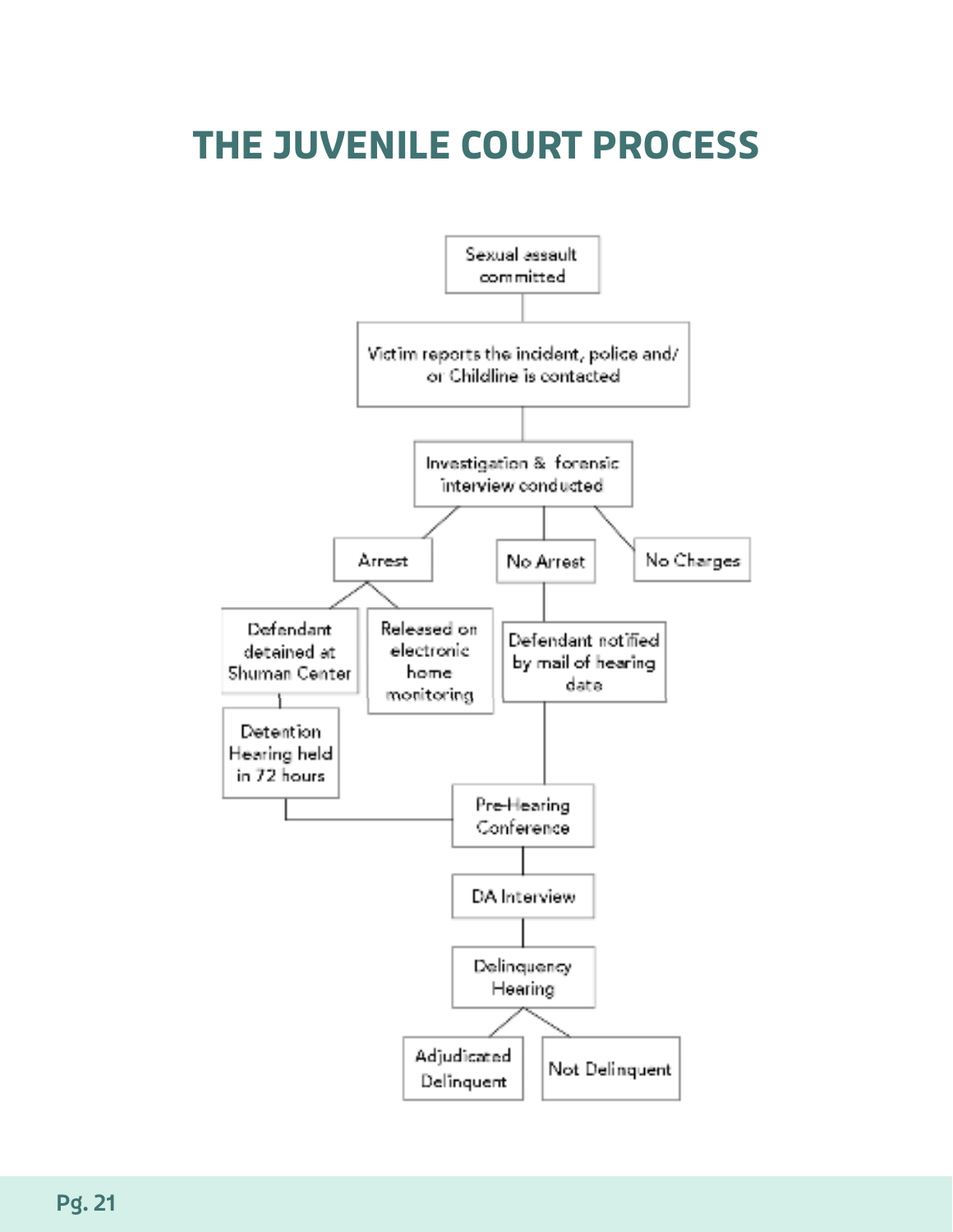# **VICTIMS NOTIFICATION**

**Victims have the right to know the status of their offenders. PA SAVIN is the automated system to keep you updated.**

**PA SAVIN allows you to track and receive notifications about the status of offenders in county jails, state prison, and on state parole. Victims are notified anytime the status of an offender changes (e.g. release or transfer).**

### **REGISTRATION:**

**The offender must be in custody in order to register. Once registered you can choose to receive notifications by phone and/or email.**

**You will be asked to create a four-digit personal identification number (pin) that will be used to confirm the call was received. make sure your pin is easy to remember.**

### **NOTIFICATION:**

**When PA SAVIN calls, listen to the message then enter your PIN followed by the pound (#) key. Because PA SAVIN calls automatically when an offender's custody status changes, you could get a call in the middle of the night. If there is no answer PA SAVIN will leave a message and continue to call back for up to 72 hours.**

**If requested by the victim, a PAAR advocate can also receive notification from PA SAVIN and will then contact you to keep you updated.**

### **HOW TO REGISTER:**

**Contact PAAR at (412) 431-5665 to request assistance with PA SAVIN registration.**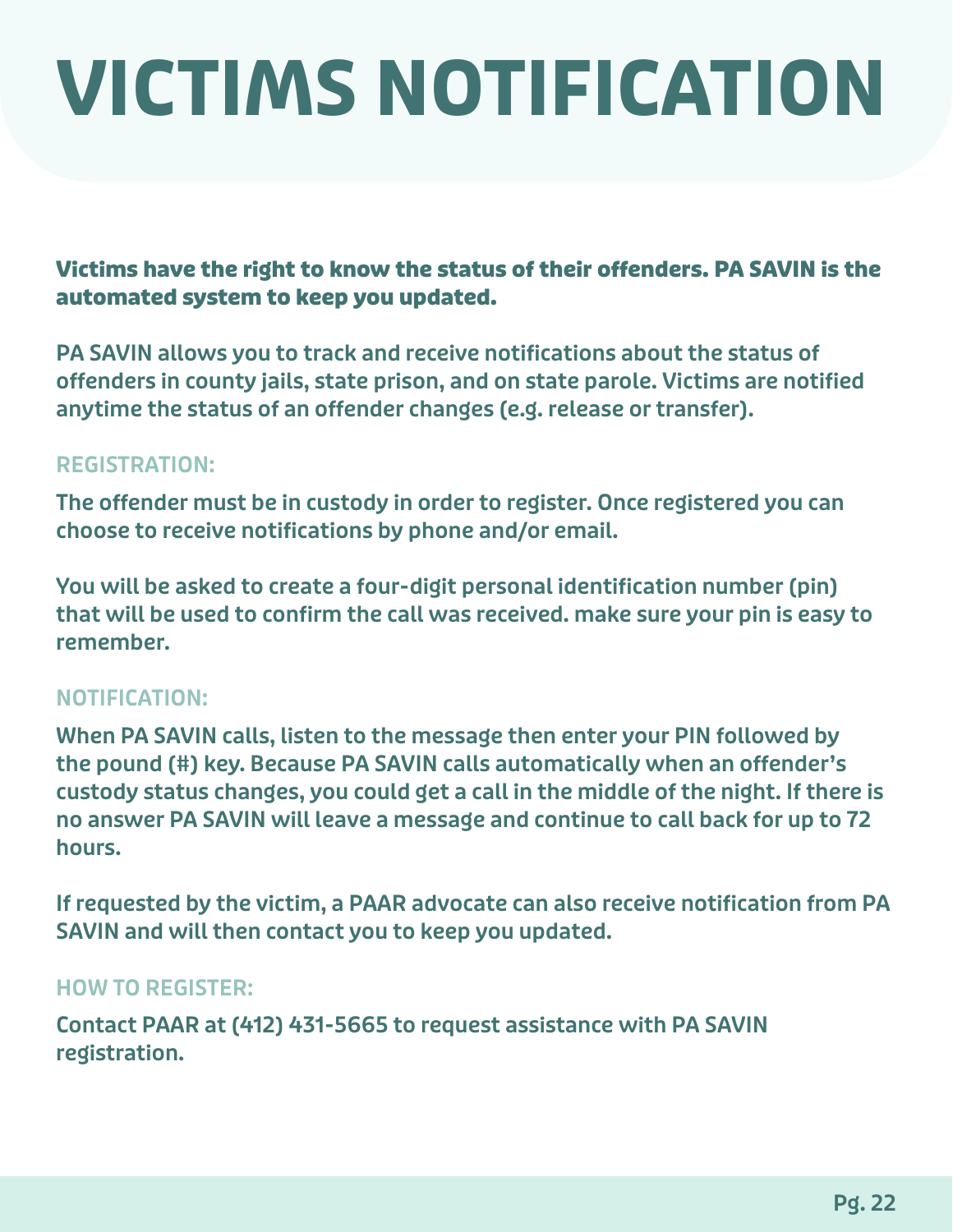# **PROTECTION ORDERS**

**You may be eligible to file a protection order, which can help ensure your safety if you have experienced sexual violence or intimidation.**

**Advocates are available to provide support and accompaniment to victims as they navigate this process. To request an advocate or to learn more about protection order options, contact PAAR at (412) 431-5665.**

## **TYPES OF ORDERS**

### **SEXUAL VIOLENCE PROTECTION ORDER (SVP)**

**Available to people who have experienced sexual violence. It is not required that the incident be reported to police in order to seek this protection. To be eligible, the plaintiff must not have a "family or household member" relationship with the defendant and should be able to indicate a continued risk of harm.**

### **PROTECTION FROM INTIMIDATION ORDER (PFI)**

**Available to minor children who have experienced intimidation, including harassment and stalking. To be eligible the incident must involve a victim less than 18 years of age and an adult defendant. The minor child must not have a "family or household member" relationship with the defendant.**

*A parent, adult household member, or guardian may seek relief on behalf of minor children.*

### **PROTECTION FROM ABUSE ORDER (PFA)**

**Available to people who have experienced violence and have a "family or household member" relationship with the defendant including spouses; exspouses; current or former sexual/ intimate partners; parents and children; siblings; other people related by blood or marriage.**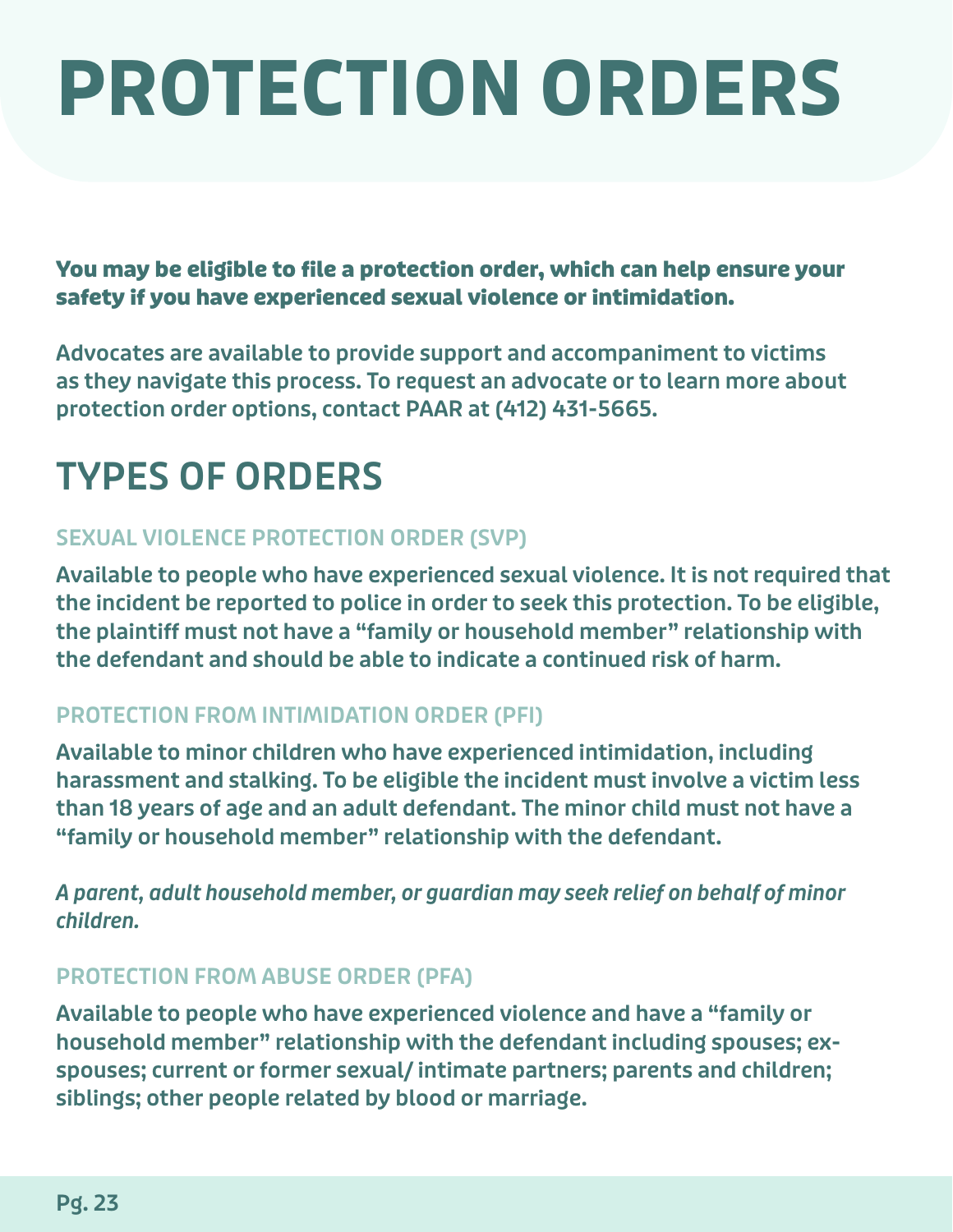### **TYPES OF RELIEF INCLUDE:**

**Prohibiting direct & indirect contact with the victim**

**Keeping the defendant from entering the victim's residence, place of employment, business or school**

**Prohibiting direct & indirect contact with other designated people**

**Any other appropriate relief sought by the plaintiff**

### **WHERE TO FILE :**

**You may file a petition in the county where you reside or are employed; in the county where the sexual violence/intimidation occurred; or in the county where the defendant will be served.**

**In Allegheny County, petitions are filed in Family Division:**

### **440 Ross Street Suite 3030 Pittsburgh, PA 15219**

**A Temporary Order can be filed beginning at 8:30am until 11:00am on days the court is open. The order will remain in effect until the Final Hearing, which will be in 10 business days. A Final Order could be granted for up to 36 months.**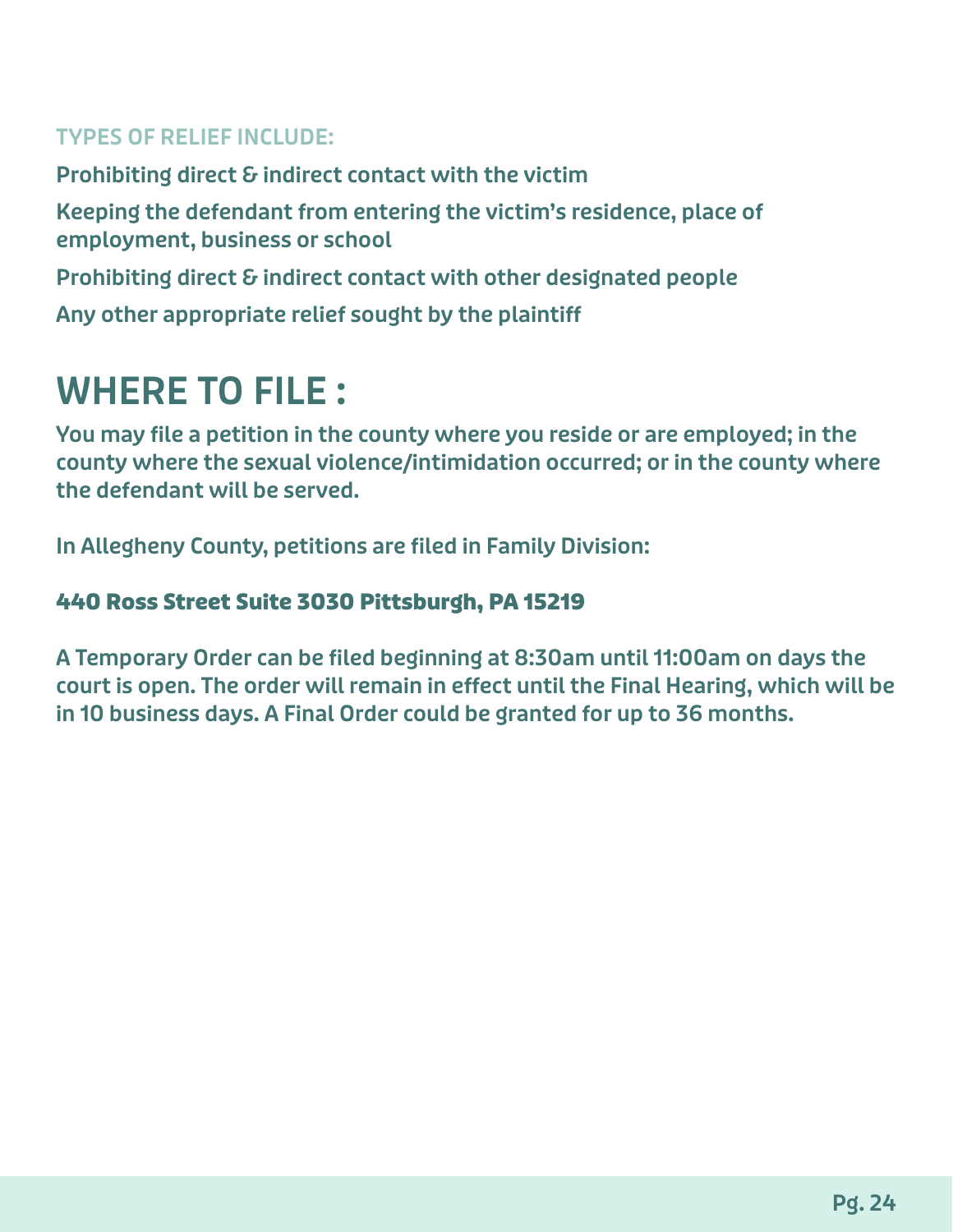# **CIVIL JUSTICE**

**In the civil justice system, victims may seek accountability in the form of monetary resources.**

### **THE CIVIL AND CRIMINAL JUSTICE SYSTEMS**

**Unlike the criminal justice system, the civil justice system does not attempt to determine the innocence or guilt of an offender. The civil court will determine whether the offender or a third party is liable for harm as the result of the crime—this means the offender would pay the victim, or the victim's family, monetary damage.**

### **STATUTE OF LIMITATIONS**

**Victims who were over the age of 18 at the time of the crime have (2) years to file civil cases. Victims who were under the age of 18 at the time of the crime have until their 30TH birthday to file a civil case.**

**Victims should speak with an attorney to determine the statute of limitations that applies to their case and to protect their rights.**

### **THE CIVIL JUSTICE SYSTEM**

**The civil justice system can provide victims with monetary resources necessary to rebuild their lives. The civil justice system often provides victims and their families with a sense of justice. Unlike the criminal court system, which holds defendants accountable for their "crimes against the state," the civil justice system seeks to hold defendants directly accountable to the victim(s).**

**Victims have control in how a case moves through the civil process. It is the victim who chooses whether or not to file a case, accept a settlement offer, or go to trial.**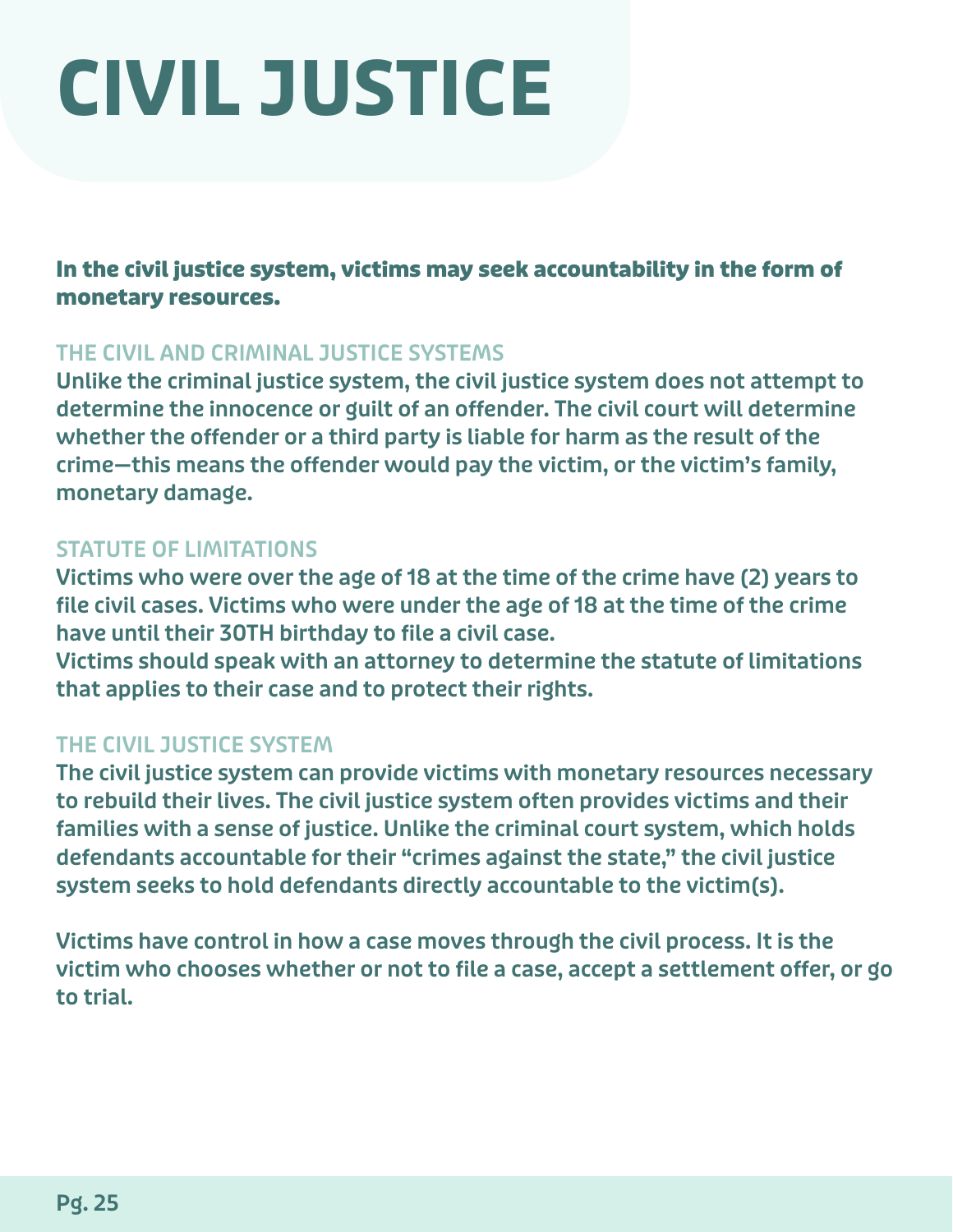#### **BURDEN OF PROOF**

**Civil cases must be proven by a preponderance of the evidence, or "more likely to have occurred than not." This means that the victim's evidence is more persuasive than the defendant's. The burden of proof in civil cases is lower than the "proof beyond a reasonable doubt" that is required for a conviction in the criminal justice system. Therefore, it is sometimes possible to find the defendant liable in a civil case even though the criminal case had a verdict of "not guilty." Victims may choose to pursue only a civil case, or there might be both a civil and criminal case.**

#### **HOW TO SEEK CIVIL REMEDIES**

### **Pennsylvania Coalition Against Rape (PCAR)'s Sexual Violence Legal Assistance Project**

**The Legal Assistance Project provides free holistic legal advice and counsel, and The Legal Assistance Project provides free holistic legal advice and counsel, short-term representation to victims of sexual violence. and short-term representation to victims of sexual violence. (717) 901-6784 (717) 901-6784**

#### **The National Crime Victim Bar Association**

**The National Crime Victim Bar Association provides information about the civil justice system and will provide attorney referrals. (202) 467-8716**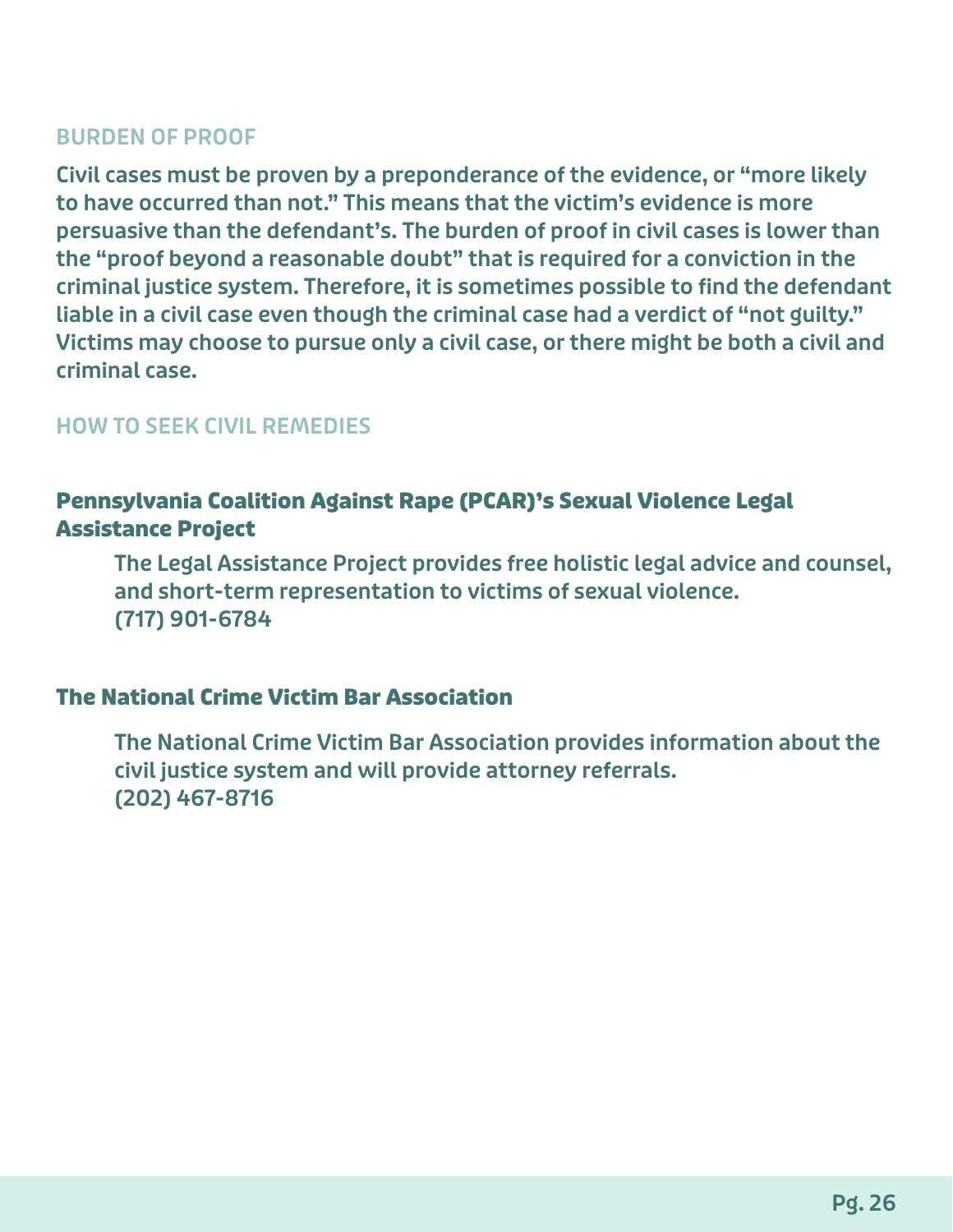# **VICTIMS RIGHTS**

## **AS THE VICTIM OF A CRIME, YOU HAVE THE FOLLOWING RIGHTS:**

- **To be provided with basic information on available services;**
- **You will be told about certain significant actions within the justice system**   $\bullet$ **pertaining to your case. This includes the granting or denial of bail to an adult offender, the detention or release of a juvenile, the filing of a petition alleging delinquency, and the escape and subsequent apprehension of an adult prior to trial or a juvenile prior to adjudication;**
- **To be accompanied at all proceedings by a family member, a victim**   $\bullet$ **advocate, or other support person;**
- **To give prior comment on the sentencing decision regarding an adult**   $\bullet$ **offender or the disposition of a delinquent child;**
- **To receive help in preparing an oral and/or written victim impact statement**   $\bullet$ **detailing the physical, psychological and economic effects of the crime, which will be considered by the courts;**
- **To be restored as you were before the crime, as much as possible, through**   $\bullet$ **restitution and to receive assistance with preparing, submitting and follow-up with a claim for compensation;**
- **To be notified of an adult offender's transfer from a state prison to a**   $\bullet$ **mental health facility and the discharge, transfer or escape of the adult offender from that facility;**
- **To receive immediate notice of the release of an adult offender on bail who**   $\bullet$ **is incarcerated in a local prison for a violation of a Protection From Abuse (PFA) order, or for a personal injury crime committed against the victim protected by the PFA;**
- **To have property returned that was seized as evidence, but is no longer**   $\bullet$ **needed for prosecution;**
- **To have notice and to provide prior comment on a judicial recommendation**   $\bullet$ **that the defendant participate in a motivational boot camp;**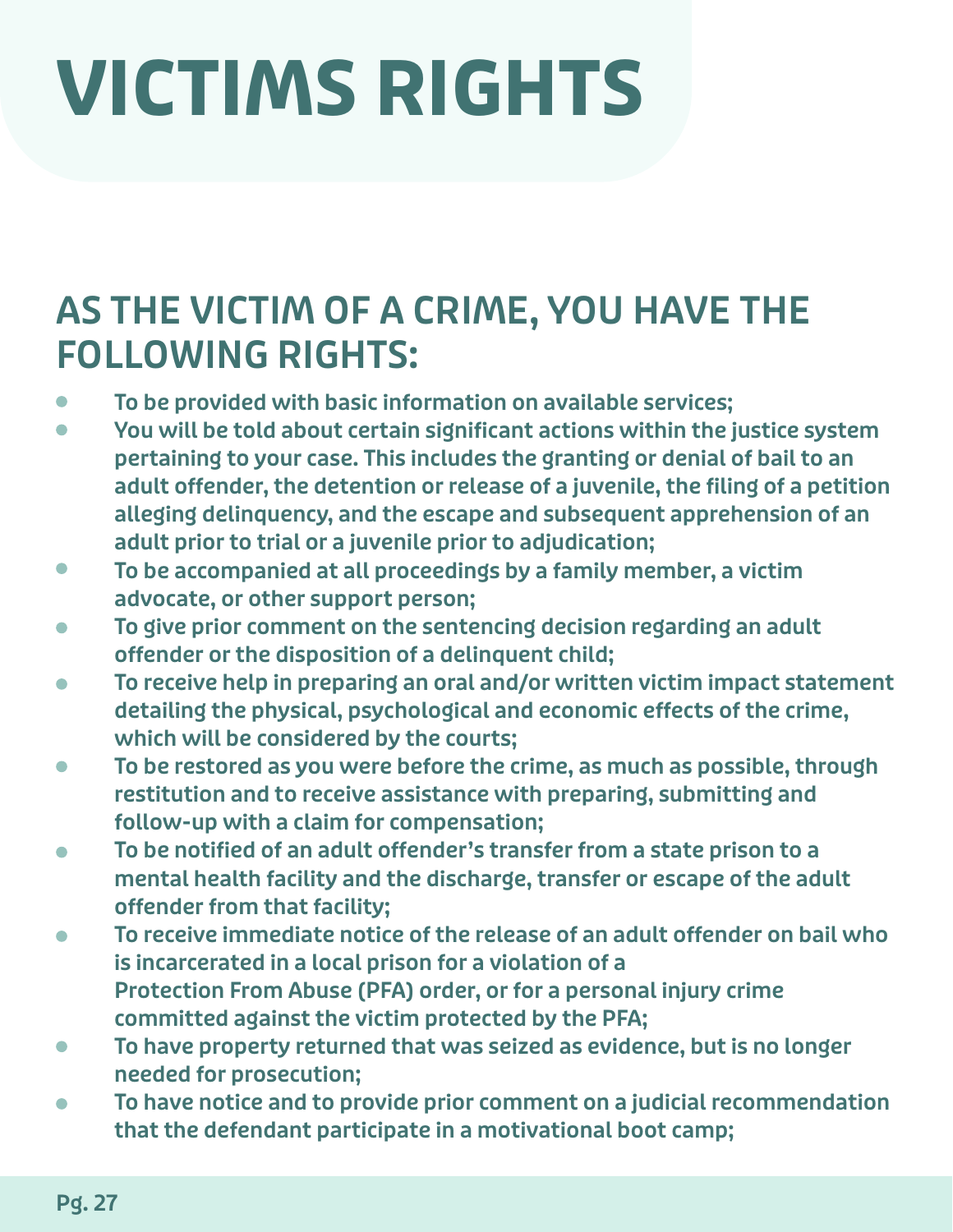- **To have notice and provide comment on resentencing decisions regarding**   $\bullet$ **an offender;**
- **To have notice and provide prior comment on prosecutor's waiver**   $\bullet$ **of eligibility requirement of an offender to enter the Recidivism Risk Reduction Incentive (RRRI) Program;**
- **To be notified and provide comment if the Pennsylvania Department of**   $\bullet$ **Corrections requests that the court reconsider an inmate's sentence, and re-sentence that inmate to the State Intermediate Punishment Program;**
- **To be present at trials and the execution of an offender; and**  $\bullet$
- **To receive notice of the arrest of a defendant for violating a PFA order.**  $\bullet$

#### THIS OF A FERSONAL INSONT CRIME **THE COMMITED BY A JUVENILE HAVE THE ADDITIONAL RIGHT: VICTIMS OF A PERSONAL INJURY CRIME COMMITED BY A JUVENILE HAVE THE ADDITIONAL RIGHT:**

- **To receive prior notice of delinquency hearings and notification of hearings**   $\bullet$ **about the transfer of a juvenile to and from criminal proceedings;**
- **To receive notice of the details of the final disposition of a juvenile's case;**  $\bullet$
- **By your request, to receive notice prior to the release of a juvenile from**   $\bullet$ **residential placement, a shelter facility, or a detention center;**
- **By your request, to be notified and have the opportunity to submit a**   $\bullet$ **written objection prior to the transfer or release from a placement facility of a juvenile who has been adjudicated delinquent, when such action is contrary to a previous court order or placement plan approved at a disposition review hearing;**

**By your request, to be given immediate notice of a juvenile's escape from residential placement, a shelter facility or a detention center and subsequent apprehension; and**

**By your request, to submit written comment and oral testimony at a disposition review hearing.**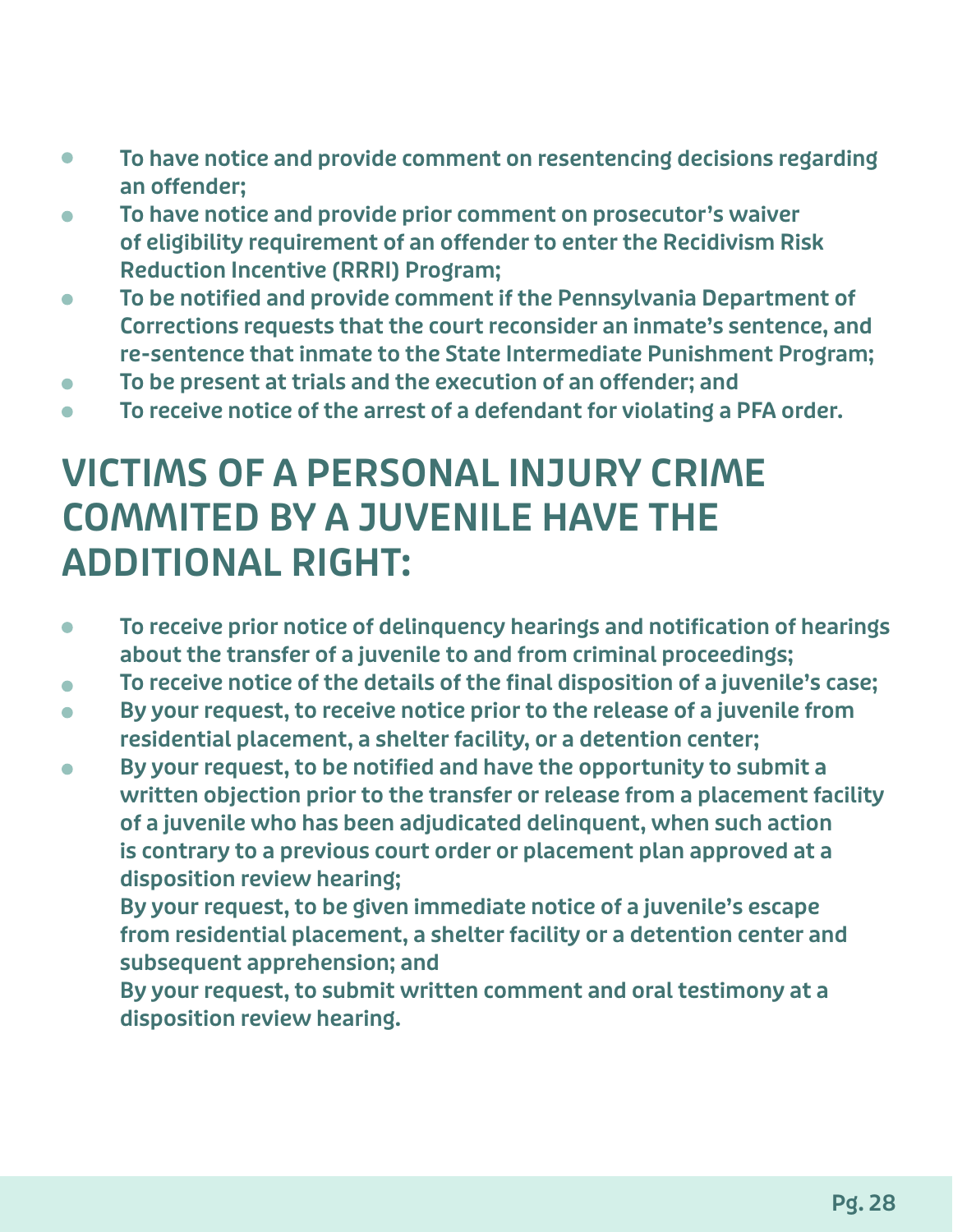# **VICTIMS RIGHTS**

## **SEXUAL ASSAULT TESTING AND EVIDENCE COLLECTION ACT**

**The Sexual Assault Testing and Evidence Collection (SATEC) Act was enacted in 2015 and requires a comprehensive and precise process for the testing of evidence and notification of victims, and qualifies PA for federal funding to test backlogged or untested forensic exam kits. Includes:**

**• Allows victims to have evidence collected and tested anonymously.**

**• Allows victims to consent to testing of the evidence, whether through the Department of Health (DOH) forensic exam paperwork or a separate consent form.**

**• Requires law enforcement officers to notify victims about the status of evidence, if requested and if contact information is provided.**

**• Directs law enforcement to take possession of evidence within 72 hours of receiving notice from health care facilities.**

**• Directs local authorities to submit evidence within 15 days to an approved laboratory, which would have to complete testing within six months.**

**• Mandates annual reports on testing backlogs, and permits authorities to upload testing results into databases to help solve related sexual assault cases.**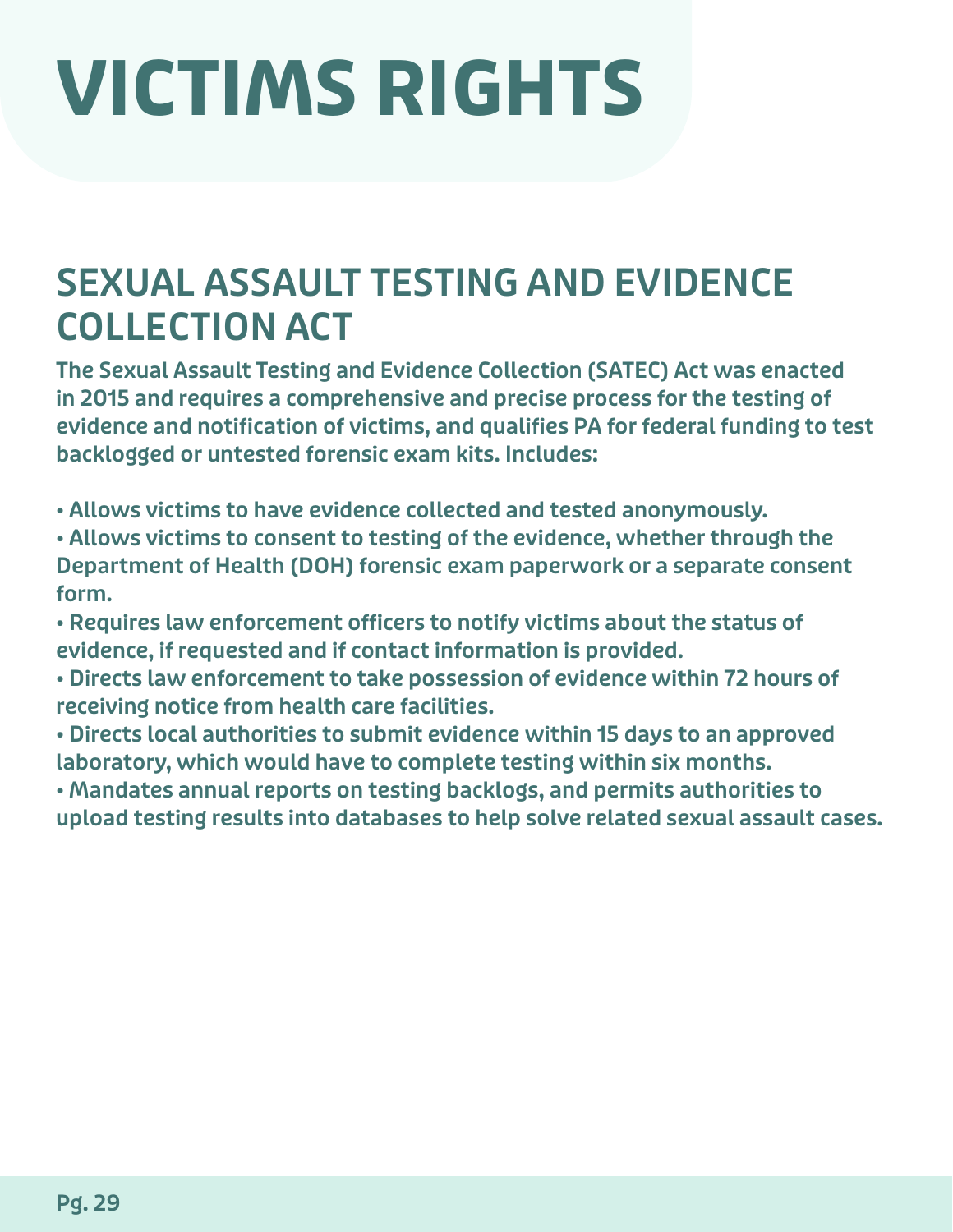### **HOW THIS IMPACTS VICTIMS OF SEXUAL VIOLENCE**

**T***he Sexual Assault Testing and Evidence Collection Act***, also known as Act 27, requires that victims are informed of timelines and testing results. This allows victims time to decide about their options in pursuing evidence testing and investigation.**

**Law enforcement with custody of the kit are required to collaborate with a sexual assault counselor to employ best practices when notifying a victim of the following information:**

**• When the kit is submitted to the lab for testing;**

**• When the lab has received a request to compare the evidence collected from the victim's kit to existing profiles maintained by the Combined DNA Index System (CODIS) or other federal DNA databases;**

**• If a match is found by comparing evidence collected from the victim to existing profiles maintained by CODIS or other state or federal DNA databases; • Of intended destruction or disposal of the sexual assault evidence collection kit or its contents. This must happen at least 60 days prior to the date of destruction and the victim must request this notification in writing. This notification may occur over a number of years since evidence will be preserved for the full duration of the Statute of Limitations.**

### **FOR MORE INFORMATION:**

**www.legis.state.pa.us and type "2015HB272" in the search box.**

### **FOR MORE INFORMATION ABOUT CRIME VICTIMS RIGHTS IN PA:**

**www.ova.pa.gov PA Crime Victims Act (2007)**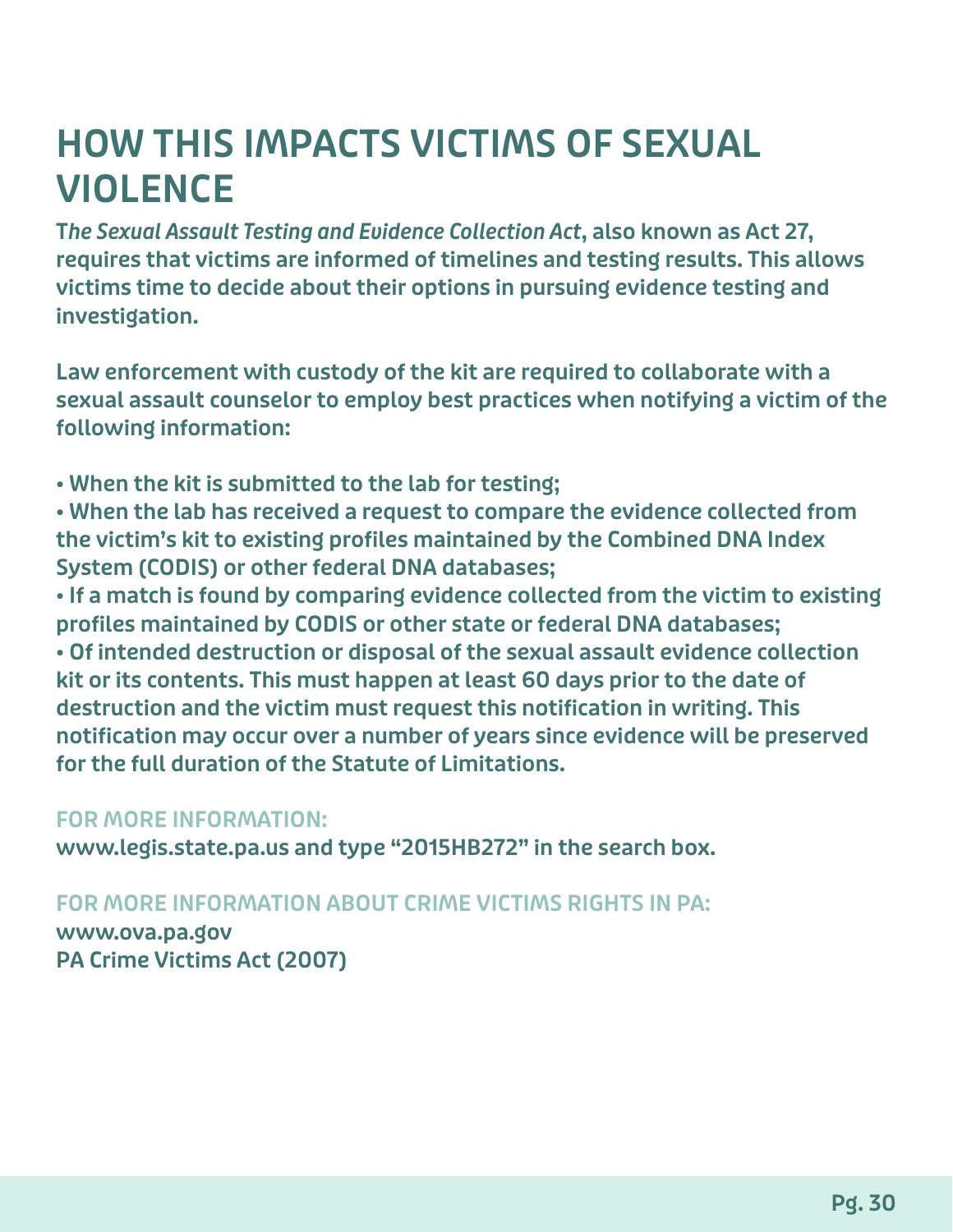# **WHAT YOU NEED TO KNOW ABOUT THE MEDIA YOU HAVE THE RIGHT...**

**– To say "No" to an interview.**

**– To select the spokesperson or advocate of your choice.**

**– To select the time and location for an interview. To avoid a press conference atmosphere by speaking to only one reporter at a time.**

**– To say "No" to an interview even though you have previously granted interviews.**

**– To release a written statement through a spokesperson instead of an interview.**

**– To exclude children from interviews.**

**– To demand a correction when inaccurate information is reported.**

**– To conduct a television interview using a silhouette or a newspaper interview without having your photo taken.**

**– To refrain from answering reporter's questions during the trial.**

- **To file a formal complaint against a journalist.**
- **To be treated with dignity and respect by the media.**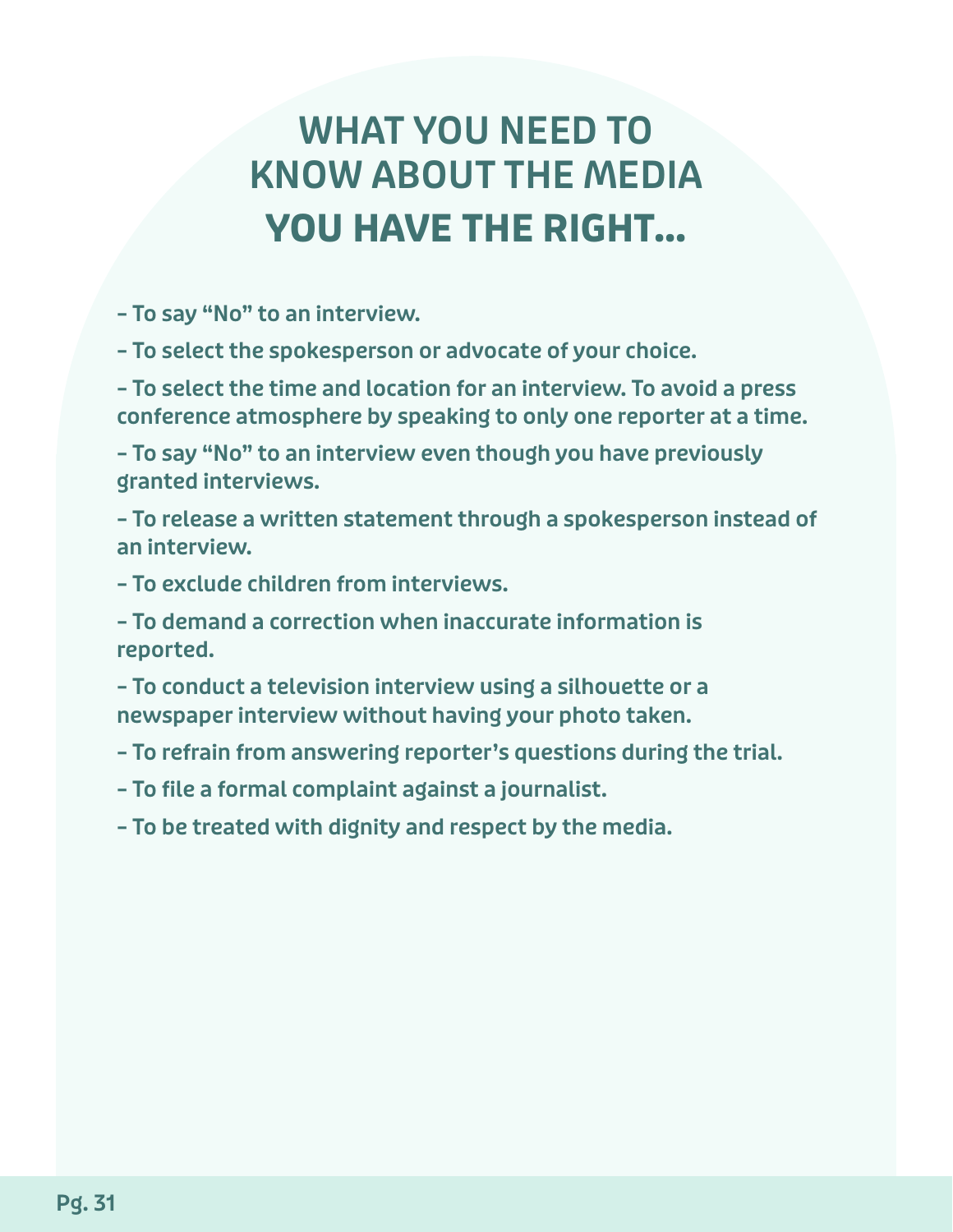# **VICTIMS COMPENSATION**

**Compensation is available to the victims of crime and their families through pccd (***pa commission on crime & delinquency***).**

**the crime victims compensation fund can help cover out- of-pocket expenses related to a crime.**

### **YOU MAY BE ELIGIBLE IF :**

- **The crime occurred in PA**
- **The crime was reported to police within 72 hours**
- **The claim is filed within 2 years of the crime**
- **Out-of-pocket expenses are at least \$100**

#### **REIMBURSEMENT INCLUDING :**

| <b>Medical bills</b> | <b>Child care</b>   |
|----------------------|---------------------|
| <b>Counseling</b>    | <b>Relocation</b>   |
| Lost wages           | <b>Travel costs</b> |

#### **HOW TO APPLY :**

**Contact PAAR at (412) 431-5665 to request an application and to receive assistance filing a claim OR contact the Victims Compensation Assistance Program at: P: (800) 233-2339**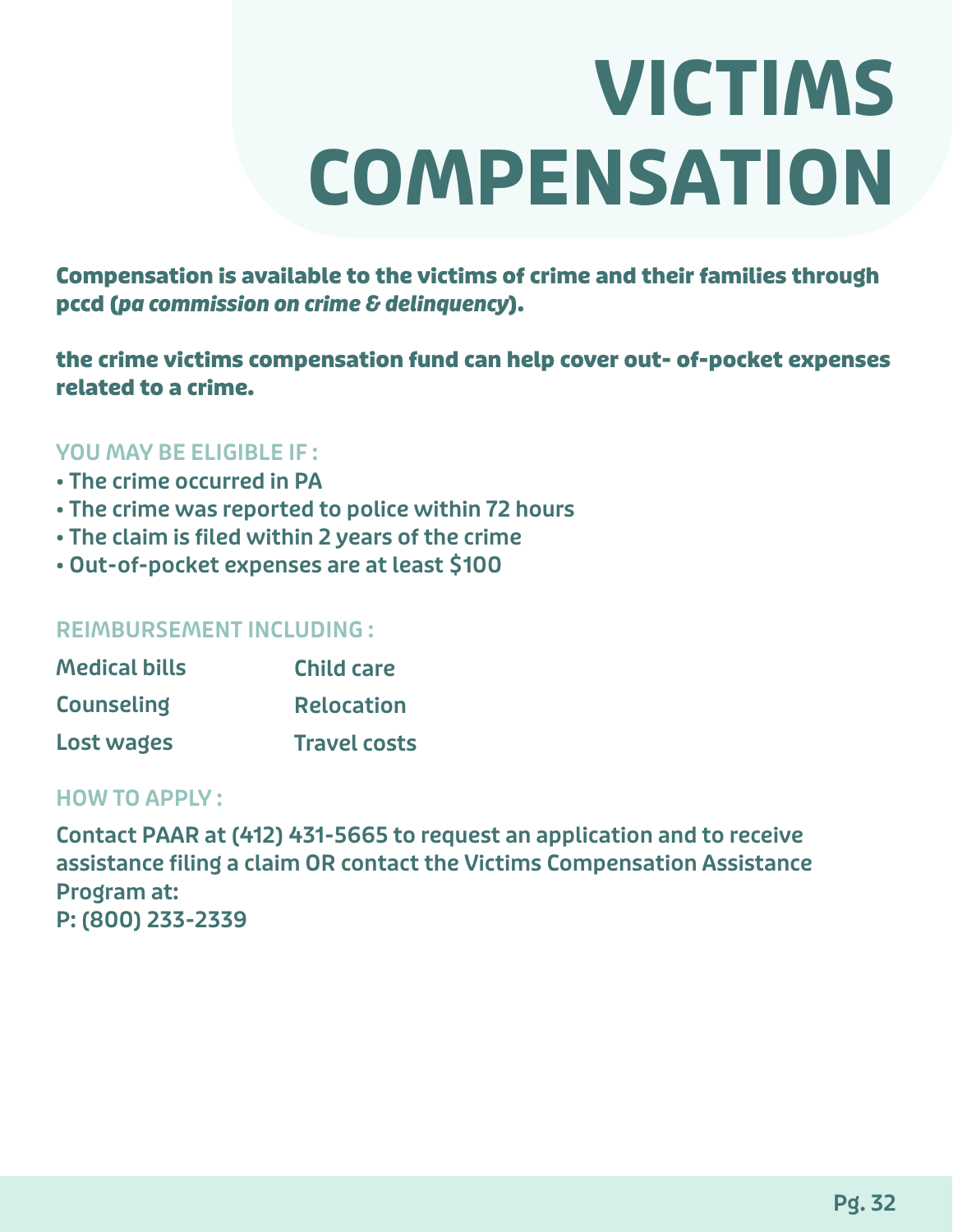# **CLIENT INFORMATION**

### **CONFIDENTIALITY**

**All information contained within your client record is protected by state confidentiality laws (42 PA C.S.A. Section 5945.1 and/or 23 PA C.S.A. Section 6102). Both the law and professional standards require that PAAR maintain service records with confidentiality and respect.**

**PAAR is not permitted to disclose information from your client record to a third party without your written consent. This includes your protected health information and any personal information that identifies who you are. Written consent is documented by you signing a PAAR's Authorization to Release Information form. Verbal consent for limited release of information may be necessary in special circumstances.**

**For clients who are under age 14, written and verbal consent are provided by a legal caregiver.**

**In certain situations, PAAR may have a legal obligation to report information:**

**• All PAAR employees and volunteers are mandated reporters of child abuse. This means that any suspicion of child abuse will be reported to PA Childline.**

**• Safety is a priority at PAAR. PAAR employees will take action to prevent harm if you disclose a plan to harm yourself or someone else. To ensure the safety of everyone, PAAR staff will disclose the relevant information to the appropriate law enforcement, medical, and/or mental health professionals to maintain safety.**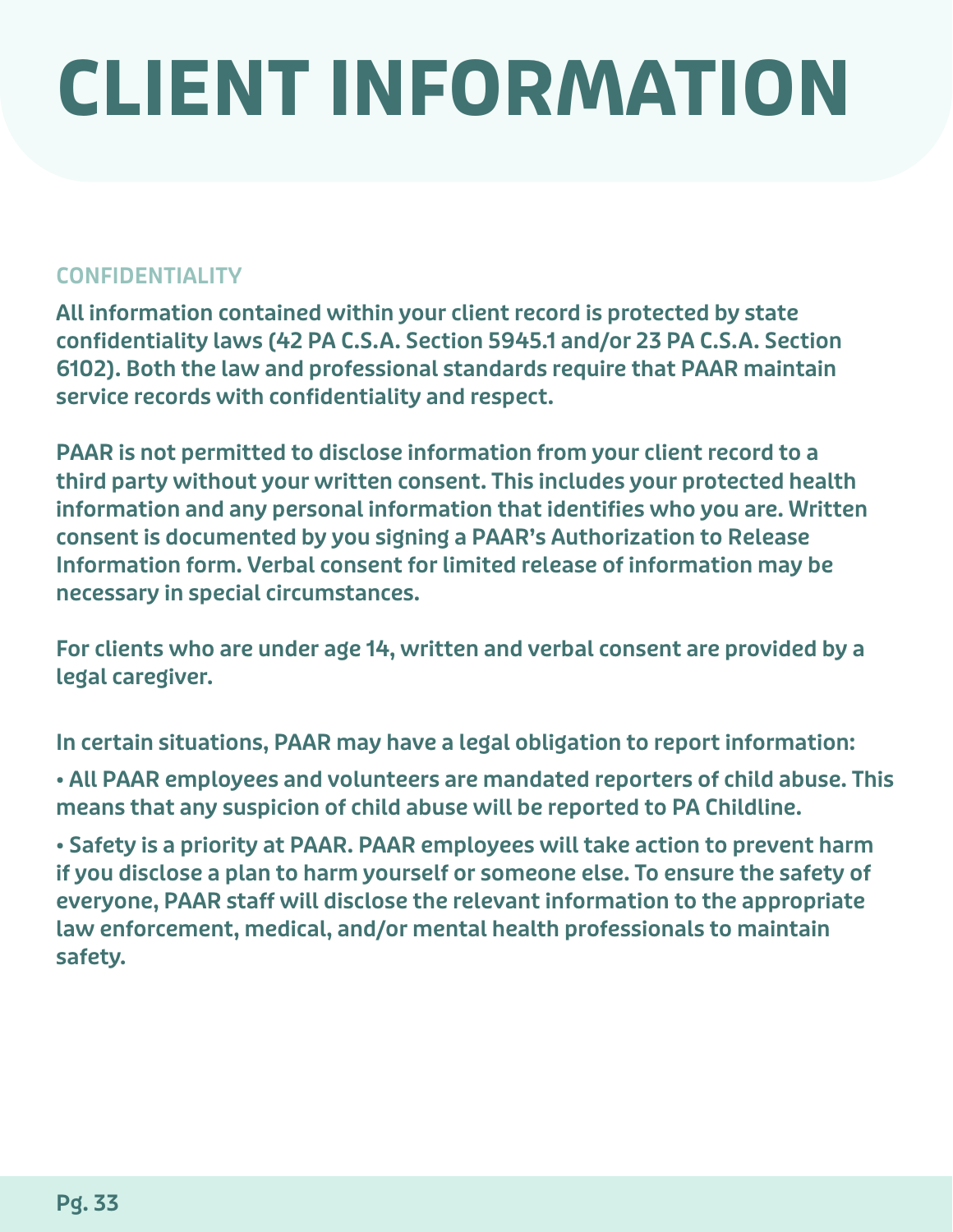**• In the event that a PAAR employee believes that you, or someone else, might be in immediate danger of being harmed, PAAR reserves the right to call the Resolve Crisis Network or 911 to help you obtain a higher level of care for your safety or the safety of others.**

**• When a valid court order is issued for records, PAAR will make every attempt to quash the subpoena. However, if this is not successful, the agency is bound by law to comply with such requests.**

### **CLIENT RECORDS**

**Although the records containing your information are the physical property of PAAR, the information belongs to you. To request a copy of your records, please submit your request in writing (81 South 19th Street, Pittsburgh 15203) or call the main office at (412) 431-5665.**

**For additional information pertaining to confidentiality, please reference the "Consent to Counseling Services and Notice of Privacy Practices" document and/or the "Advocacy Consent Form."**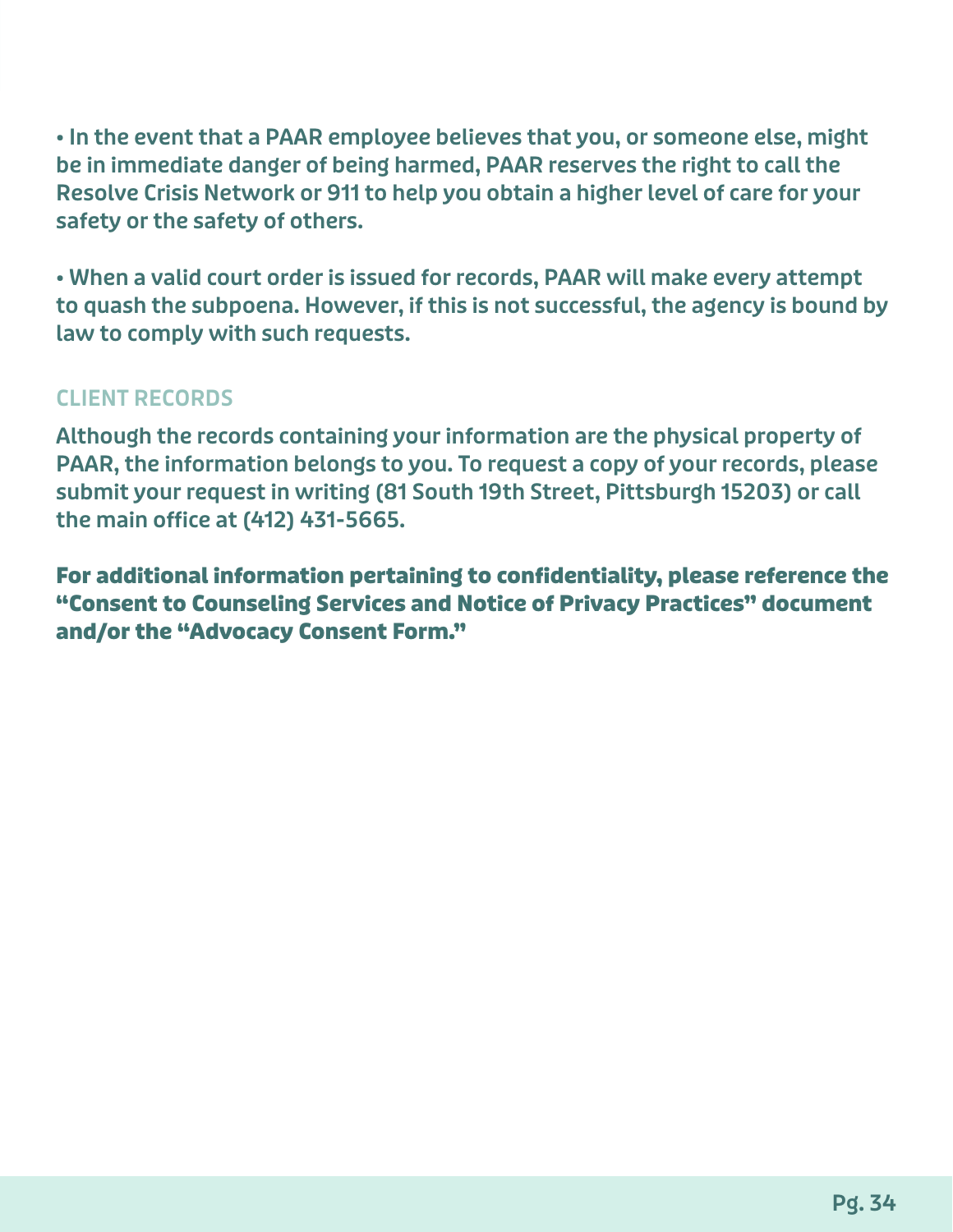# **RIGHT TO FILE A COMPLIANT**

**If you feel that your privacy rights have been violated you have the right to file a complaint.**

**You may contact the person listed below if you want to file a complaint or to report a problem with how PAAR has used or disclosed information about you. PAAR cannot retaliate against you for filing a complaint. You may contact:**

**Lisa J. Perry, Executive Director Lisa J. Perry, Executive Director Pittsburgh Action Against Rape Pittsburgh Action Against Rape 81 South 19th Street Pittsburgh, PA 15203 81 South 19th Street Pittsburgh, PA 15203 (412) 431-5665 (412) 431-5665**

**PAAR observes the following process to express and resolve non-PHI complaints you may have about the decisions and/or quality of services you have been provided:**

**1. You, the client or primary care giver, or guardian (in the case of children) should talk about the problem with the staff member with whom there is a problem.**

**2. If this does not resolve the issues to your satisfaction, you will be asked to describe your complaint in writing. The staff person will give you the grievance form to complete. He/she will forward the complaint to his/her supervisor within (10) workdays.**

**3. Once the supervisor gets the complaint, he/she will schedule a meeting to include you, the staff person and him/herself. This meeting should take place within (5) days of the written complaint being received. If the grievance is resolved at this stage, you will be given a written copy of the agreed resolution by the staff supervisor within (5) working days following the meeting.**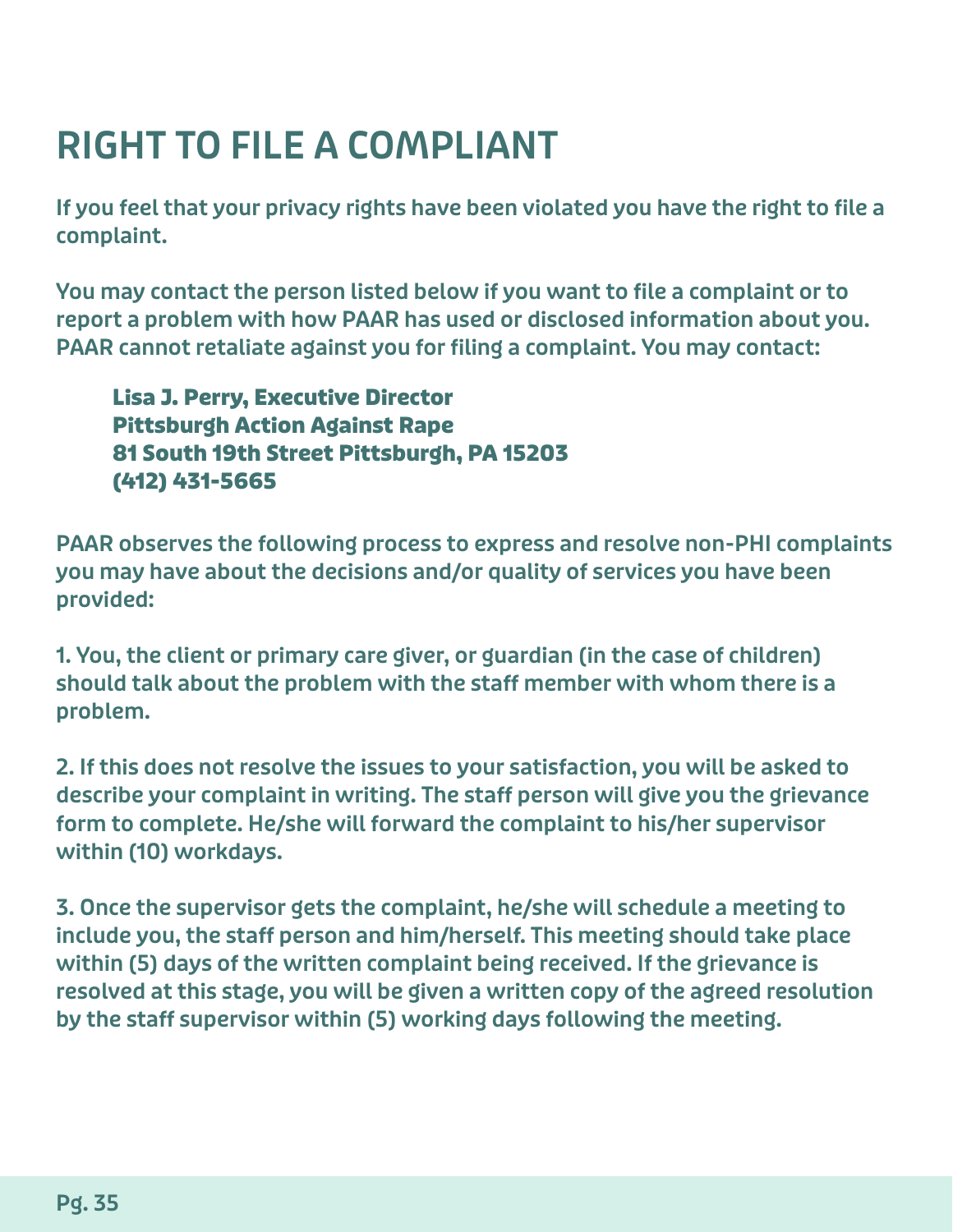**4. If the grievance remains unresolved all documentation of the process to date will be turned over to the Executive Director. The Executive Director will conduct the needed investigation and respond to you in writing within (5) workdays of receiving the grievance.**

**5. For a non-counseling grievance, if a resolution has not been reached following this process, you may pursue resolution through contacting the Pennsylvania Coalition Against Rape (PCAR).**

**Upon receipt of a written consent from you, the Executive Director will send all documentation of the grievance process to the Director of PCAR. You will also receive a copy of this material. This will be completed within(5) working days following receipt of the signed consent.**

**6. If you are not satisfied with the resolution at this stage, you may appeal the decision to the Department of Public Welfare (DPW) or the Pennsylvania Commission on Crime and Delinquency (PCCD):**

**Department of Public Welfare Health & Welfare Building Room 533 PO Box 2675 Harrisburg, PA 17105-2675**

**Pennsylvania Commission on Crime and Delinquency Office of Victim's Services PO Box 1167 Harrisburg, PA 17108-1167**

**PA Office of Victim Advocate 1101 South Front Street Suite 5200 Harrisburg, PA 17104**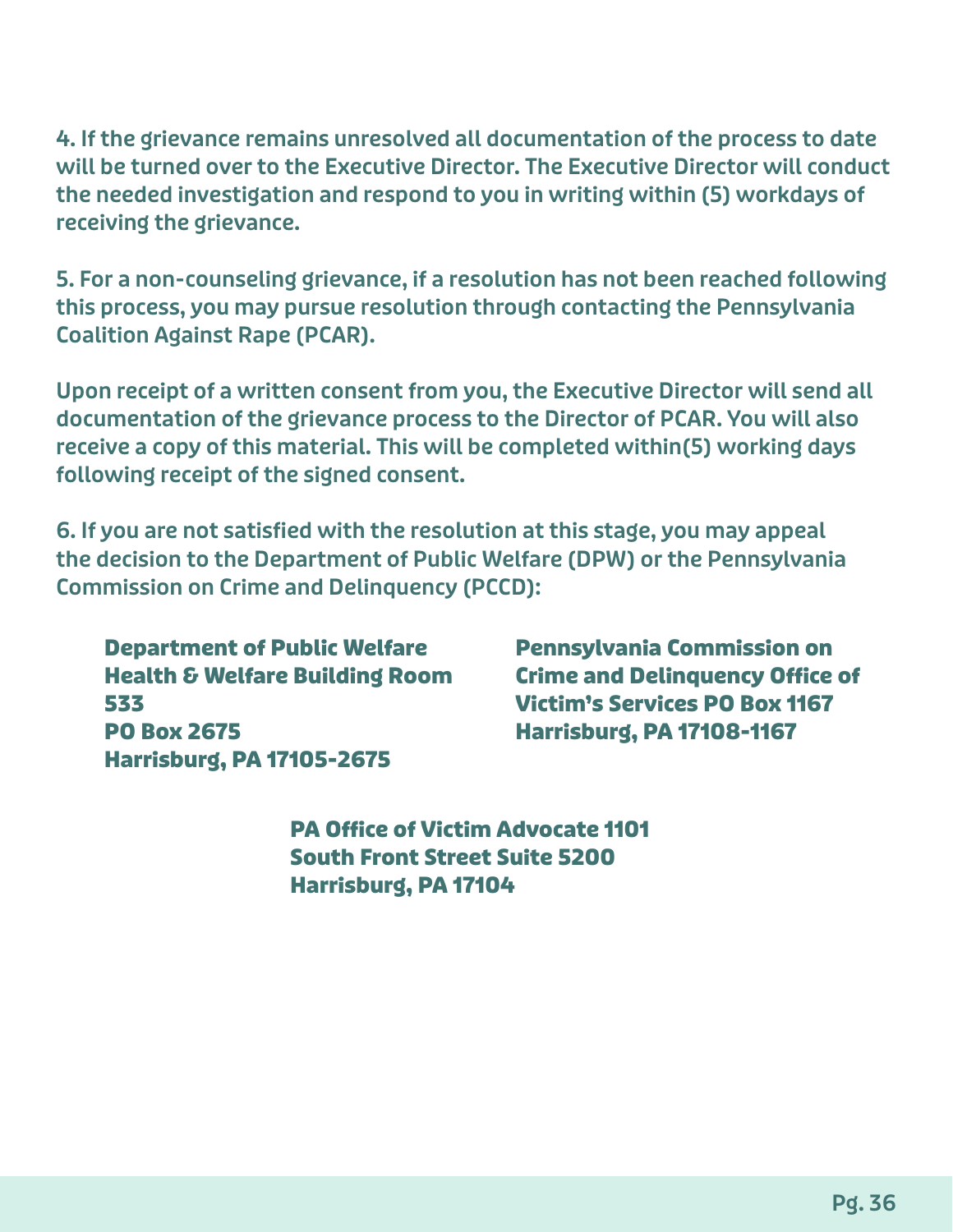# **SAFETY PLAN TEMPLATE**

### **STEP 1**

**Warning signs (thoughts, images, mood, situation, behavior) that a crisis may be developing:**

| - |  |
|---|--|
|   |  |
|   |  |

### **STEP 2**

**Internal coping strategies—Things I can do to take my mind off my problems without contacting another person (relaxation technique, physical activity): 1. \_\_\_\_\_\_\_\_\_\_\_\_\_\_\_\_\_\_\_\_\_\_\_\_\_\_\_\_\_\_\_\_\_\_\_\_\_\_\_\_\_\_\_\_\_\_\_\_\_\_** 

| .     |  |
|-------|--|
| ÷     |  |
| e e c |  |

### **STEP 3**

| People and social settings that provide distraction: |              |  |
|------------------------------------------------------|--------------|--|
| 1. Name                                              | <b>Phone</b> |  |
| 2. Name                                              | <b>Phone</b> |  |
| 3. Place                                             | <b>Place</b> |  |

### **STEP 4**

**People whom I can ask for help:**

| 1. Name | <b>Phone</b> |
|---------|--------------|
| 2. Name | <b>Phone</b> |
| 3. Name | <b>Phone</b> |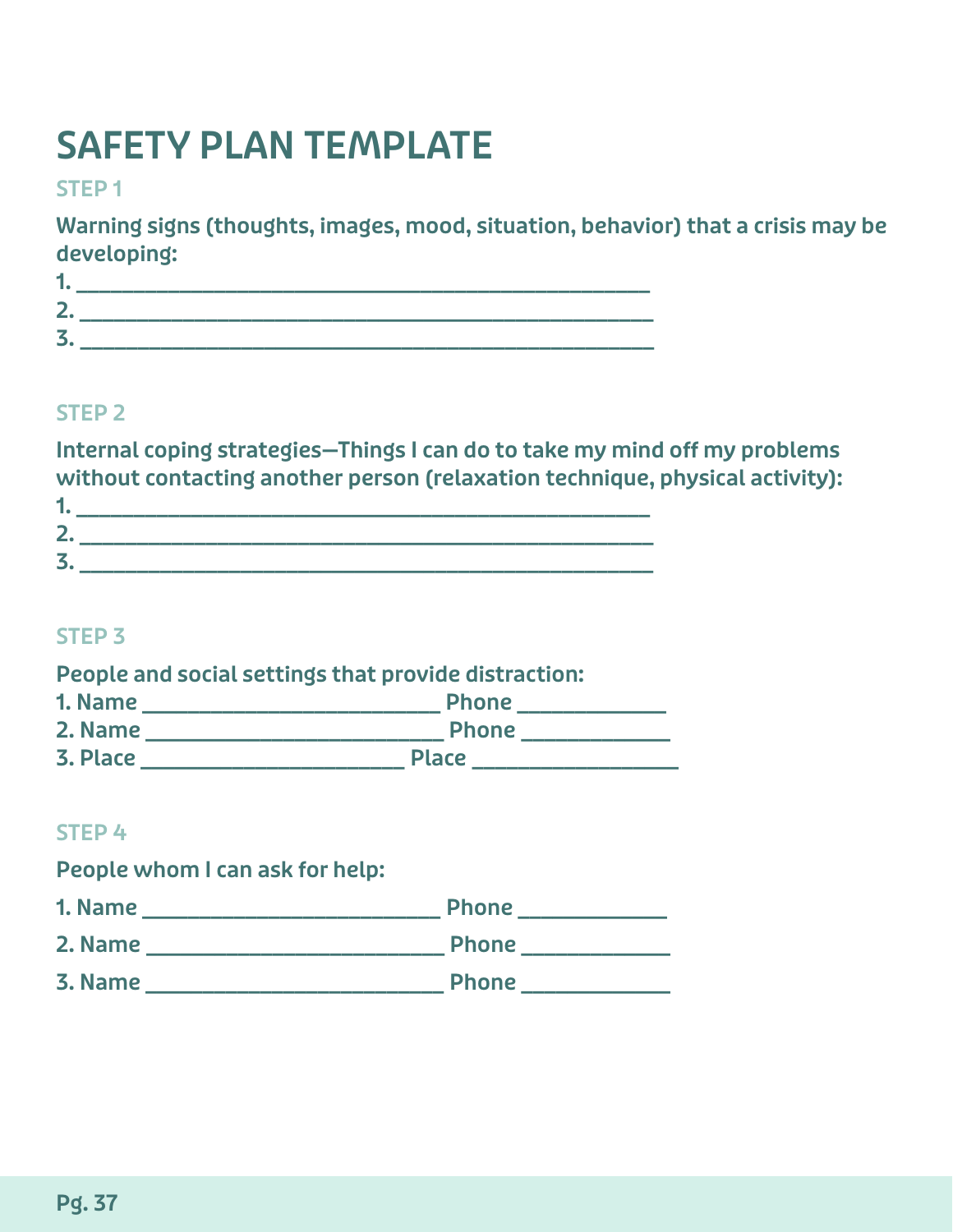### **STEP 5**

| Professionals or agencies I can contact during a crisis:   |  |  |
|------------------------------------------------------------|--|--|
|                                                            |  |  |
| Hotline or Emergency # ____________________                |  |  |
|                                                            |  |  |
| Hotline or Emergency # ___________________                 |  |  |
|                                                            |  |  |
|                                                            |  |  |
| RESOLVE 1-888-7-YOU-CAN / 1-888-796-8226                   |  |  |
| <b>National Suicide Prevention Lifeline 1-800-273-8255</b> |  |  |
| suicidepreventionlifeline.org/chat                         |  |  |
|                                                            |  |  |
| <b>STEP 6</b>                                              |  |  |

**1. \_\_\_\_\_\_\_\_\_\_\_\_\_\_\_\_\_\_\_\_\_\_\_\_\_\_\_\_\_\_\_\_\_\_\_\_\_\_\_\_\_\_\_\_\_\_\_\_\_\_**

**The one thing that is most important to me and worth living for is:**

**2. \_\_\_\_\_\_\_\_\_\_\_\_\_\_\_\_\_\_\_\_\_\_\_\_\_\_\_\_\_\_\_\_\_\_\_\_\_\_\_\_\_\_\_\_\_\_\_\_\_\_**

**\_\_\_\_\_\_\_\_\_\_\_\_\_\_\_\_\_\_\_\_\_\_\_\_\_\_\_\_\_\_\_\_\_\_\_\_\_\_\_\_\_\_\_\_\_\_\_\_**

**Making the environment safe:**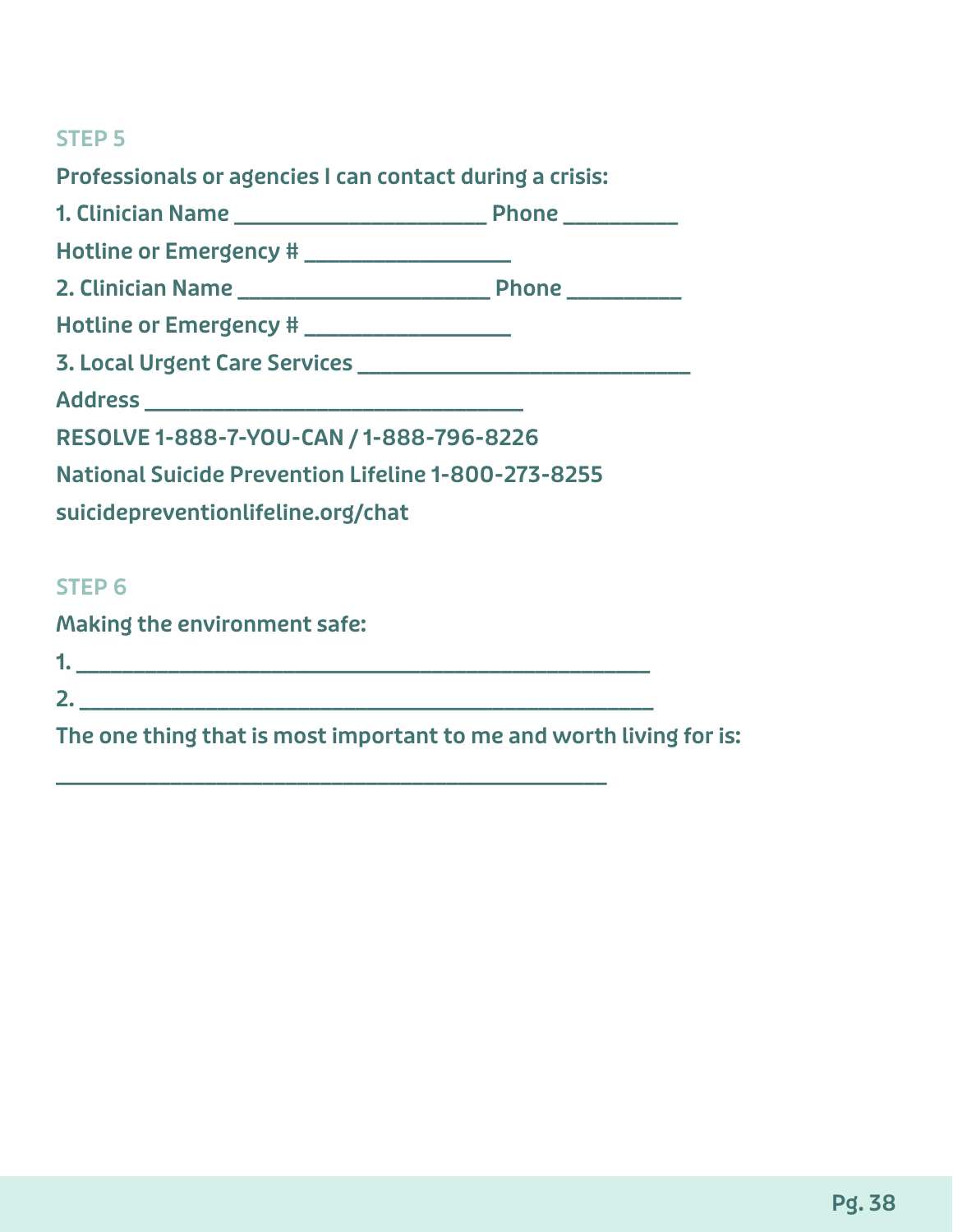# **FOR YOUR FRIENDS AND FAMILY**

**Many victims of sexual violence and abuse may struggle with feelings of guilt, shame, and sadness. Providing comfort and support to victims can often mean just listening without judgment and without asking questions. Knowing what to say can help reassure victims that their feelings and reactions are appropriate and expected.**

### **HOW TO RESPOND TO A DISCLOSURE:**

- **Say "I believe you" out loud.**
- **Validate their feelings: "It's ok to feel \_\_\_\_."**
- **Stay calm.**
- **Use active listening. Stay in the moment.**
- **Be non-judgmental.**
- **Don't try to fix it. They might not want advice.**
- **Hold space for their feelings. Use your empathy.**
- **Be ok with silence.**
- **Stay grounded. Take some deep breaths together.**
- **Acknowledge their resilience and strengths.**
- **Normalize the impact of trauma.**
- **Say it wasn't their fault. No matter what.**
- **Be transparent and honest about what happens next.**
- **Provide choice and control when you can.**
- **Ask them what would be helpful.**
- **Give unconditional support: "This is hard, but I believe in you."**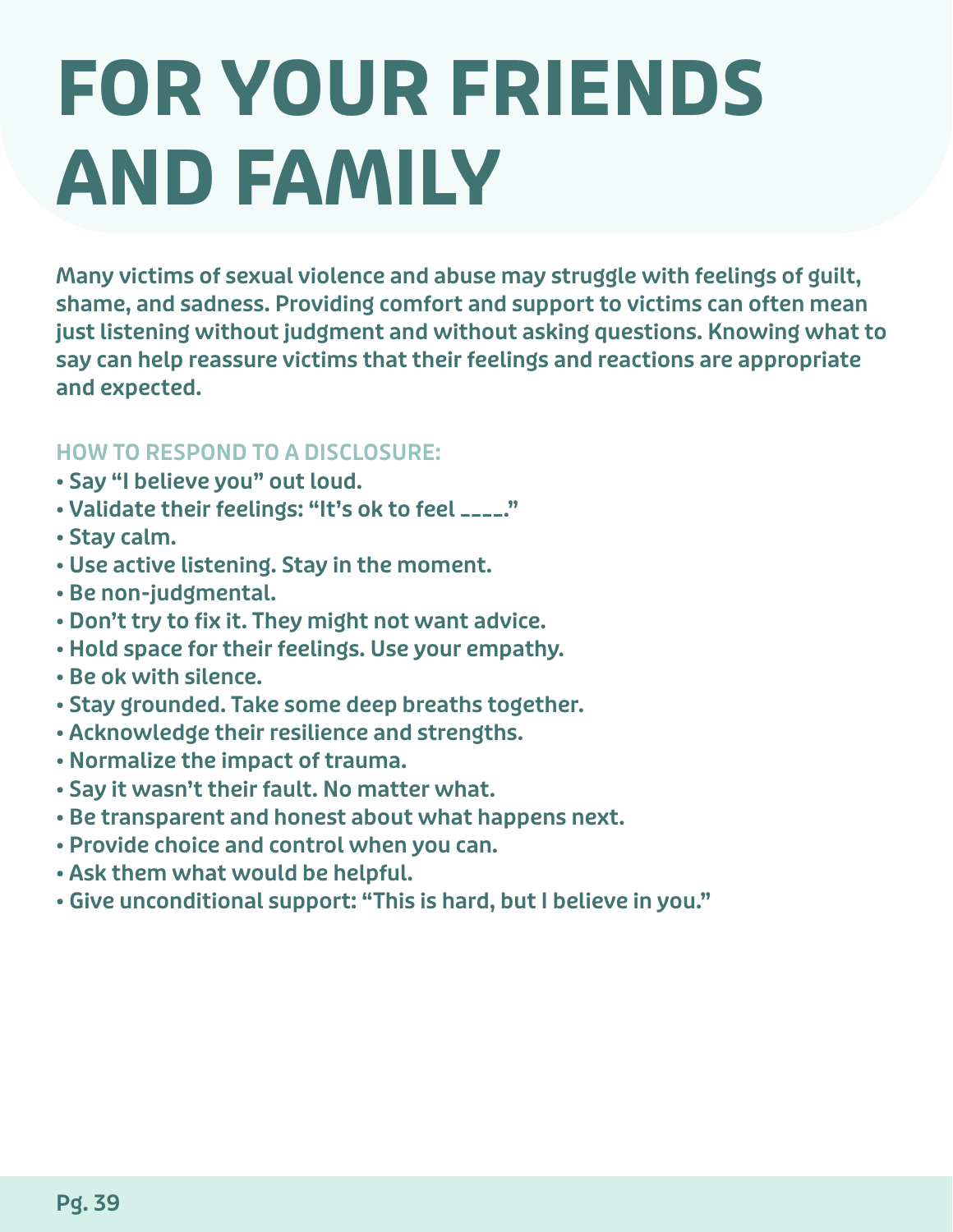#### **YOU CAN LISTEN**

**Let the victim talk. Allow them to express feelings in their own time. Do not push the victim to talk or share. Let them know you are there to listen when they are ready.**

#### **YOU CAN BELIEVE**

**Tell the victim you believe them. If they are talking to you about the assault, they trust you. You can believe and support them without judgment by saying things like:**

- **"I believe you and I am sorry that happened to you." "I believe you and I am sorry that happened to you."**
- **"It took a lot of courage for you to share that with me." "It took a lot of courage for you to share that with me."**

#### **YOU CAN EMPOWER**

**Allow the victim to make choices. All power and control were taken from the victim during the assault and making decisions can give back a feeling of control. you can educate**

- **"Your feelings are normal." "Your feelings are normal."**
- **"Do you know what might feel helpful?" "Do you know what might feel helpful?"**
- **"You get to decide with whom to share this." "You get to decide with whom to share this."**

#### **Learn more about common reactions to sexual assault so you can better understand the victim. Contact PAAR for resources to help you.**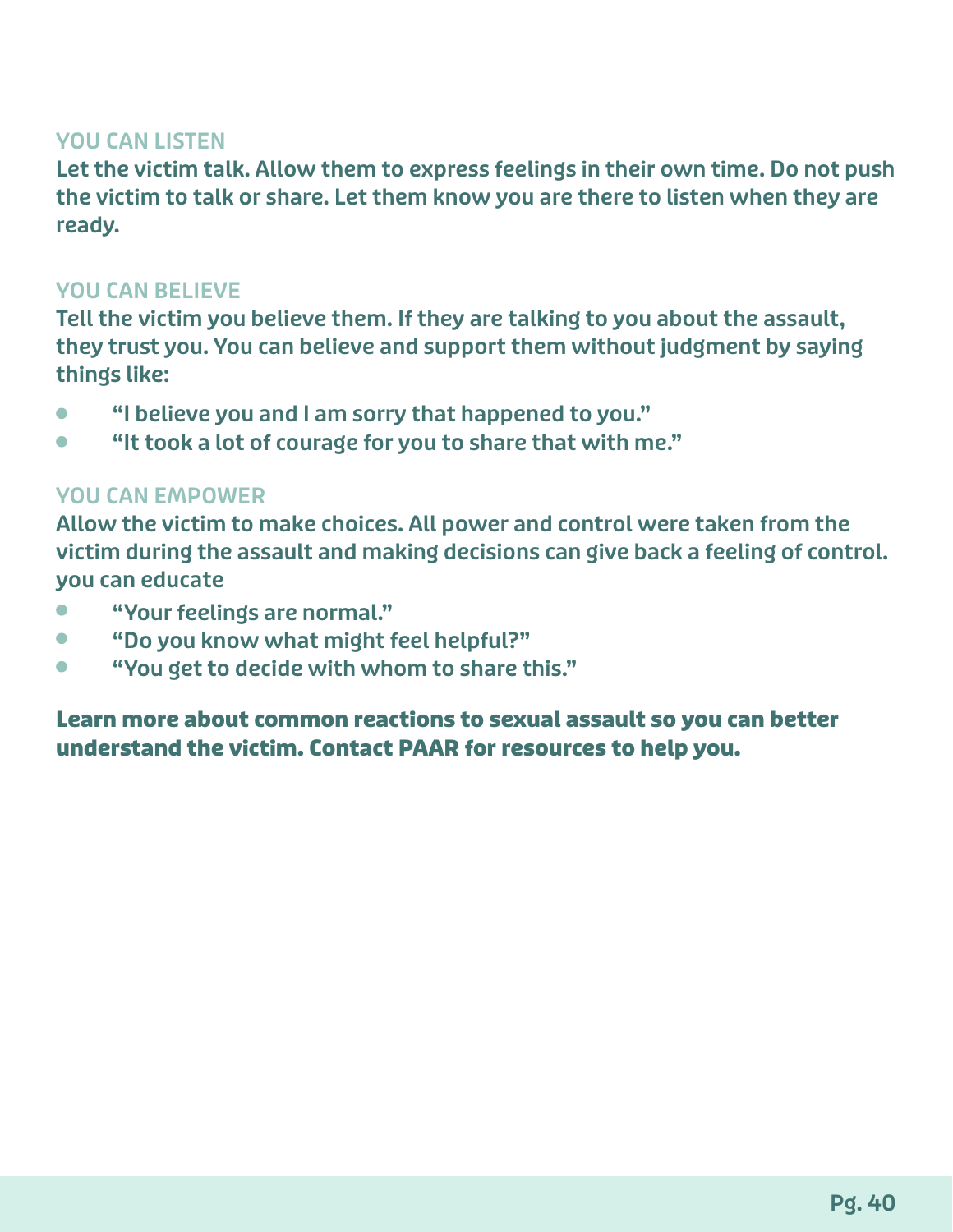**Many family members and friends of victims of sexual violence and abuse are also impacted. if you want to talk, or want help for yourself or a family member, paar is here.**

### **SELF-CARE TIPS For family members and friends**

### **TIME FOR YOURSELF**

**Recognize that you need to take time for yourself. Make the time to engage in activities or hobbies you enjoy.**

### **DEAL WITH YOUR OWN FEELINGS**

**It is common to experience a range of emotions. Realize that you are not alone in feeling this way. These feelings are normal reactions:**

- **Impatience or frustration at the length of recovery Impatience or frustration at the length of recovery**
- **Guilt that you could not prevent the assault Guilt that you could not prevent the assault**
- **Anger at the perpetrator or a desire for revenge Anger at the perpetrator or a desire for revenge**

### **REACH OUT**

**Knowing how to take care of yourself and feeling supported is important. Reach out to family and friends about what you are experiencing.** 

### **To request services, contact PAAR at (412) 431-5665.**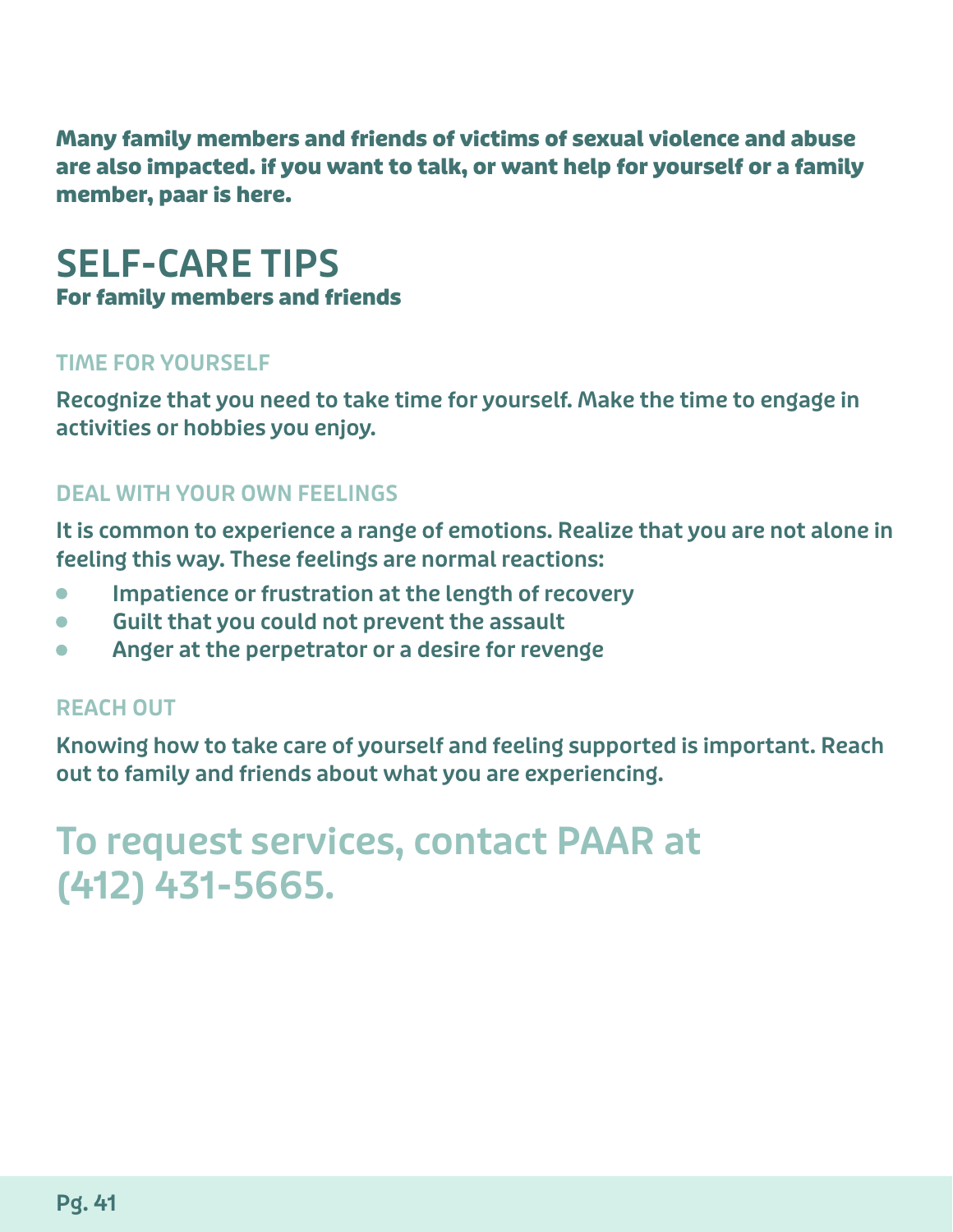### **7 THINGS TO TRY WHEN YOU ARE FEELING ANXIOUS**

#### **1. Write it out**

**Try not to worry about style or grammar, just relax and write.**

### **2. Don't forget to breathe**

**We sometimes forgot to breathe in stressful situations.**

#### **3. Use water**

**Try running your hands under the faucet. Change the temperature and pressure. Notice how it feels.**

#### **4. Do something repetitive**

**Try something that's natural, like washing dishes, knitting, or coloring.**

#### **5. Go for a walk**

**Go outside if you can. Count your steps and listen to the noises around you.**

#### **6. Think outside the box**

**You don't have to be calm and quiet. Turn on some loud music and dance.**

#### **7. Be kind to yourself**

**Say out loud to yourself: "Everything is going to be okay. I am okay."**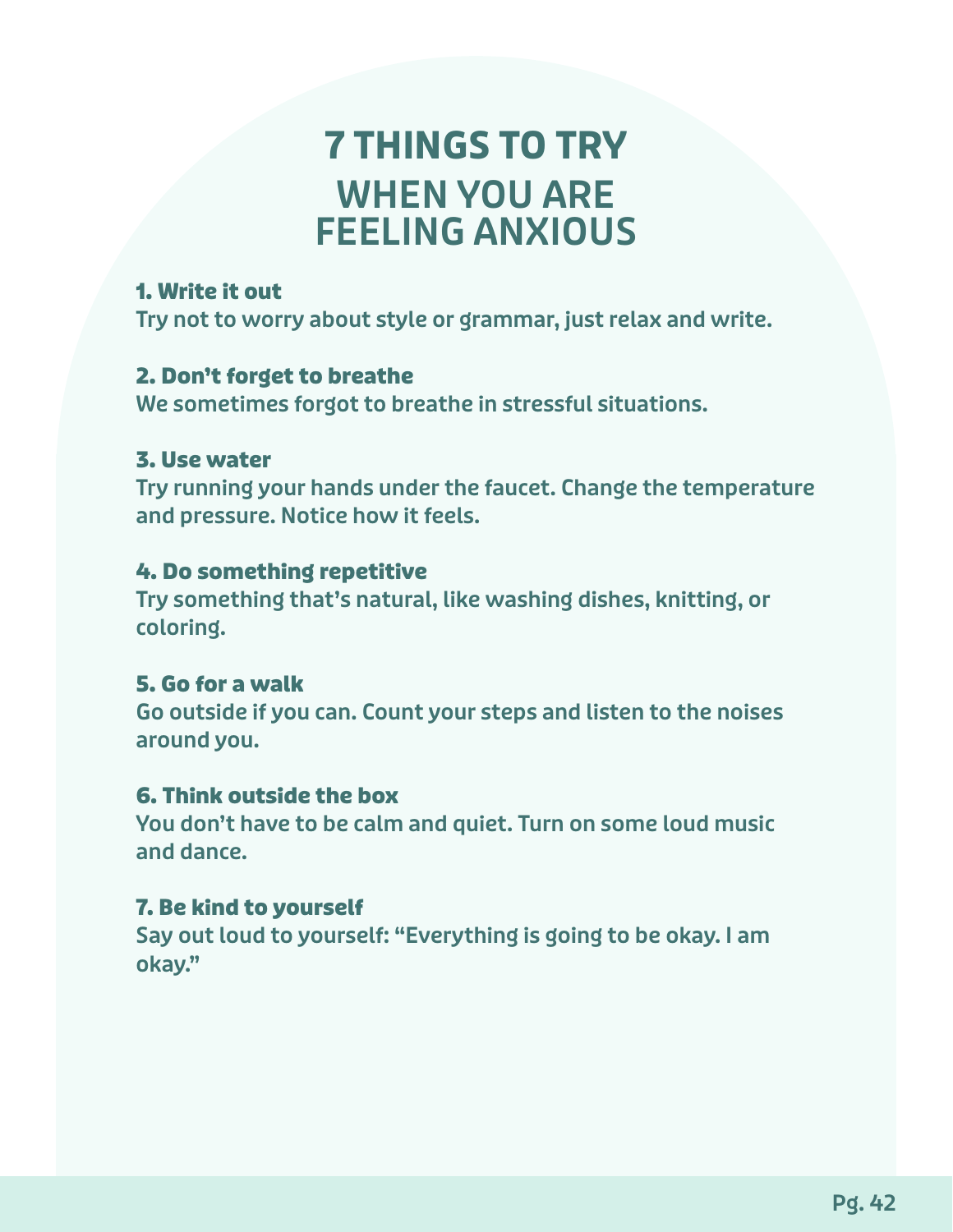# **WHAT IS CHILDHOOD SEXUAL ABUSE?**

**Many victims of sexual violence and abuse may struggle with feelings of guilt, shame, and sadness. Providing comfort and support to victims can often mean just listening without judgment and without asking questions. Knowing what to say can help reassure victims that their feelings and reactions are appropriate and expected.**

### **HOW TO RESPOND TO A DISCLOSURE:**

- **Say "I believe you" out loud.**
- **Validate their feelings: "It's ok to feel \_\_\_\_."**
- **Stay calm.**
- **Use active listening. Stay in the moment.**
- **Be non-judgmental.**
- **Don't try to fix it. They might not want advice.**
- **Hold space for their feelings. Use your empathy.**
- **Be ok with silence.**
- **Stay grounded. Take some deep breaths together.**
- **Acknowledge their resilience and strengths.**
- **Normalize the impact of trauma.**
- **Say it wasn't their fault. No matter what.**
- **Be transparent and honest about what happens next.**
- **Provide choice and control when you can.**
- **Ask them what would be helpful.**
- **Give unconditional support: "This is hard, but I believe in you."**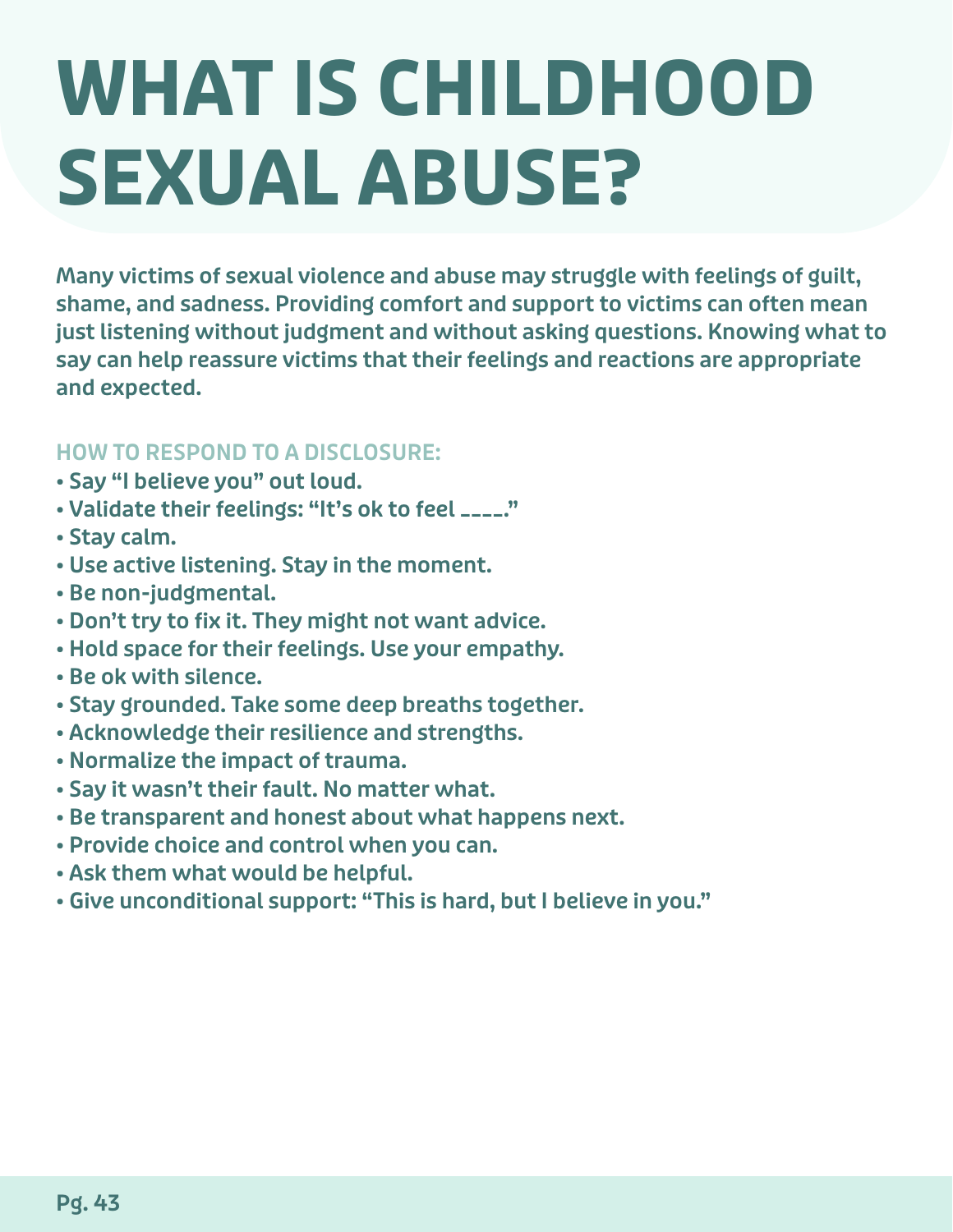**Childhood sexual abuse can take many forms including inappropriate touch, sexual acts, sexualized grooming, child pornography, child sexual exploitation, internet-based child sexual abuse, and sexual harassment.**

**Childhood sexual abuse can involve the use of physical force, threats of violence, bribes or abuse of a position of authority.**

**Most children seek approval from adults and authority figures, and therefore will do what they are told.**

### **BREAKING THE SILENCE AND BUILDING STRENGTH**

**Sexual abuse can have long-lasting effects, not only on children but also on the entire family. The Child and Family Counseling Center provides trauma-informed and evidence-based treatment to children and adolescent survivors of sexual abuse and their families.**

**PAAR therapists are trained in Trauma-Focused Cognitive Behavioral Therapy, Eye Movement Desensitization and Reprocessing Therapy (EMDR), and other evidence-based and trauma-informed modalities. The PAAR Child and Family Counseling Center utilizes mind-body based interventions as well as other creative art interventions to promote the processing of trauma and development of healthy coping skills.**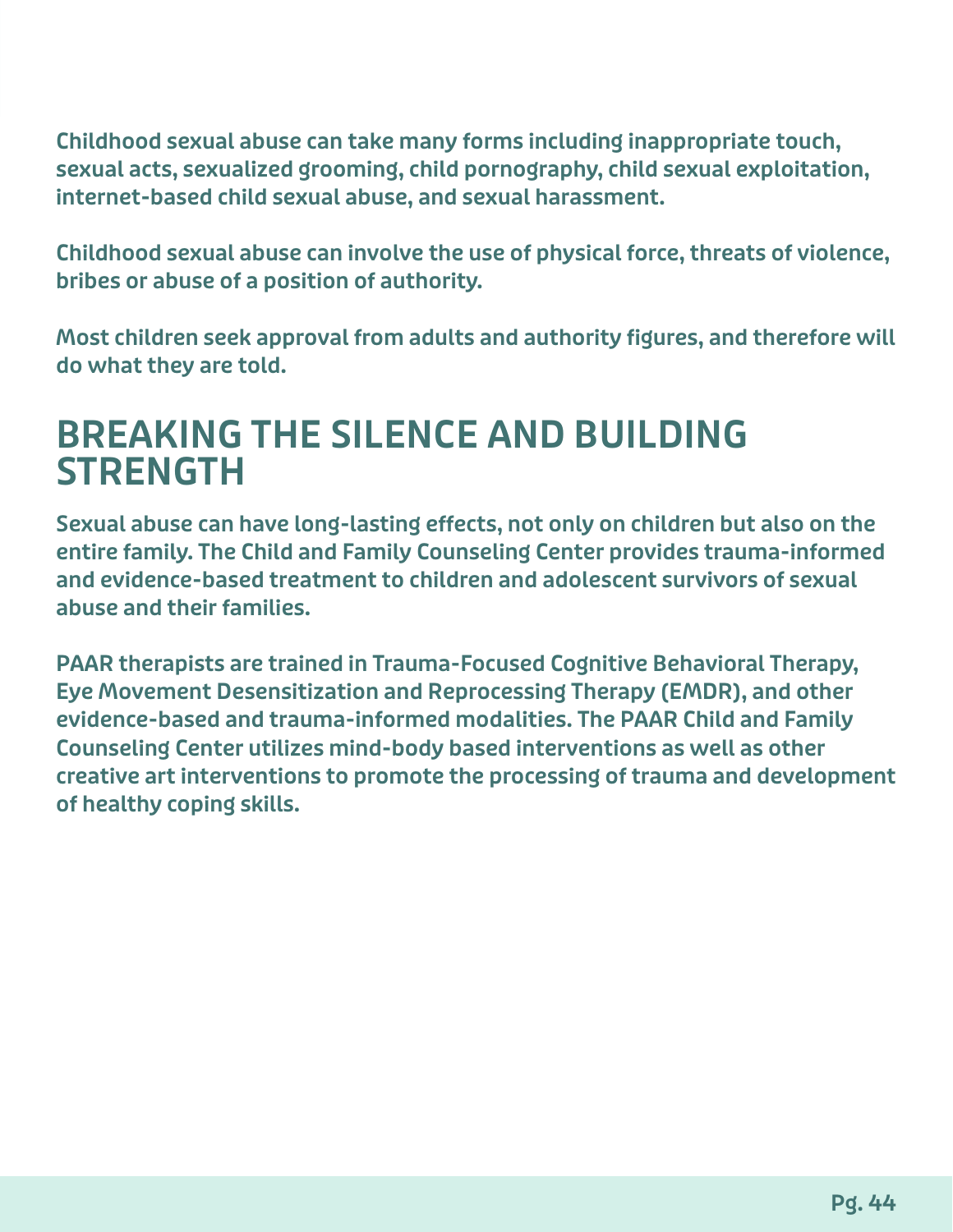## **COMMON REACTIONS**

**Children and adolescents who have been sexually abused may react in different ways. Here are some signs to look for:**

- **Becoming withdrawn**
- **Changes in eating habits**
- **Outbursts of anger or mood swings**
- **Changes in sleep patterns like nightmares, bedwetting, refusal to sleep alone**
- **Behavioral changes at school**
- **Physical symptoms like headaches or stomach aches**
- **Inappropriate sexual behavior**
- **Sexualized play or talk**
- **Cutting and other self-harming behavior**
- **Becoming unusually secretive**
- **Difficulties separating or being "clingy"**
- **Fear of particular places or people**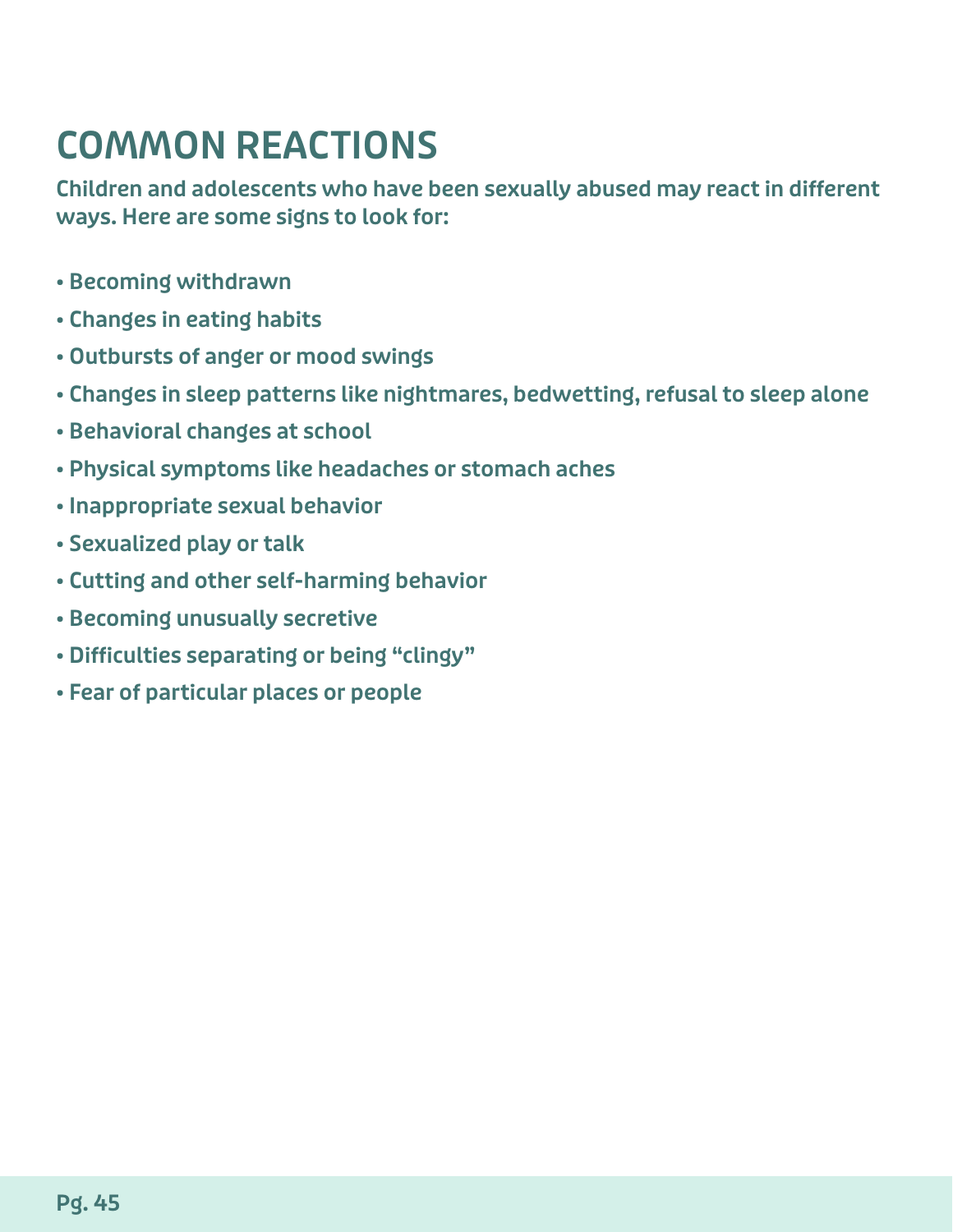## **TALKING WITH YOUR CHILD ABOUT THE ABUSE**

**Children and adolescents who have been abused need:**

- **To know that the abuse was not their fault**
- **To know that they did nothing wrong**
- **To be reassured that they were right to tell what was happening to them**
- **To know what will happen next**
- **To be supported unconditionally**
- **To know what will happen (do not make unrealistic promises)**
- **To receive trauma counseling**

### **TO BE BELIEVED**

**"I believe you and I'm glad you told me." "I'm proud of you for telling me." "You did the right thing by telling me."**

### **TO HEAR IT IS NOT THEIR FAULT**

**"I'm really sorry that happened to you." "I want you to know it is not your fault." "You didn't do anything wrong." "You are not bad or in trouble."**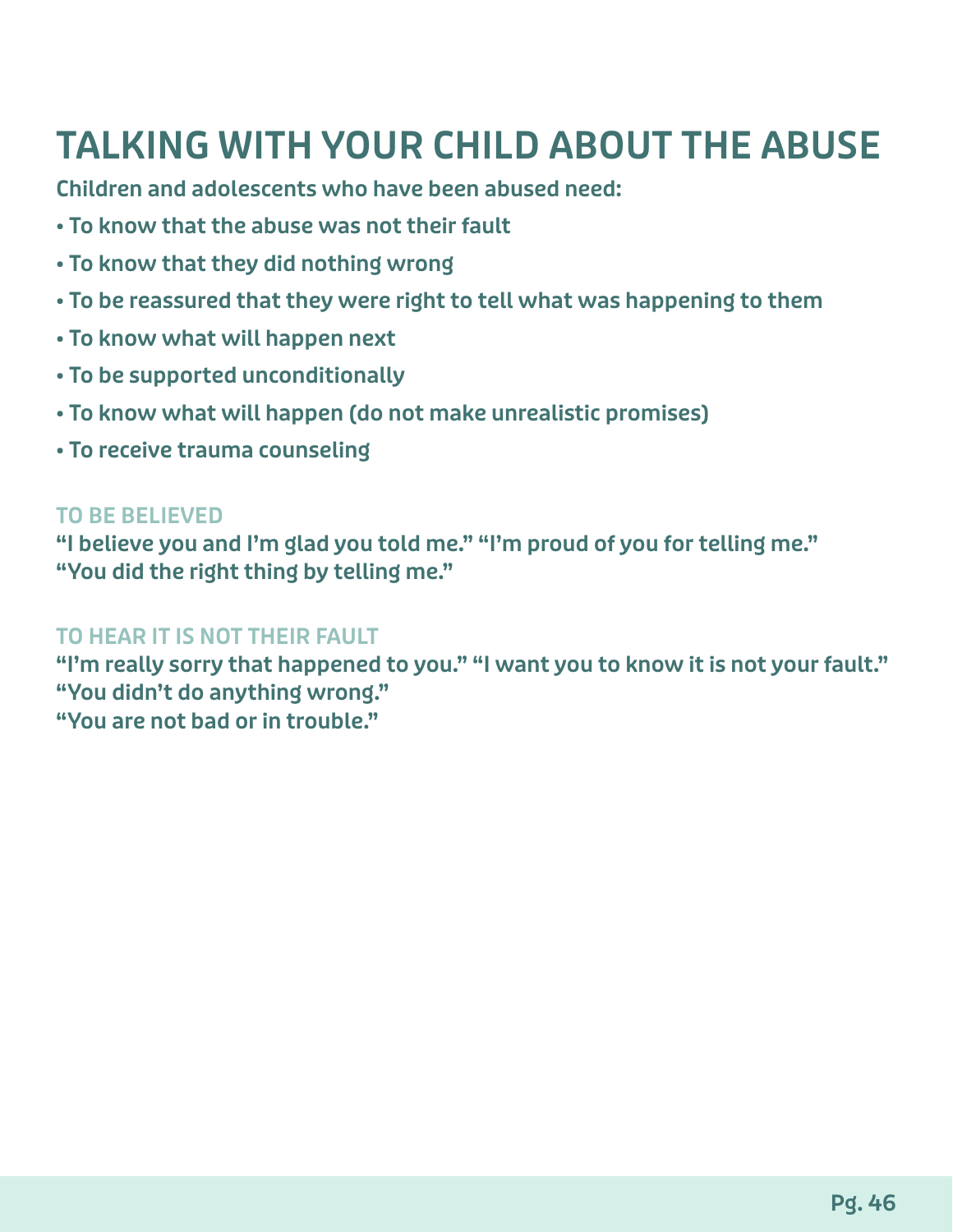# **TOOLS TO HELP**

## **MINDFULNESS**

**Mindfulness can be a useful tool for decreasing anxiety in children of all ages. Mindfulness can help parents and caregivers, too, by promoting clam and relieving stress. To get the most impact, take a few minutes each day to practice mindfulness. For parents and caregivers, the best way to teach a child to be mindful is to do it with them!**

### **FINGER COUNTING BREATHS TO CALM PANIC OR ANXIETY**

**Make a gentle fist with your hands. With each breath, uncurl a finger from your palm. For example, on the first exhale open your left thumb from your fist. Pause and inhale. On the next exhale, open your left index finger. Pause and inhale. Continue until you have two open palms.**

### **DEEP BREATHS BEFORE BED TO HELP WITH SLEEP**

**Take a deep breath in through your nose. On the exhale, chant out loud "three" (thrreee). Take another deep breath and on the exhale, chant "two" (twwooo). Take a last deep breath and on the exhale chant "one" (onnee). Relax for a few breaths. Repeat.**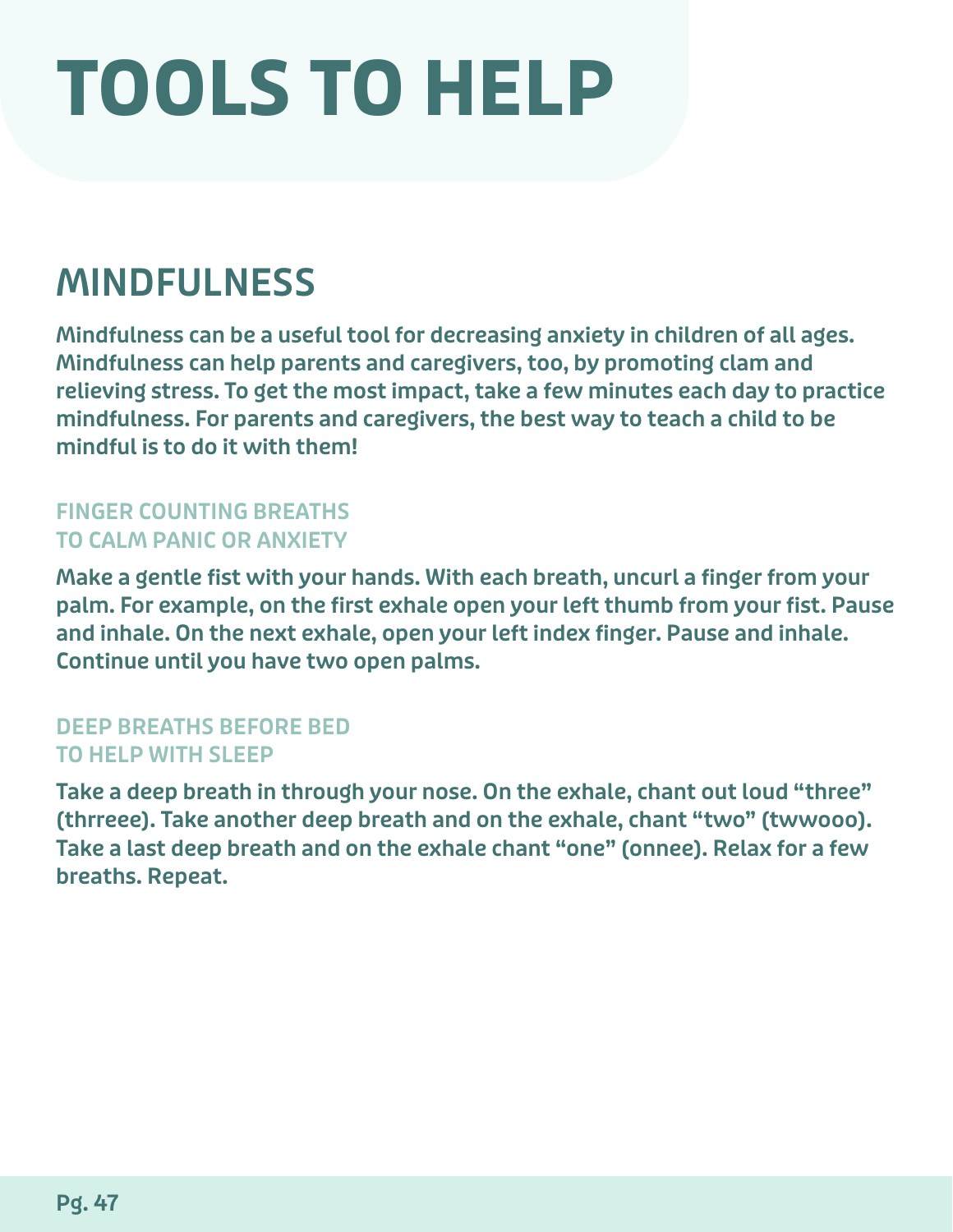# **TOOLS TO HELP**

### **FIST SQUEEZE TO LET GO OF ANGER**

**1: Stand, sit or lie down and relax your arms by your sides. Take three soft, slow, mindful breaths. Pay attention to what you are thinking and feeling.**

**2: Imagine those thoughts and feelings gathering like red-hot energy in your hands. Breathe in and squeeze your fists as tightly you can.**

**3: Breathe out and open your hands, soft and loose. Imagine the red- hot energy flying away like sparks.**

**4: Breathe in and squeeze your fists again. Let the energy build. 5: Breath out, open your hands and let the energy go.**

**6: Repeat until you feel calmer. When you are done, swing your arms gently side to side to loosen up.**

### **THE POWER OF BLUE TO CALM AND MANAGE FEELINGS**

**1: Sit with your spine straight and body relaxed. Close your eyes.**

**2: Breathe in and picture a blue ball of light pushing inside your fore- head. Imagine it calming your thoughts.**

**3: Breathe out and picture the blue ball of light dropping into your throat. Imagine it clearing out unkind thoughts and words.**

**4: Breathe in and see the blue light glowing brighter. Breathe out and picture it dropping into your heart. Imagine it soothing hurt feelings.** 

**5: Breathe in again and picture the blue filling your body. Breathe out and feel it down to your toes.**

**6: Sit with the blue light for a moment and let it glow inside you. You can take it with you when you are done.**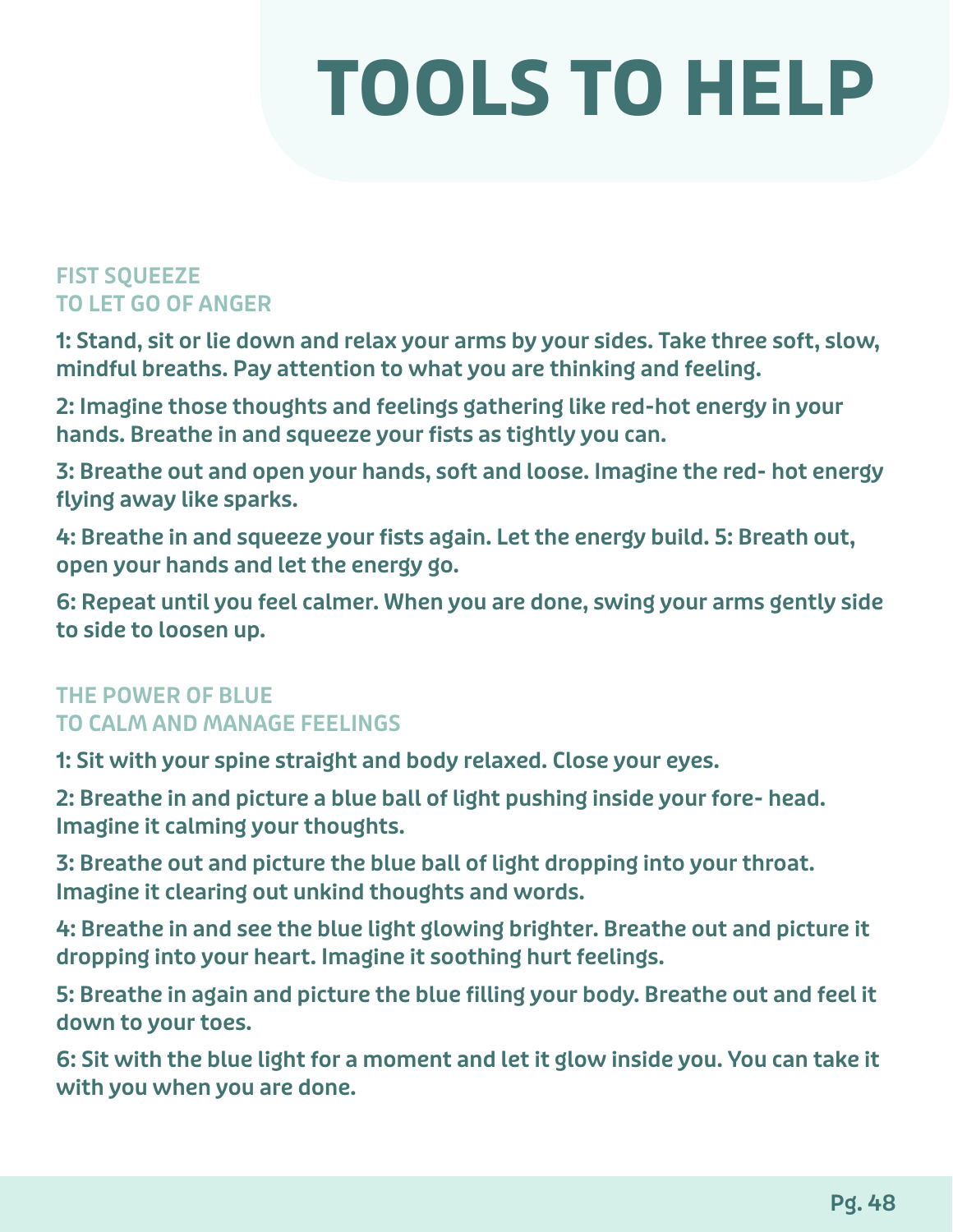# **FOR PARENTS**

**For parents and caregivers, it is normal to feel upset, uncertain or anxious. The mindfulness exercised "S.T.O.P." can be a helpful tool.**

**STOP. Take a moment to pause, no matter what you are doing. It can wait.**

**TAKE a breath. Feel the sensation of your own breathing, which brings you back to the present moment.**

**OBSERVE. Notice what is happening, good or bad, inside you. Notice what is happening, good or bad, around you. Just note it.**

**PROCEED. You have checked in with yourself. You are rooted in the present moment. What do you feel? How do you want to respond?**

### **HEALING TAKES TIME. BE PATIENT WITH YOURSELF.**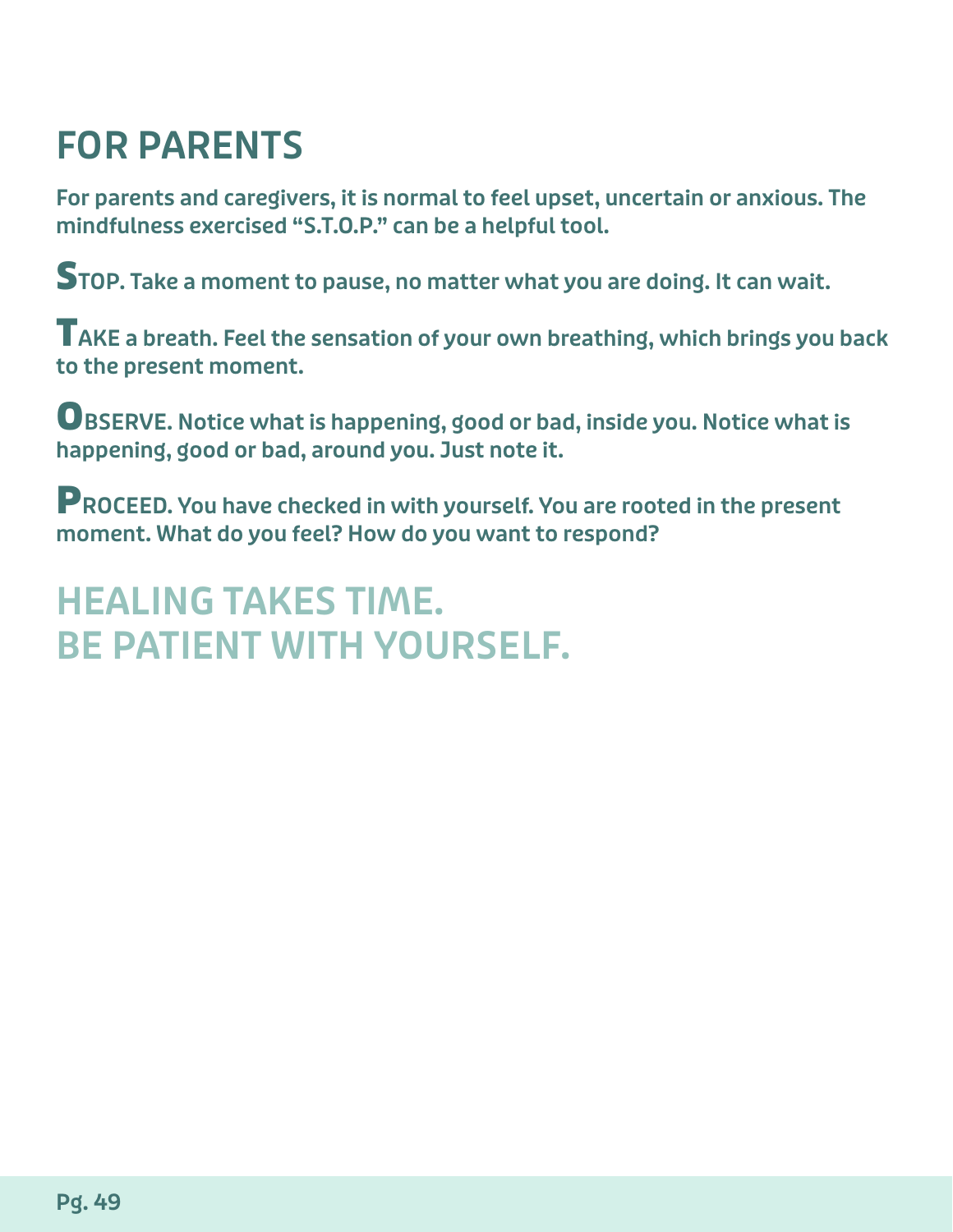# **WAYS TO HELP KEEP YOUR CHILDREN SAFE**

### **TEACH YOUR CHILDREN...**

- **...the basic and accurate vocabulary of their body parts**
- **...they decide who touches their body**
- **...to trust their own feelings about touch**
- **...that it is not fair for an adult to make you keep a secret about a touch that is uncomfortable**
- **...how to be assertive, say "No!" and ask for help in a loud, strong voice**
- **...that an uncomfortable touch is not their fault**

**Keep communication open with your children. Tell them that they can come to you whenever they need to talk. Don't assume they know to do this.**

**Listen to your children completely, do not interrupt them when they are talking. Be in control of your reactions if a child tells you something upsetting. Children look to their parents for their reaction.**

**Pay attention to your own reactions. Get support from other supportive adults, so you can be available to your child.**

**Model the behaviors you want your kids to learn.**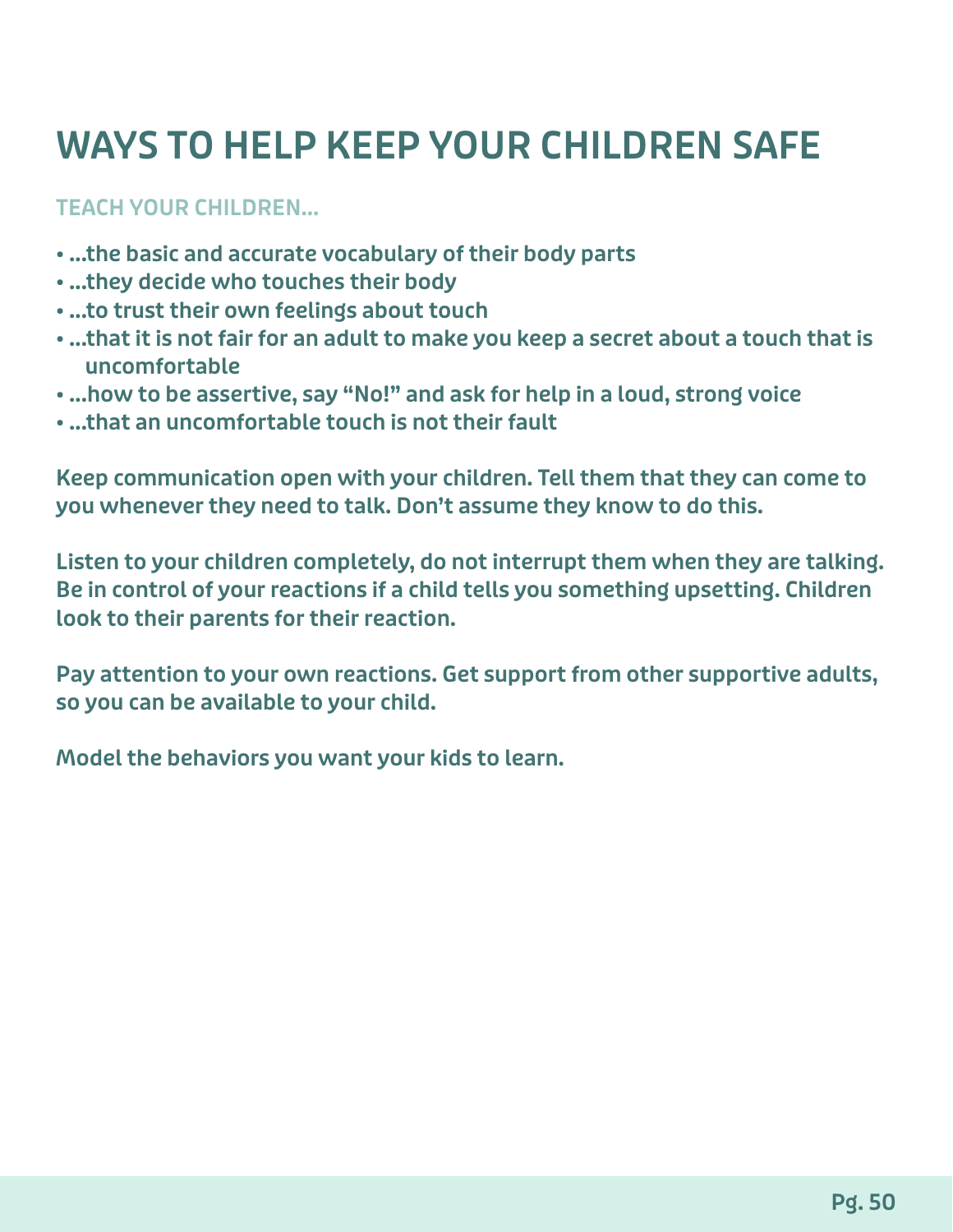# **TEACH YOUR CHILDREN...**

**Teach children to respect their own boundaries. Do not make kids hug or kiss people if they feel uncomfortable.**

**If a child discloses abuse, tell them you believe them, even if you have questions and doubts.**

**Tell them you are glad they talked to you about the abuse and that you will help them.**

**Read books about children's self-esteem, child sexual abuse, and children's rights.**

### **WAYS TO HELP KEEP YOUR CHILDREN SAFE THE ROLE OF A PARENT...**

**While empowering our children to trust their own boundaries and to report abuse through open and honest communication is very important, we must always remember that it is the adult's responsibility to keep the child safe.** 

**As adults, we must:**

- **Be involved and in communication with all the adults in our child's life**
- **Question questionable behavior. Don't just question your child, but question the adult.**
- **Tell the adults in your child's life that you are aware of what goes on.**
- **Don't assume that traditional safe people are all safe.**
- **Understand that people who groom children, also groom and manipulate the adults in the child's life.**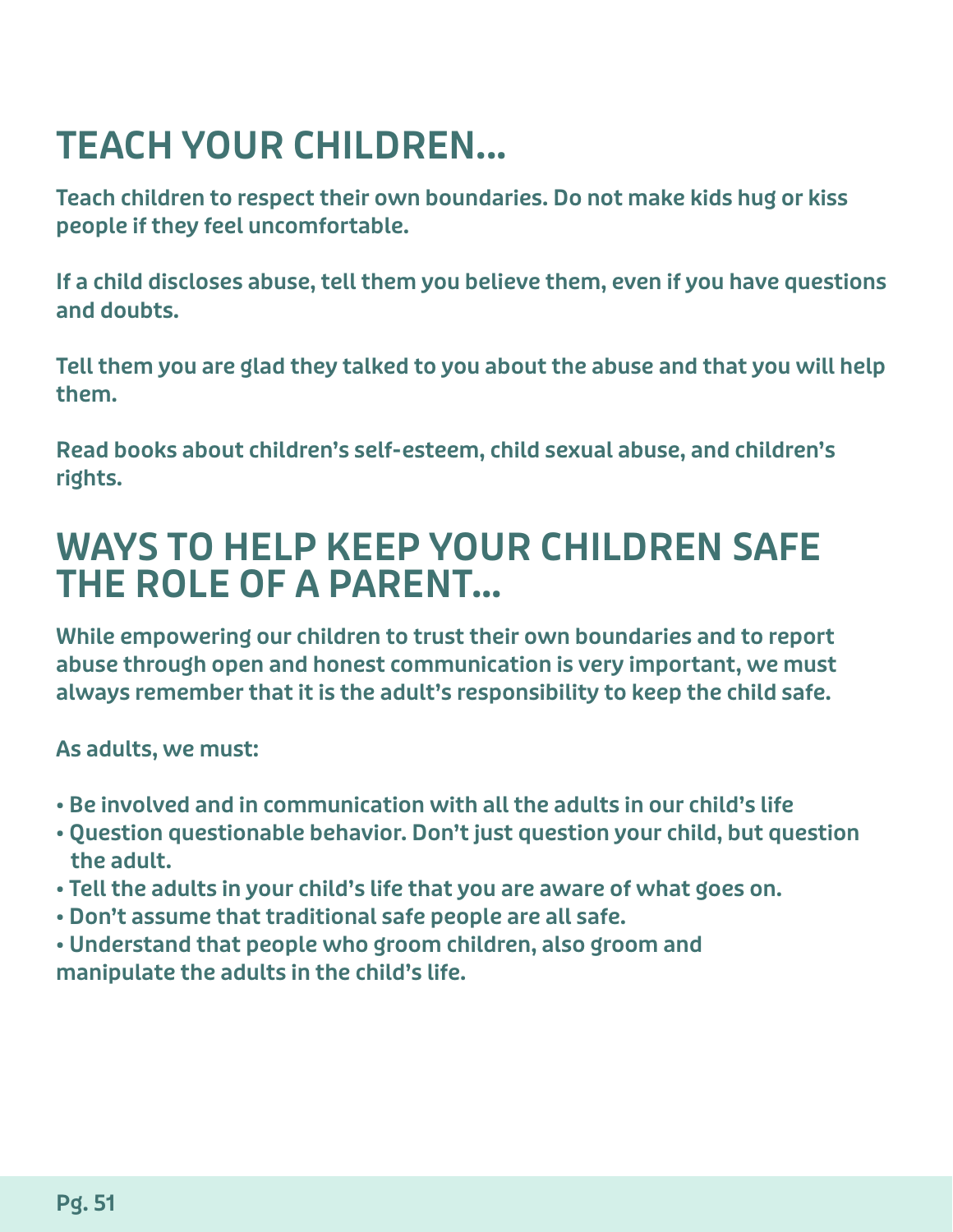# **COMMON REACTIONS OF ADOLESCENTS**

**• Sudden thoughts of the event come into your head when you least expect or don't want them to (Flashbacks)**

- **Becoming upset when reminded of the trauma**
- **Avoiding reminders of the trauma**
- **Feeling "numb" or "different"**
- **Not spending time with friends (social withdrawal)**
- **Becoming easily angry or frustrated**
- **Difficulty sleeping and nightmares**
- **Changes in eating and appetite**
- **Difficulty concentrating**
- **Loss of interest in hobbies or activities**
- **Sudden onset of feeling:**
- $\blacksquare$ **Sad or depressed**
- **Bad about yourself**   $\blacksquare$
- **That things will not work out in your future**  $\blacksquare$
- **That others don't understand you**  $\bullet$
- **That you don't care about things that happen around you**  $\blacksquare$
- **Alone**  $\bullet$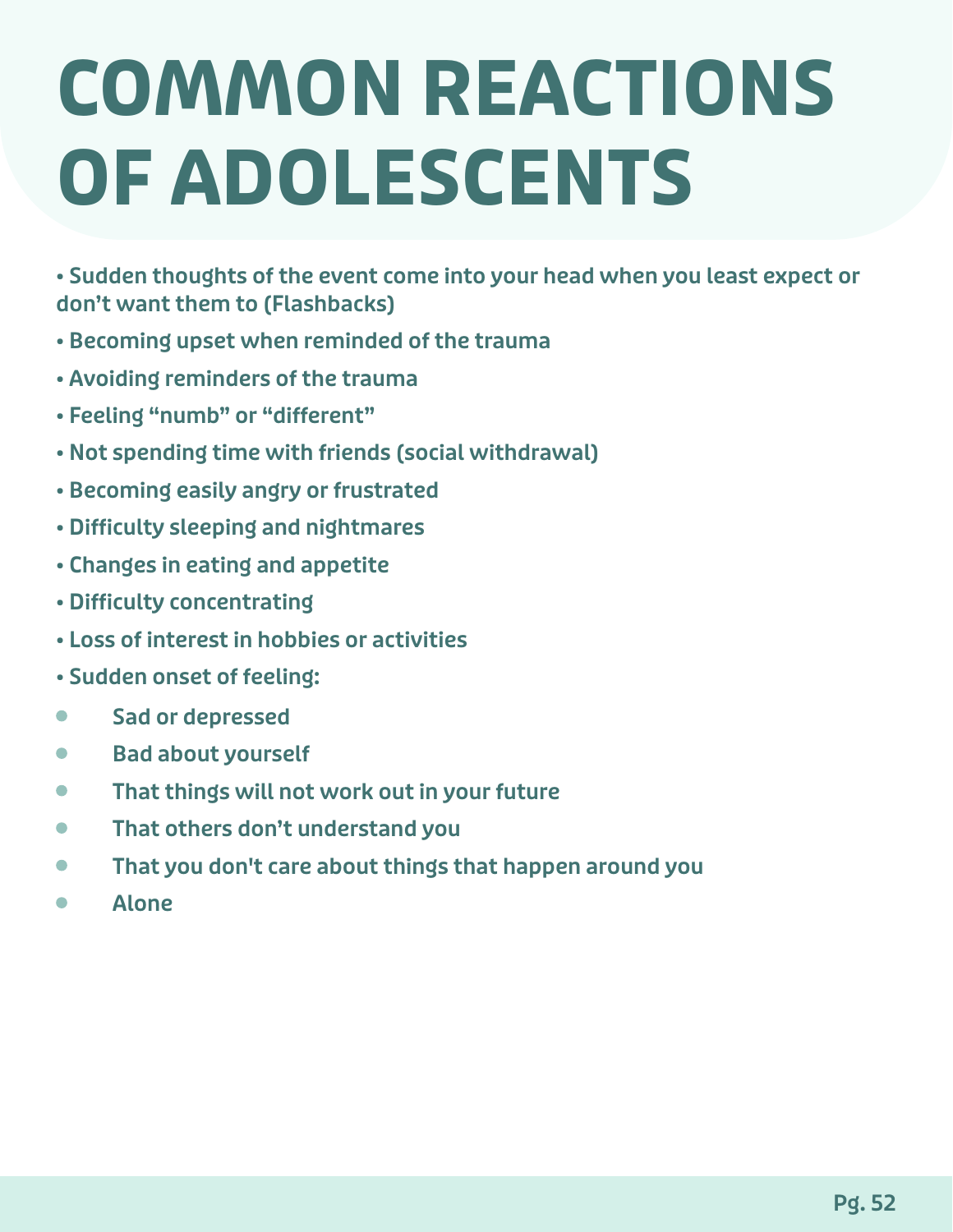# **COMMON REACTIONS OF LGBTQ+ YOUTH**

**• Sudden thoughts of the event come into your head when you least expect or don't want them to (Flashbacks)**

- **Difficulty identifying sexual abuse**
- **Feeling invisible, isolated or as though no one understands**
- **Loss of trust in adults, teachers, others your age or other people who identify as LGBTQ+**
- **Feeling humiliated or blamed for what happened**
- **Feeling like you are betraying your LGBTQ+ community if you report partner sexual violence**
- **Feeling like you have no where to go for help**
- **Feeling afraid of unhelpful responses from friends, family, police, etc.**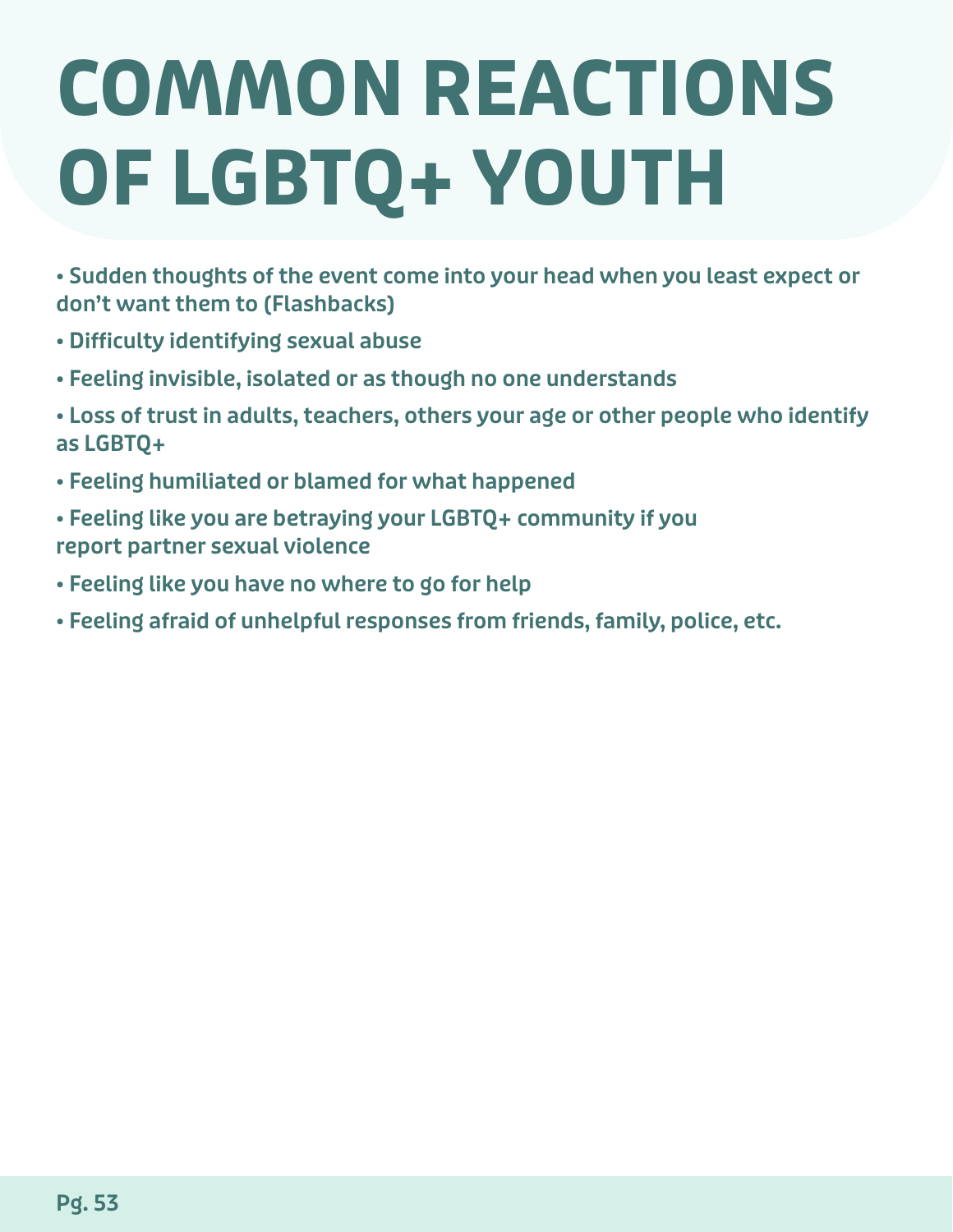# **BOOK LIST**

### **FOR FAMILY MEMBERS AND FRIENDS**

*The Body Keeps the Score: Brain, Mind, and Body in the Healing of Trauma* **Bessel van der Kolk**

*My Grandmother's Hands: Racialized Trauma and the Pathway to Mending our Hearts and Bodies* **Resmaa Menakem**

*Written on the Body: Letters from Trans and Nonbinary Survivors of Sexual Assault and Domestic Violence* **Jessica Kingsley Publishers**

*We Believe You: Survivors of Campus Sexual Assault Speak Out* **Annie E. Clark and Andrea L. Pino**

*Know My Name* **Chanel Miller**

*Hunger: A Memoir of (My) Body* **Roxane Gay**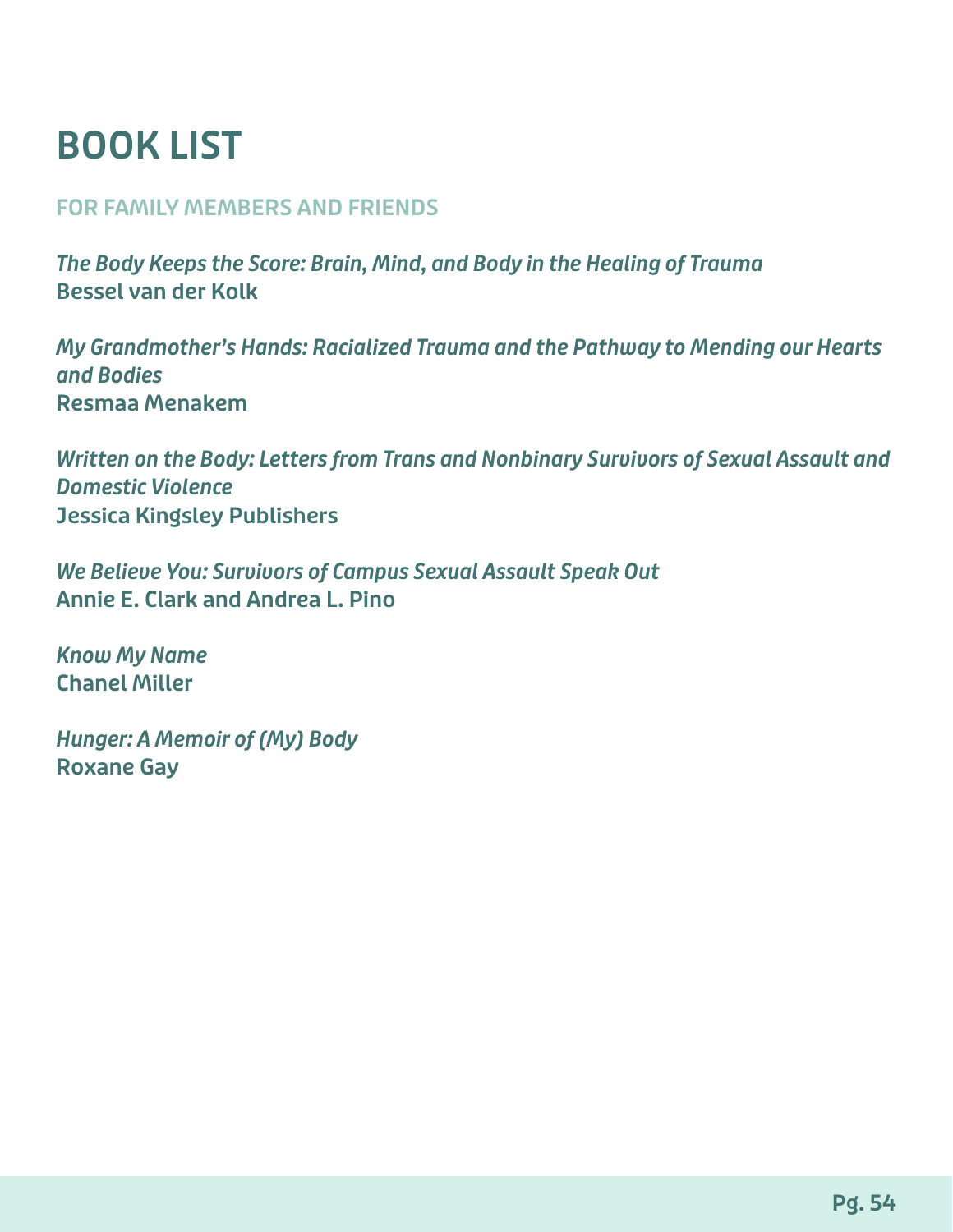## **BOOK LIST**

### **FOR PARENTS AND CAREGIVERS**

**Helpline Your Child Recover from Sexual Abuse Caren Adams and Jennifer Fay When Your Child Has Been Molested: A Parent's Guide to Healing and Recovery Kathryn Brohl and Joyce Case Potter**

### **WEBSITES**

### **FOR PARENTS AND CAREGIVERS**

**The National Traumatic Childhood Stress Network (NTCSN): www.nctsn.org Sesame Street in Communities: Activities and Tips for Families: www.sesamestreetincommunities.org/topics/traumatic-experiences**

## **BOOK LIST**

### **FOR PARENTS AND CAREGIVERS**

*Amazing You* **Gail Saltz (ages 3 and up)**

*My Body Belongs to Me!* **Larissa H. Rhone (ages 3 and up)**

*My Body Belongs to Me* **Jill Starishevsky (ages 5 and up)**

*Let's Talk about Body Boundaries, Consent, and Respect* **Jayneen Sanders (ages 5 and up)**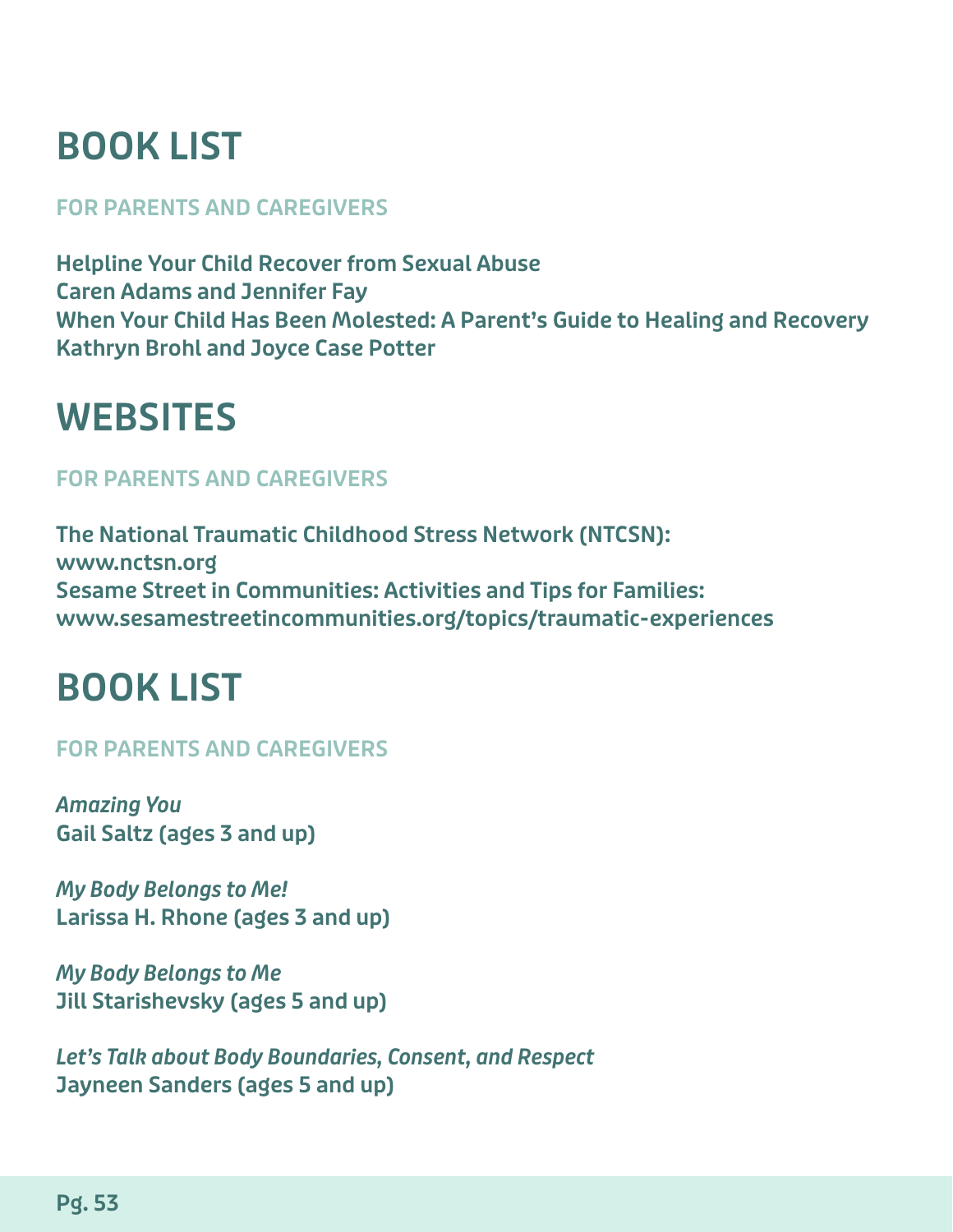## **RESOURCES**

## **POLICE**

**Allegheny County Police 875 Greentree Road City of Pittsburgh Police 1203 10 Parkway Center Pittsburgh, PA 15220 P: (412) 473-3000**

## **CHILDREN**

**A Child's Place P: (412) 232-7200 www.achildsplacepa.org**

**Child Advocacy Center, Children's Hospital P: (412) 692-8747 www.chp.edu**

**Western Avenue Pittsburgh, PA 15233 P: (412) 323-7141**

**Child Line (24-HOUR) P: 1-800-932-0313 report suspected child abuse and neglect.**

## **ADDITIONAL COMMUNITY RESOURCES**

**Allegheny Link P: 1-866-730-2368 emergency shelter and rapid rehousing programs. Southwestern PA 211 P: 2-1-1 database of human services and crisis resources. Re:Solve Crisis Network P: 1-888-7-YOU CAN (1-888-796-8226) telephone and walk-in crisis intervention. mobile crisis unit. community referrals.**

**Sexual Violence Legal Assistance Project P: (717) 901-6784 free and confidential legal advice and short-term legal representation.**

**Women's Center & Shelter hotline: (412) 687-8005 intimate partner and domestic violence program**